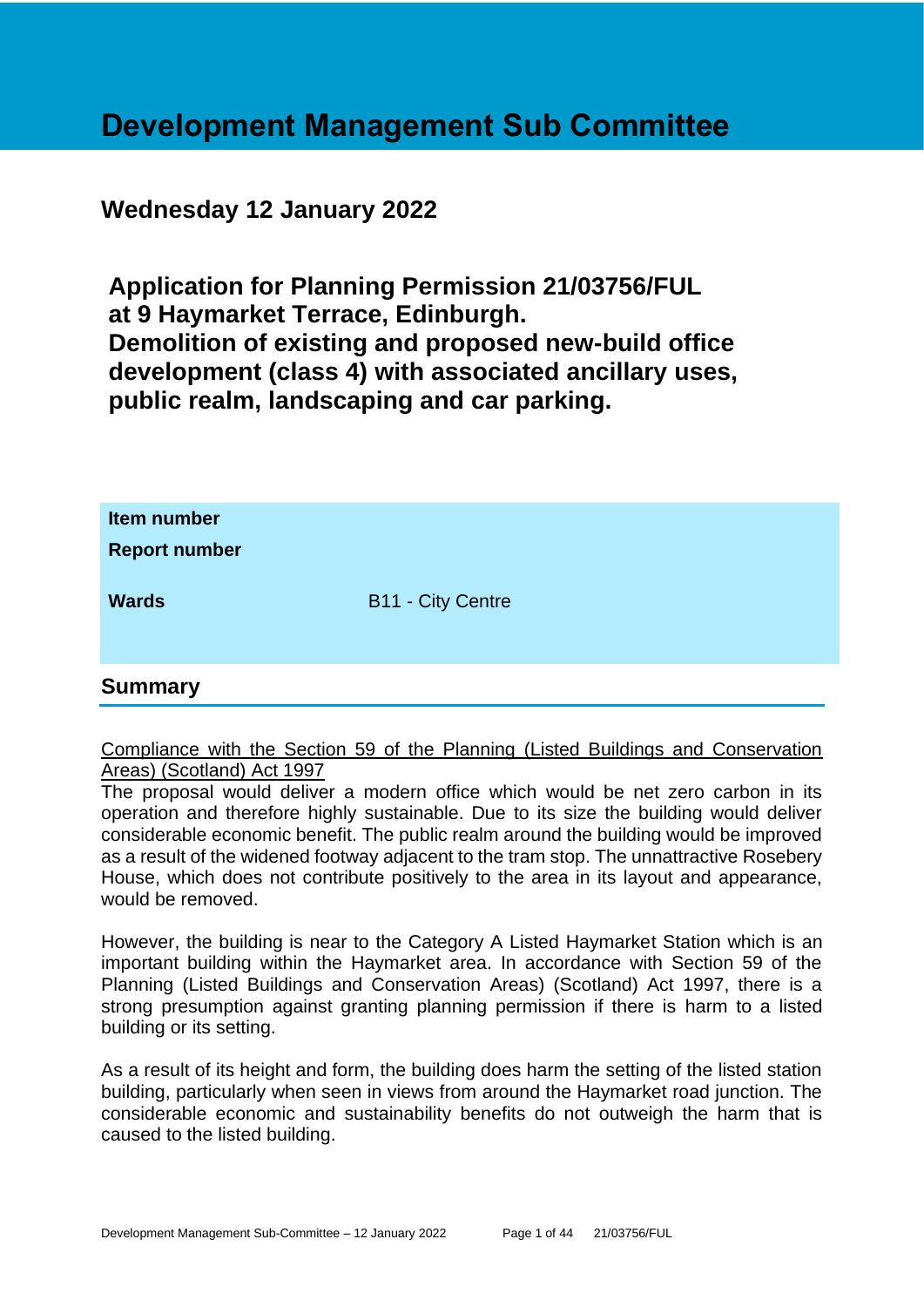The applicant has indicated that if the proposed height cannot be achieved, they will be unable to deliver the development. Therefore, it has not been possible to reduce the height of the proposal through the application process.

The proposals are therefore not in accordance with Section 59 of the Planning (Listed Buildings and Conservation Areas) (Scotland) Act 1997 and because the presumption against granting planning permission has not been overcome, on this basis, planning permission should be refused.

#### Compliance with the Development Plan

The proposal complies with Edinburgh Local Development Plan (LDP) Policy Emp 1 - Office Development and Del 2 - City Centre through the creation of a high-quality office development in the City Centre, and most notably within an area which is highly accessible by sustainable transport modes. In its net zero operation, it goes beyond the requirements of policy Des 6 - Sustainable Buildings. In comparison with Rosebery House, the proposed building would have a better relationship with the street and tram stop area through the formation of a widened footway and entrance which opens directly onto this space. This is in accordance with Policy Des 7 - Layout Design.

However, because of the harm set out above, the proposal does not meet the requirements of policy Env 3 - Listed Buildings - Setting. It would have an adverse impact on the setting adjacent New Town Conservation Area contrary to Policy Env 6 of the LDP. Additionally, the proposed height fails to have a positive impact on the surroundings and character of the wider area contrary to Policy Des 4 - Development Design - Impact on setting, parts a) and b) as the proposed scale and massing of the building has an over bearing impact on the character of the wider townscape. The proposal has failed to demonstrate compliance with Policy Des 11 - Tall Buildings - Skyline and Key Viewspart b) in that the scale of the building is inappropriate within its context. As a result of these design impacts, the proposal does not contribute towards the sense of place and would be damaging the appearance of the area around it in contravention of Policy Des 1 - Design Quality and Context.

So, while the proposal meets the economic and sustainability objectives of the development plan, overall, due to its height it is not in accordance with the LDP.

#### Other material considerations

As the LDP is more than 5 years old, it is necessary to consider it against the Scottish Planning Policy (SPP). SPP introduces a presumption in favour of development that contributes to sustainable development and sets out 13 principles to guide policy and decisions. In relation to these principles the development proposes an appropriate and sustainable land use which will support the local economy. However, whilst the proposals are predicated on delivering a sustainable new office there is an adverse impact on the setting of the A Listed Haymarket Station and therefore it fails to protect cultural heritage. As a result, the proposal does not comply with these sustainable development principles.

There are no material considerations which outweigh this conclusion.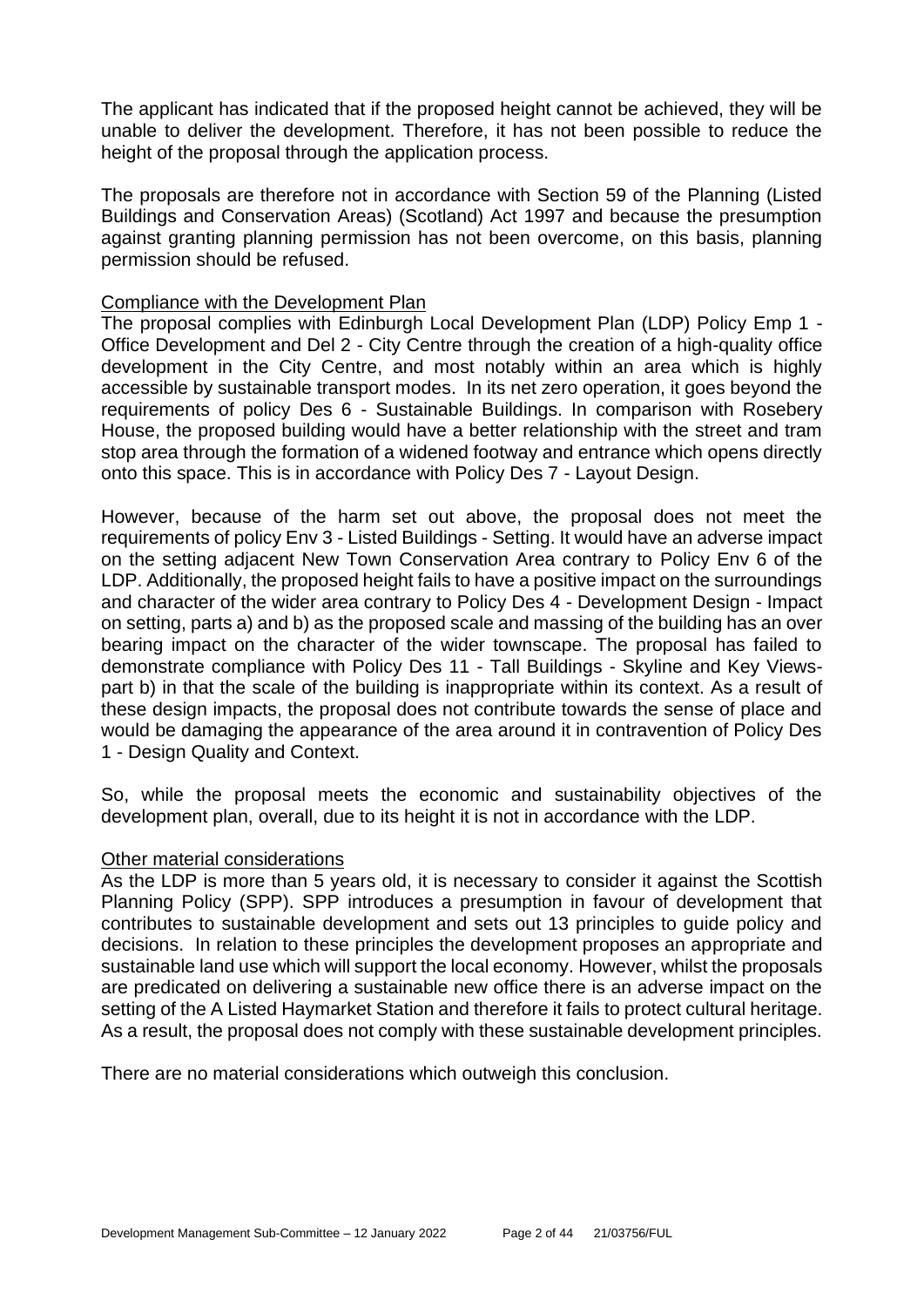In summary, while there are both economic and sustainability benefits to this proposal, these do not outweigh the harm that is caused to its surroundings as a result of its height. The proposal fails to meet the requirements of Section 59 of the Planning (Listed Buildings and Conservation Areas) (Scotland) Act 1997 and it is not in accordance with the development plan or Scottish Planning Policy. It is therefore recommended that planning permission is refused.

## **Links**

| <b>Policies and guidance for</b> | LDEL01, LDEL02, LEMP01, LEMP09, LDES01,      |
|----------------------------------|----------------------------------------------|
| this application                 | LDES02, LDES03, LDES04, LDES05, LDES06,      |
|                                  | LDES07, LDES08, LDES11, LEN01, LEN03, LEN06, |
|                                  | LEN07, LEN08, LEN09, LEN12, LEN21, LEN22,    |
|                                  | LTRA01, LTRA02, LTRA03, LTRA04, LTRA08,      |
|                                  | LTRA09,                                      |
|                                  |                                              |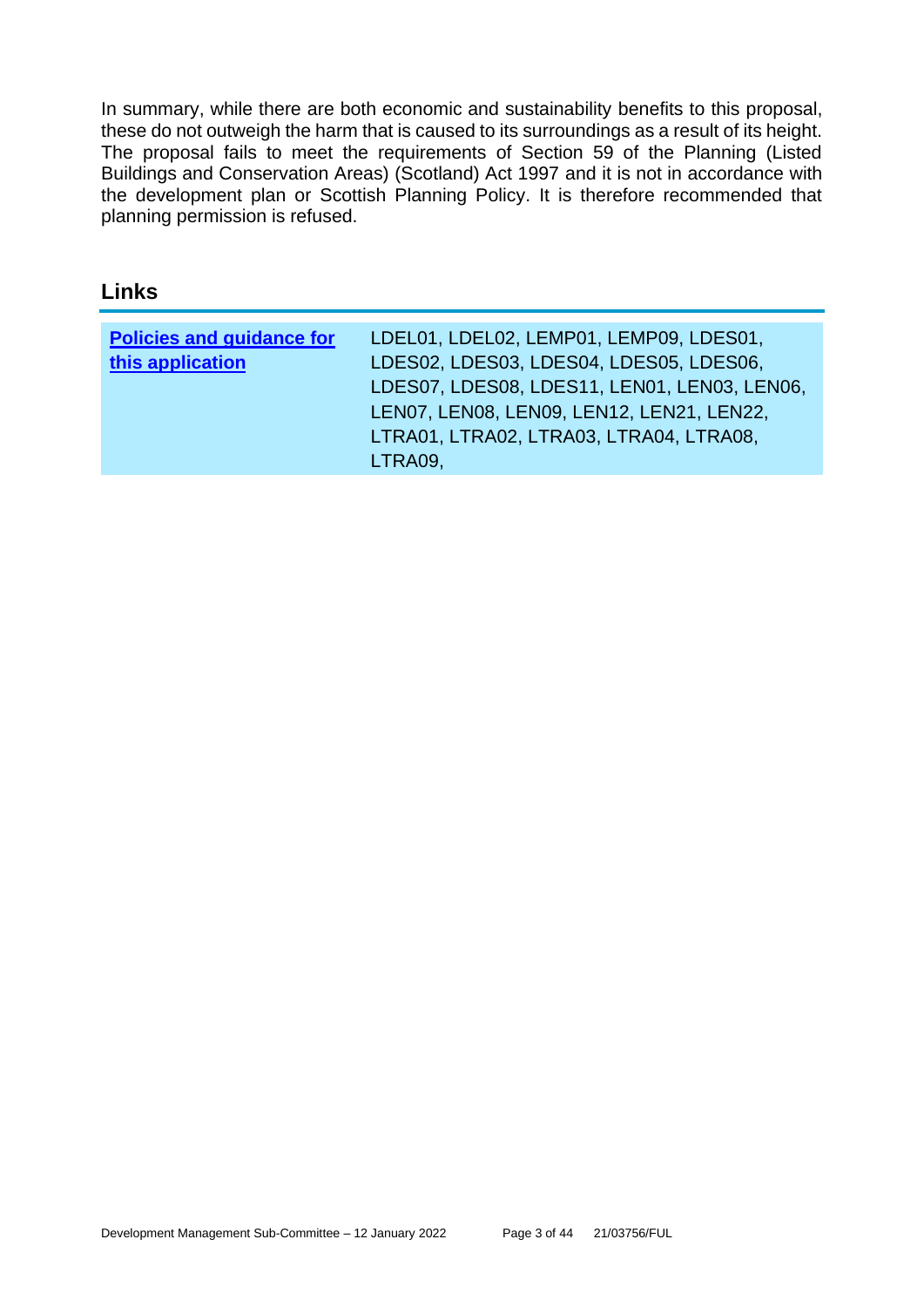# **Report**

**Application for Planning Permission 21/03756/FUL at 9 Haymarket Terrace, Edinburgh. Demolition of existing and proposed new-build office development (class 4) with associated ancillary uses, public realm, landscaping and car parking.**

## **Recommendations**

**1.1** It is recommended that this application be Refused for the reasons below.

## **Background**

#### **2.1 Site description**

The site is Rosebery House which is next to the category A listed Haymarket Station. It has a site area of 5978m<sup>2</sup>. It is a 1970s office block which is five storeys in height and has around 8000m<sup>2</sup> of floor space. It has the appearance of a four storey building from Haymarket Terrace but the site falls away towards the railway to the south and rear concealing an additional storey below the entrance level. The building sits behind a wall next to the tram stop. The applicant states that the building fabric and services are reaching the end of their lifespan.

To the west is an office known as City Point. It is five storeys to the Haymarket Terrace side and like Rosebery House has an additional storey below its entrance level.

To the north are five storey tenements. Their fifth storey is finished in roof slates and this gives them the appearance of four storey buildings with attic accommodation. The tenements are in both the New Town Conservation Area and the Edinburgh World Heritage Site. The boundaries of these designations runs along the middle of Haymarket Terrace at this location.

There are a number of listed buildings near the site. These include:

- − The Category A Haymarket Station is two storeys to its front and has a stone portico. It has been extended with a new concourse with lifts and escalators to its platforms which are below the entrance level (listed 27 October 1964, reference LB26901).
- − 1 to 9 Rosebery Crescent (to the north) are category C (listed 10 December 1964, references LB29657, LB29658, LB29659, LB29660, LB48909)
- − 10 to 14 Rosebery Crescent are category B (listed 10 December 1964, reference LB29661)
- − Distillery Lane Easter Dalry House And Boundary Wall is category B and south of Haymarket Station (listed 8 May 1975, reference LB 26824)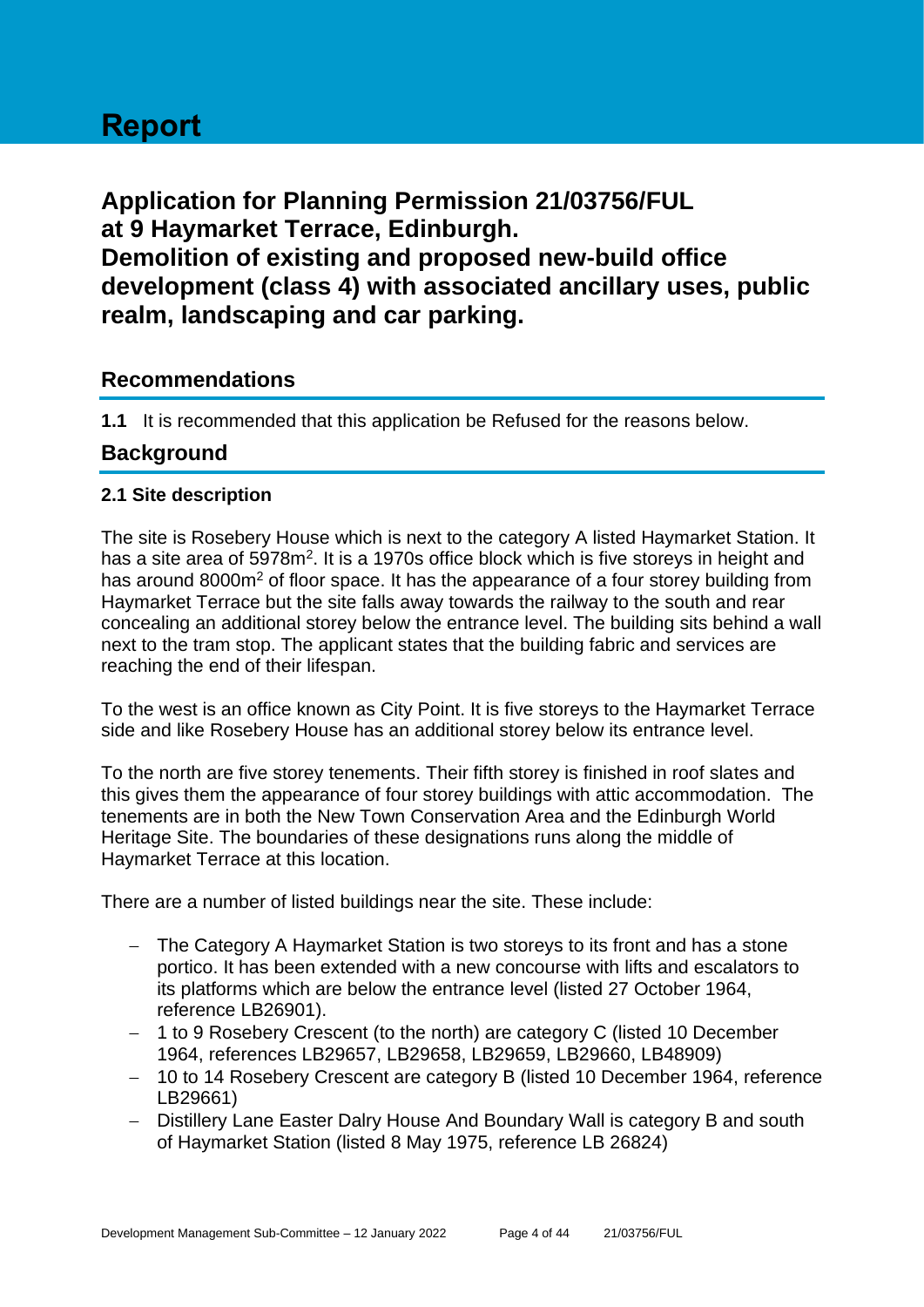- − Distillery Lane and Dalry Road, Caledonian Distillery are category B and are also to the south. Included are former warehouse buildings and a 90m high former chimney (listed 26 October 1989, LB26811).
- − Haymarket Terrace, Ryrie's (formerly Haymarket Inn). This is 2 storey category B listed public house (listed 9 February 1993, reference LB 26926)
- − the Dalry Colonies are category B and to the south east of Haymarket Station (listed 29 April 1977, reference LB26746).

The site is within the City Centre designation of the Edinburgh Local Development Plan.

Haymarket Tram Stop is immediately to the front of the site on Haymarket Terrace and just beyond that are a number of bus stops both local and long distance buses. There is a taxi rank on Haymarket Terrace. There is an on road cycle route which is part of NCN1 and NCN76 along Haymarket yards. So, with heavy rail, tram, buses and the cycle route, the site is very well served by public transport and active travel routes.

## **2.2 Site History**

There is no relevant planning history for this site.

## **Main report**

#### **3.1 Description of the Proposal**

It is proposed to demolish Rosebery House and replace it with a new office that is both larger in footprint and height than the existing building. It would have 20242m2 of floor space. A key part of the proposal is that the new building is designed to be sustainable, achieving net zero carbon in its operation. The building would be 8 storeys in height. Like Rosebery House, the proposed building would have an entrance at the Haymarket Terrace level with a storey below. The building form is stepped so that it is lower on Haymarket Terrace. The section of building to the rear would measure approximately 40.6 metres high with the front section 25.3 metres high. The existing building is approximately 12.8 metres high to Haymarket Terrace. The building is proposed to be finished in precast acid etched concrete. There would be bronze coloured polyester powder coated spandrel panels and glazing.

There would be 220 cycle parking spaces and 5 car parking spaces located within the lower ground floor.

The front entrance of the building would be positioned next to the tram stop and would widen the footway around it by 3.2 metres.

The application is supported by the following information which is available to view on the Planning and Building Standards Online Services:

- − Acoustic Planning;
- − Air Quality Assessment;
- − Bat survey;
- − Breeam Pre-Assessment;
- − Daylight and Sunlight Report;
- − Design and Access Statement;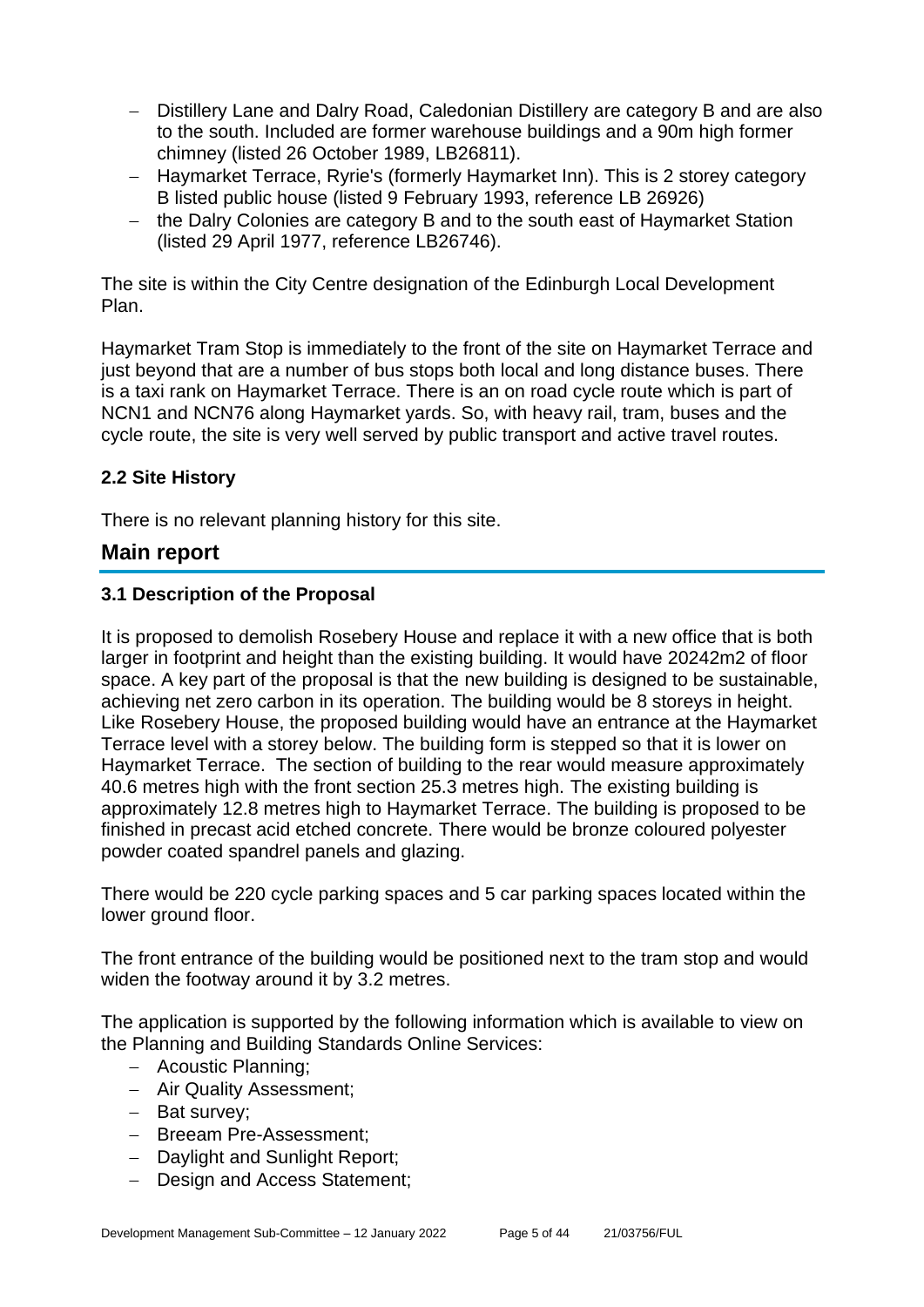- − Economic Benefits Report;
- − Flood Risk Assessment and Drainage Strategy;
- − Planning Statement;
- − Pre-Application Consultation Report;
- − Preliminary Environmental Risk Assessment;
- − S1 Sustainability Form;
- − Sustainability Statement;
- − Transport Statement and
- − Workplace Travel Plan.

#### **3.2 Determining Issues**

Section 59 of the Planning (Listed Buildings and Conservation Areas) (Scotland) Act 1997 states that in considering whether to grant planning permission for development which affects a listed building or its setting, a planning authority shall have special regard to the desirability of preserving the building or its setting or any features of special architectural or historic interest which it possesses.

This report will then consider the proposed development under Sections 25 and 37 of the Town and Country Planning (Scotland) Act 1997 (the 1997 Act):

Do the proposals comply with the development plan?

If the proposals do comply with the development plan, are there any compelling material considerations for not approving them?

If the proposals do not comply with the development plan, are there any compelling material considerations for approving them?

In the assessment of material considerations this report will consider:

- − the Scottish Planning Policy presumption in favour of sustainable development, which is a significant material due to the development plan being over 5 years old;
- − equalities and human rights;
- − public representations and
- − any other identified material considerations.

#### **3.3 Assessment**

To address these determining issues, the Committee needs to consider whether:

- a) the proposals preserve the setting of the listed buildings;
- b) the proposals preserve or enhance the character or appearance of the conservation area;
- c) the principle of development is acceptable;
- d) the proposals are of an acceptable design and are sustainable;
- e) the proposals have an adverse impact on heritage assets;
- f) the proposals have a detrimental impact on the amenity of nearby residents and future residents;
- g) the proposals have a detrimental impact on road safety or infrastructure;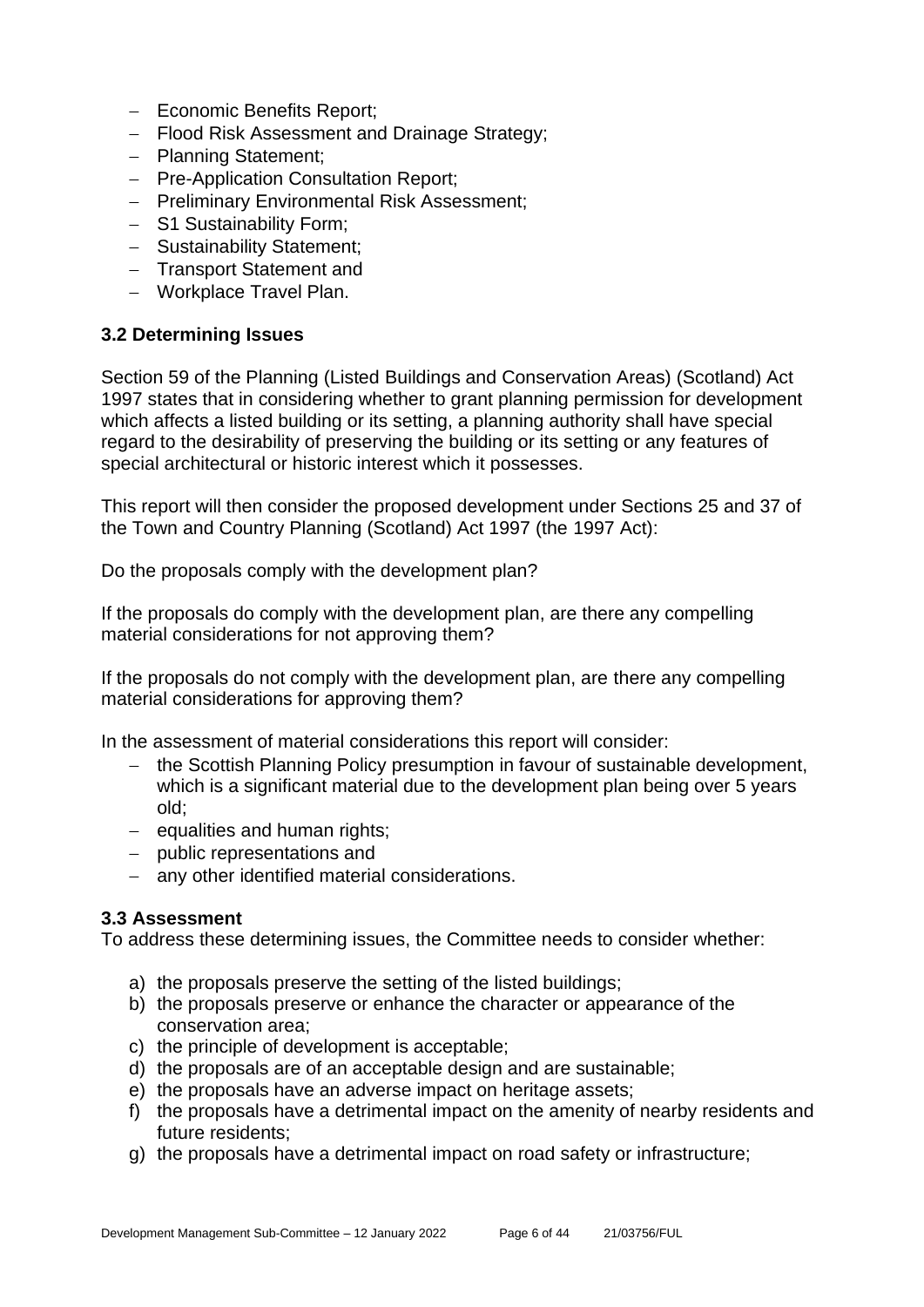- h) the proposals comply with the 13 principles of the Scottish Planning Policy (SPP);
- i) any impacts on equalities or human rights are acceptable and
- j) public comments have been addressed.

## **a) Setting of Listed Buildings**

Section 59 (1) of the Planning (Listed Building and Conservation Areas) (Scotland) Act 1997 states: -

*"In considering whether to grant planning permission for development which affects a listed building or its setting, a planning authority or the Secretary of State, as the case may be, shall have special regard to the desirability of preserving the building or its setting or any features of special architectural or historic interest which it possesses."*

Historic Environment Scotland's document 'Managing Change in the Historic Environment - Setting' states;

*"Setting' is the way the surroundings of a historic asset or place contribute to how it is understood, appreciated and experienced."*

The document states that where development is proposed it is important to:

*"• identify the historic assets that might be affected; define the setting of each historic asset and assess the impact of any new development on this".*

LDP Policy Env 3 states that development within the curtilage or affecting the setting of a listed building will only be permitted if not detrimental to the appearance or character of the building or its setting.

#### Haymarket Station

Haymarket Station is a category A listed - 7 bay station office which was originally opened in 1842. The setting of Haymarket Station on the approach from the east is of the Station Building set squarely at the end of a vista with limited buildings within this setting. It's setting includes the vista along Atholl / Coates Place and West Maitland Street. The listed chimney can be seen behind. There are some low-rise buildings around the station including the listed Ryrie's pub, the nearby Dalry colonies and the station's own extension. Around the junction of Haymarket Terrace / Dalry Road / West Maitland Street the relatively low rise buildings help reinforce the importance of the station building.

While the tenements and offices are larger, these are set some way away from the station. The former Haymarket Goods Yards development next to Morrison Street / Dalry Road, which is currently under construction, will be a lot taller than surrounding buildings, but it is further away from the station than the application site. Although the setting was altered as part of the extension to Haymarket Station these alterations are positioned away from the main elevation and are positioned below the height of the original station.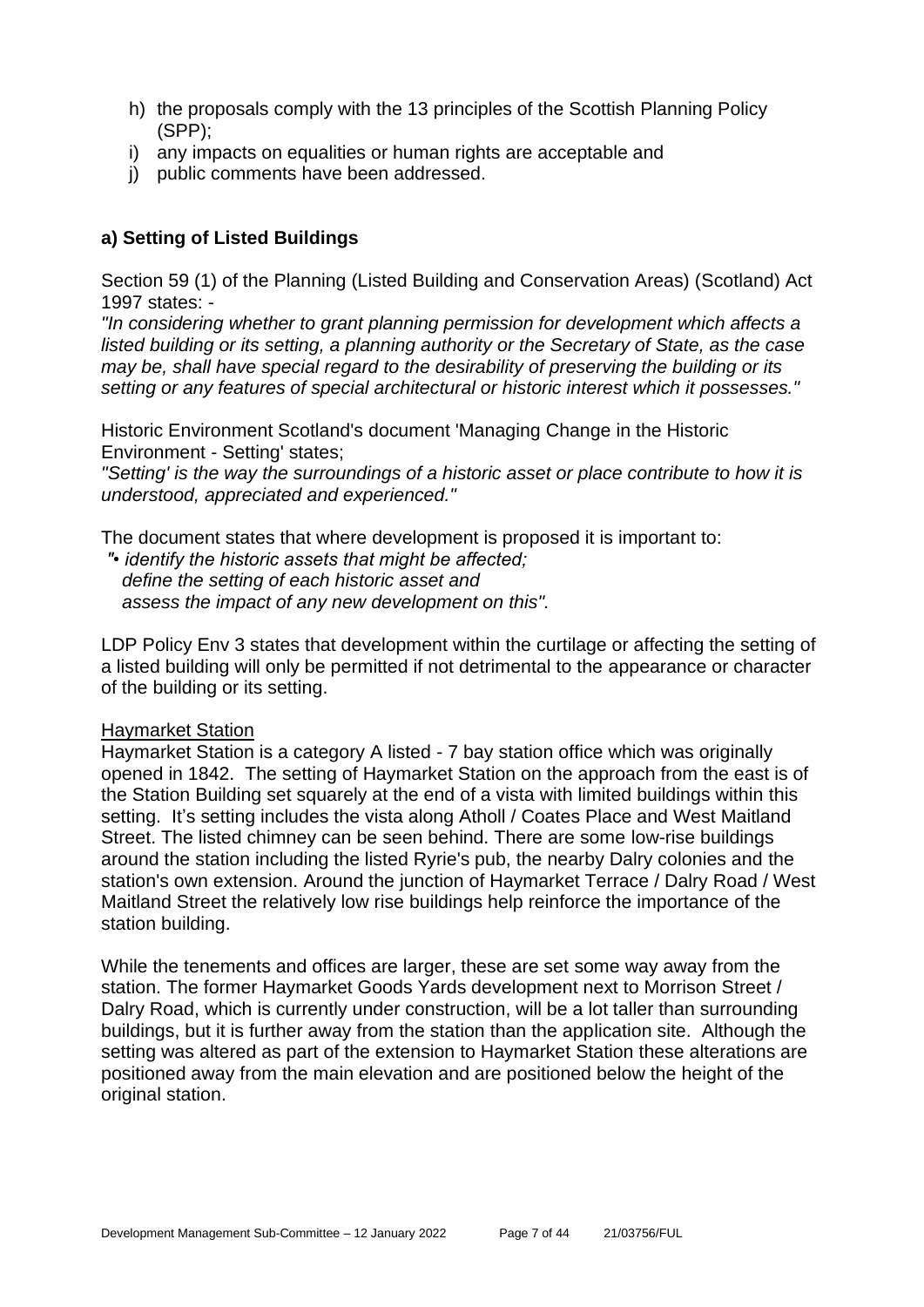The proposed new office building would alter the immediate setting of Haymarket Station through the introduction of a building considerably higher that the station. Whilst the new building would not be viewed directly behind the station the relationship between the new building and the Station Building is particularly sensitive. In certain views the new building would dominate and adversely alter the setting of the category A listed station.

The proposed form and massing of the new building would have a negative impact on the setting of the A listed Haymarket station. It is recognised that this building can be viewed from a number of different roads/ pedestrian areas and the experience alters on different approaches.

However, the impact of the proposed new building on the setting of Haymarket Station is considered to be negative in a number of viewpoints. In viewpoints 1,2 and 11 around the Haymarket junction the office rises above the station. From where Dalry Road bridges over the railway (view 10) the new building would form the backdrop to Haymarket Station where currently there is sky. In these views the new office would become a dominant feature which would significantly detract from the station building's setting.

Historic Environment Scotland have expressed concern with the relationship of the new building with the setting of the Station Building. They also advise that the impact on closer views is likely to be more damaging. They have requested additional views and analysis to further explore this. These have not been requested. Following discussion with the applicant it was agreed to progress to committee on the information submitted.

#### Other Listed Buildings

There are also listed buildings surrounding the site including Ryrie's, Distillery Lane (including former chimney) and properties on Rosebery Crescent. The immediate setting of these buildings is of a tighter urban context and they form an important relationship with the A Listed Haymarket Station. The relationship between these listed buildings and the proposed new office development will result in an altered setting for these buildings but is not one which is considered to result in harm to these buildings' setting.

Given that there would be harm to the setting of the A listed Haymarket Station, in terms of the above legal test's consideration is required to be given to whether there are significant benefits that justify the development in this particular location; and if so, does this outweigh any adverse impacts.

There are significant economic benefits from the proposed redevelopment of this site. Office developments within this area don't currently command prime rents in comparison to other city centre locations and newer office developments. An office building of advanced age with outdated facilities would be replaced by a modern office development in a strategic location. The new development would be expected to generate an uplift of 888 full time equivalent posts. In addition, it is expected that there would be an increase of £63.4 million GVA per annum (2019 prices) to the local economy. The strategic location at a transport hub reinforces the potential for these economic benefits to be delivered. This gives some weight to the argument that these benefits can only be delivered at this location.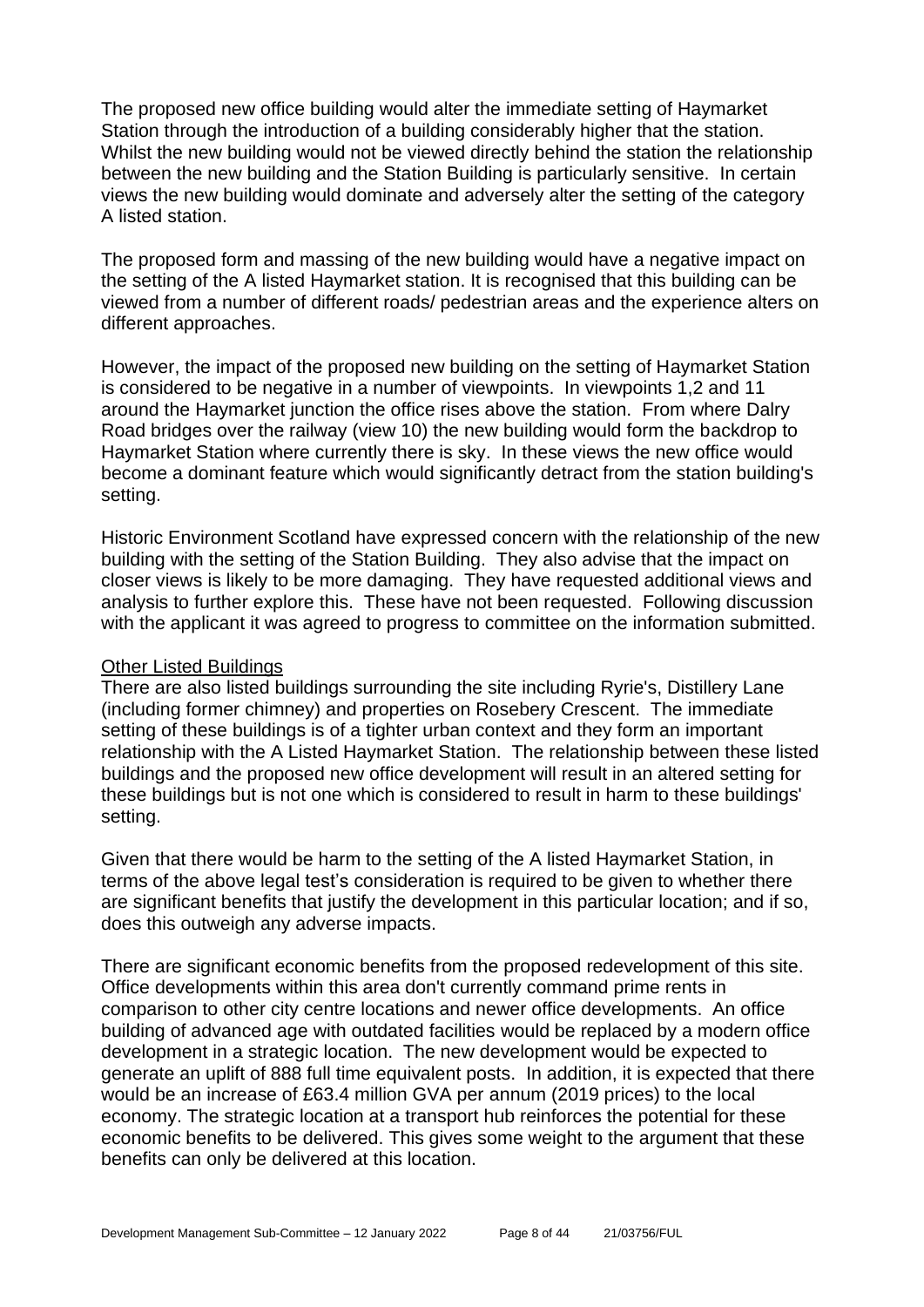However, a smaller building at this location could deliver a proportion of these same benefits and while there might be some negative impacts upon the setting of the listed building in such a scenario, these impacts may be outweighed by what may still be a significant economic benefit.

In further information submitted during the course of the application the applicant advises that any reduction to the height of the proposals would render the proposals unviable on the basis of proportionately higher build costs and reduction of projected profit (to 2%). In its operation, the building would be net zero in its operation and would contribute to the Council's objective of being a net zero carbon city. This objective is reinforced by the highly accessible location which will promote sustainable travel modes. The net zero measures are however more expensive to implement than an equivalent building meeting the building regulations.

In considering the weight to be applied to the material considerations in terms of the Planning (Listed Building and Conservation areas) (Scotland) Act 1997 it is not considered that these aspects outweigh the specific harm to the setting of the Category a Listed Haymarket Station. On this basis the application is not supported.

## **b) Character and Appearance of Conservation Area**

LDP Policy Env 6 (Conservation Areas - Development) supports development within a conservation area or affecting its setting which preserves or enhances the special character and appearance of the conservation area and is consistent with the relevant character appraisal, preserves trees, hedges, boundary walls, railings, paving and other features which contribute positively to the character and demonstrates high standards of design and utilises materials appropriate to the historic environment.

The site lies outwith both the New Town and Coltbridge and West Coates Conservation Area but has a direct relationship to the setting of these areas.

The New Town Conservation Area Character Appraisal identifies the key characteristics as: -

- − grand formal streets lined by fine terraced buildings expressing neoclassical order, regularity, symmetry, rigid geometry, and a hierarchical arrangement of buildings and spaces with controlled vistas and planned views;
- − the generally uniform height ensuring that the skyline is distinct and punctuated only by church spires, steeples and monuments; and • the important feature of terminated vistas within the grid layouts and the long-distance views across and out of the conservation area.

In particular it is stated that *" The New Town has very consistent heights and a cohesive skyline and is particularly susceptible to buildings that break the prevailing roof and eaves height and impinge on the many important views. It is also important to protect the character of the Conservation Area from potentially damaging impact of high buildings outside the Conservation Area."*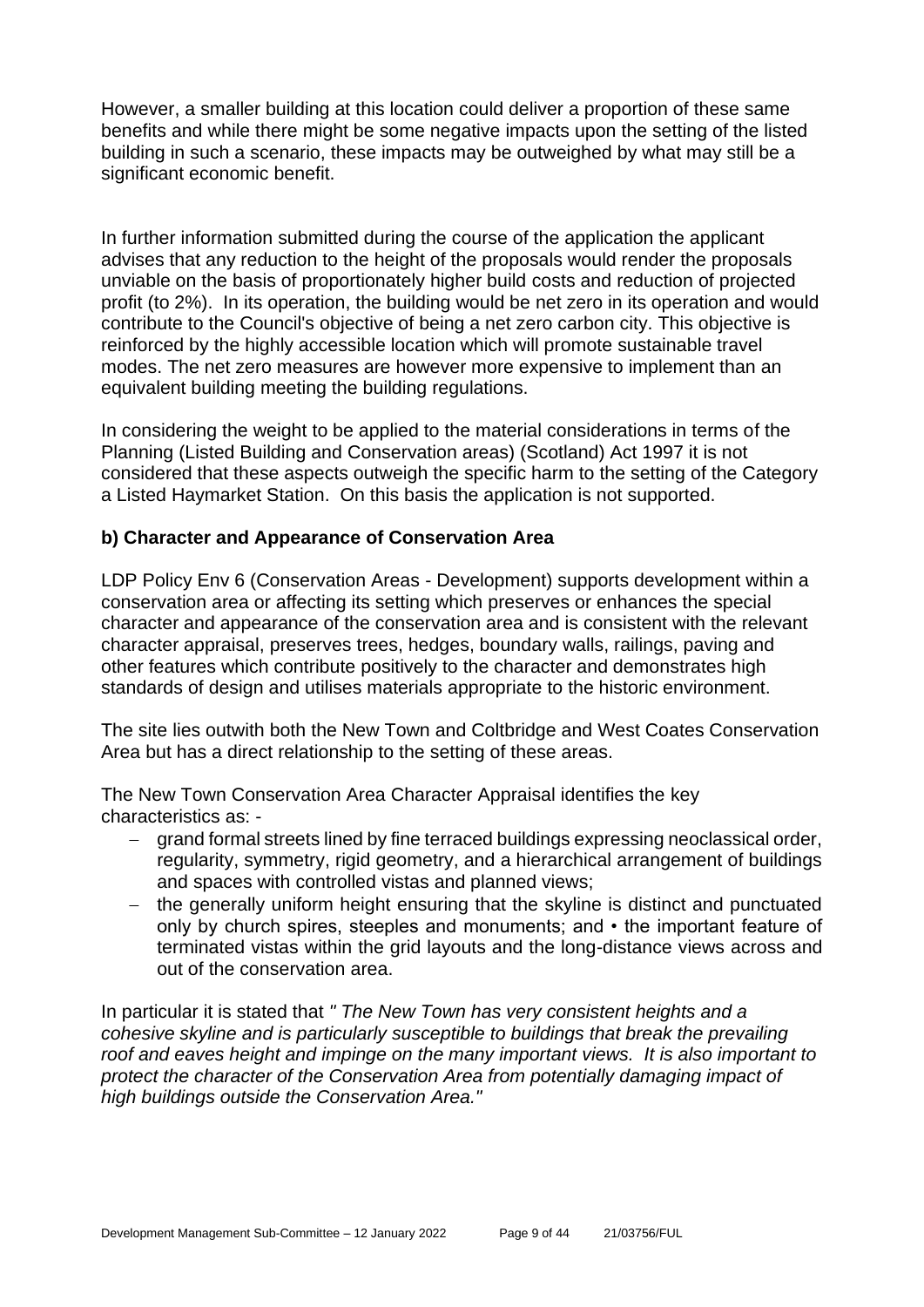The Coltbridge and Wester Coates Conservation Area Character Appraisal identifies the key characteristics as: -

- − the defined relationship between the edge of the conservation area and the New Town Conservation Area;
- − views and vistas in and around Donaldson's School are an important feature;
- − spatial structure is dominated by the set piece of Donaldson's School and a rectangular street grid occupied by large, detached and semi- detached villas in generous feus.

The key aspect of the impact on the setting of the Conservation Areas is in the increase in height of the building (when compared to the existing situation) and the disruption this causes to the skyline and vistas from within the Conservation Area. The impact on the New Town Conservation Area is considered to have a greater weight than the impact on Coltbridge and Wester Coates given the separation from the site.

The proposed building height is approximately 24.9 metres higher than the existing building on the site and approximately 19.4metres higher than the adjacent tenements which form the southern edge of the New Town Conservation Area. A Townscape and Visual Impact Appraisal (TVIA) has been submitted to support the proposals. This has been assessed and raises issues in terms of the method used to underpin the assessment and the conclusions in terms of the impact on the heritage receptors as limited reference is made to the impact of the proposals on the setting of the New Town Conservation Area within the assessment of the TVIA.

While the TVIA indicates there is a positive impact on the setting of the area, this conclusion is not accepted. Because of its height, the building will dominate buildings in the surrounding area, including the New Town Conservation Area. This can be seen in viewpoints 3 and 4.

The local viewpoints demonstrate that the proposed height dominates the setting of the New Town Conservation area particularly in views from on the approach to Haymarket Station and the relationship of uniform heights across the conservation area.

The proposals fail to preserve the character and appearance of the conservation area, with particular regard to the setting of the New Town Conservation Area, contrary to Policy Env 6 of the LDP.

#### **c) Principle of Development**

LDP Policy Emp 1 (Office Development) supports high quality office development located in the city centre. The policy recognises the importance of office-based businesses in providing jobs and contributing to economic growth. The city centre is a prime location for office space due to proximity to other office, service and transport hubs.

LDP Policy Del 2 (City Centre) supports development in the City Centre which retains and enhances it character, attractiveness, vitality and accessibility and contributes to its role as a strategic business and regional shopping centre and Edinburgh's role as a capital city.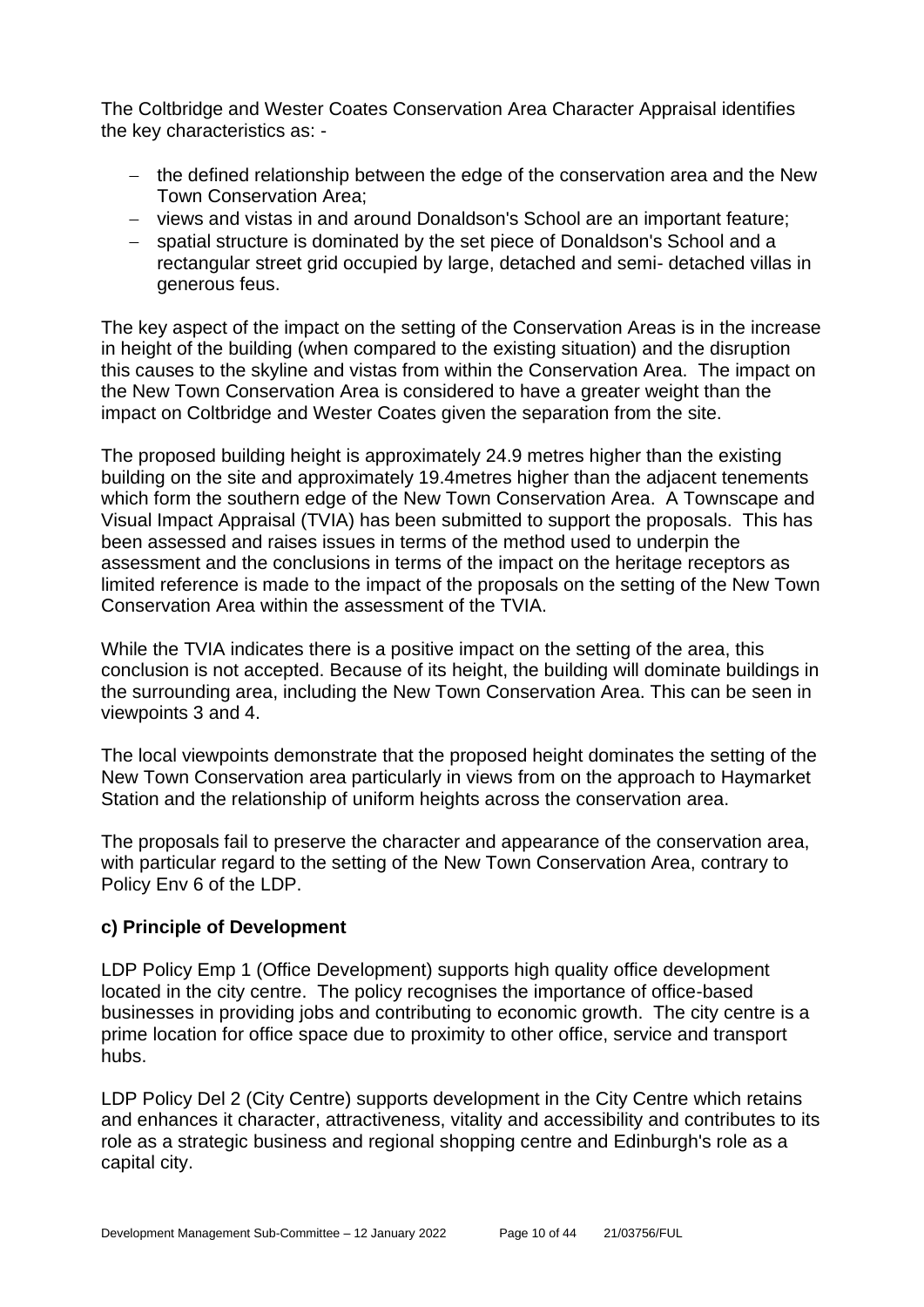The proposal complies with LDP Policy Emp1 and Del 2 through the creation of a highquality office development in the City Centre, and most notably within an area which is highly accessible by sustainable transport modes.

#### **d) Sense of Place, Design and Sustainability**

The Haymarket Urban Design Framework (HUDF) was approved in 2008 and provides a context for future proposals for the redevelopment of sites within the wider Haymarket Area.

However, it has generally been superseded through revisions to Local Development Plan Policy (refers to Central Edinburgh Local Plan 1997) and the Edinburgh Design Guidance. The delivery of the tram interchange within this area also alters the significance of this document. The HUDF does identify the application site as a development opportunity.

LDP Policy Des 1 - Design Quality and Context - provides that the design of a development should be based on an overall concept which draws upon the positive characteristics of the surrounding area, to create or reinforce a sense of place, security and vitality. It further provides that planning permission will not be granted for poor quality or inappropriate design, or for proposals which would be damaging to the area's character or appearance, particularly where this has a special importance. Likewise, LDP Policy Des 3 - Development Design - Incorporating and Enhancing Existing and Potential Features, supports development where it is demonstrated that the existing characteristics and features worthy of retention on the site and in the surrounding area have been identified, incorporated and enhanced through its design. LDP Policy Des 4 - Development Design - Impact on Setting - states that development should have a positive impact on its surroundings in terms of height and form, scale and proportions and materials and detailing.

#### Height and Design

In terms of general character, the site lies within the heart of Haymarket. The area is characterised by tenemental buildings mixed with office development at a scale of four to five storeys. LDP Policy Des 1 - Design Quality and Context, states that a proposal should demonstrate how it will contribute towards a sense of place. Design should be based on an overall concept that draws upon positive characteristics of the surrounding area. The design justification for the increased height is predicated on scheme viability and a maximisation of the development plot.

The proposed height fails to have a positive impact on the surroundings and character of the wider area contrary to LDP Policy Des 4, Development Design - Impact on Setting, parts a). In addition the proposed scale and massing of the building has an over bearing impact on the character of the wider townscape which is contrary to LDP Policy Des 4 part a) and b). This is particularly evident in the view analysis submitted of the proposals. An assessment of the local viewpoints submitted confirms the analysis that the height and form of the building has an adverse impact on the character of the area. Viewpoints 7, 8 and 9 illustrate the dominant form of the development and the prominence within these views. In particular when viewed from Distillery Lane there is a continuous solid mass of development. The repetitive window pattern of the southern elevation only emphasises the scale and dominance of the building.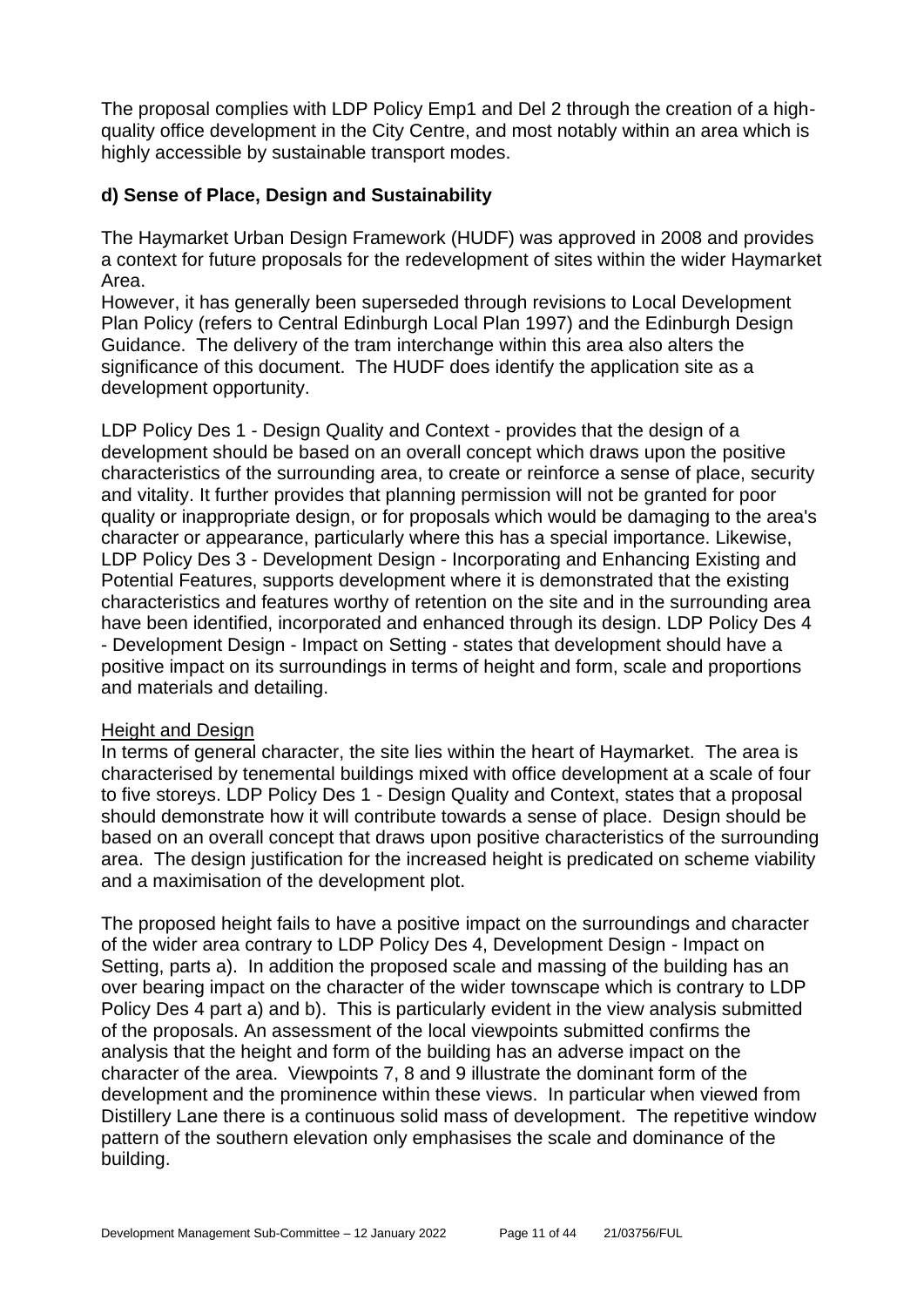While it would be possible to alter the design of this elevation to mitigate the adverse impacts of the design, such redesign would not overcome the adverse impacts of the height. The proposal creates a new visual focus in outward views to the west from the city centre. Viewpoints 1 and 2 illustrate the dominance over Haymarket station and the stepped form and narrowness of the building gives the appearance of two distinct elements. As discussed above there is an adverse impact on the setting of Haymarket Station.

LDP Policy Des 4 part d) also considers whether the materials and detailing are appropriate to the context. Whilst the southern elevation as outlined above fails to respect the surrounding context the northern, the lower section of the Haymarket Terrace elevation seeks to introduce a more articulate and refined response to the street. The proportions and detailing of this elevation respond positively to the context.

LDP Policy Des 11 - Tall Buildings - Skyline and Key Views - states *that permission will only be granted for development which rises above the building height prevailing generally in the surrounding area where;*

*a) a landmark is to be created that enhances the skyline and surrounding townscape and is justified by the proposed use; b) the scale of the building is appropriate in its context; c) there would be no adverse impact on important views of landmark buildings, the historic skyline, landscape features in the urban area or the landscape setting of the city, including the Firth of Forth.*

Whilst the proposed development when viewed from Wester Craiglockhart Hill does not obstruct St Mary's Cathedral, the Caledonian Distillery Chimney or Donaldson's Hospital, it does introduce a sizeable middle ground element in the context of these landmarks, which is notable by the height mass and scale of the southern elevation.

The tabular appraisal does not assess impact on townscape character and visual amenity separately as per Guidelines on Landscape and Visual Impact Assessment (Landscape Institute and IEMA) and Edinburgh Design Guidance. Baseline descriptions of the existing townscape character and views are minimal and would provide greater understanding of the contribution the current building makes to the townscape. The method used to underpin the assessment and its conclusions is unclear and its uncertain how heritage receptors in terms of the setting of Listed Buildings and elements of OUV have been assessed. Notwithstanding the uncertainty over the appraisal, it is clear that there would be adverse impacts of height within the immediate context of the site. As such, the proposal does not meet criterion b) of policy Des 11.

#### Layout

In comparison with Rosebery House which largely sits behind a wall on Haymarket Terrace, the proposed building would have a better relationship with the street and tram stop area through the formation of a widened footway and entrance which opens directly onto this space. This is in accordance with Policy Des 7 - Layout Design which seeks layouts which encourage walking and cycling. In relation to layout, the requirements of Network Rail on queue management for the station when large events are taking place, is discussed in section h) below.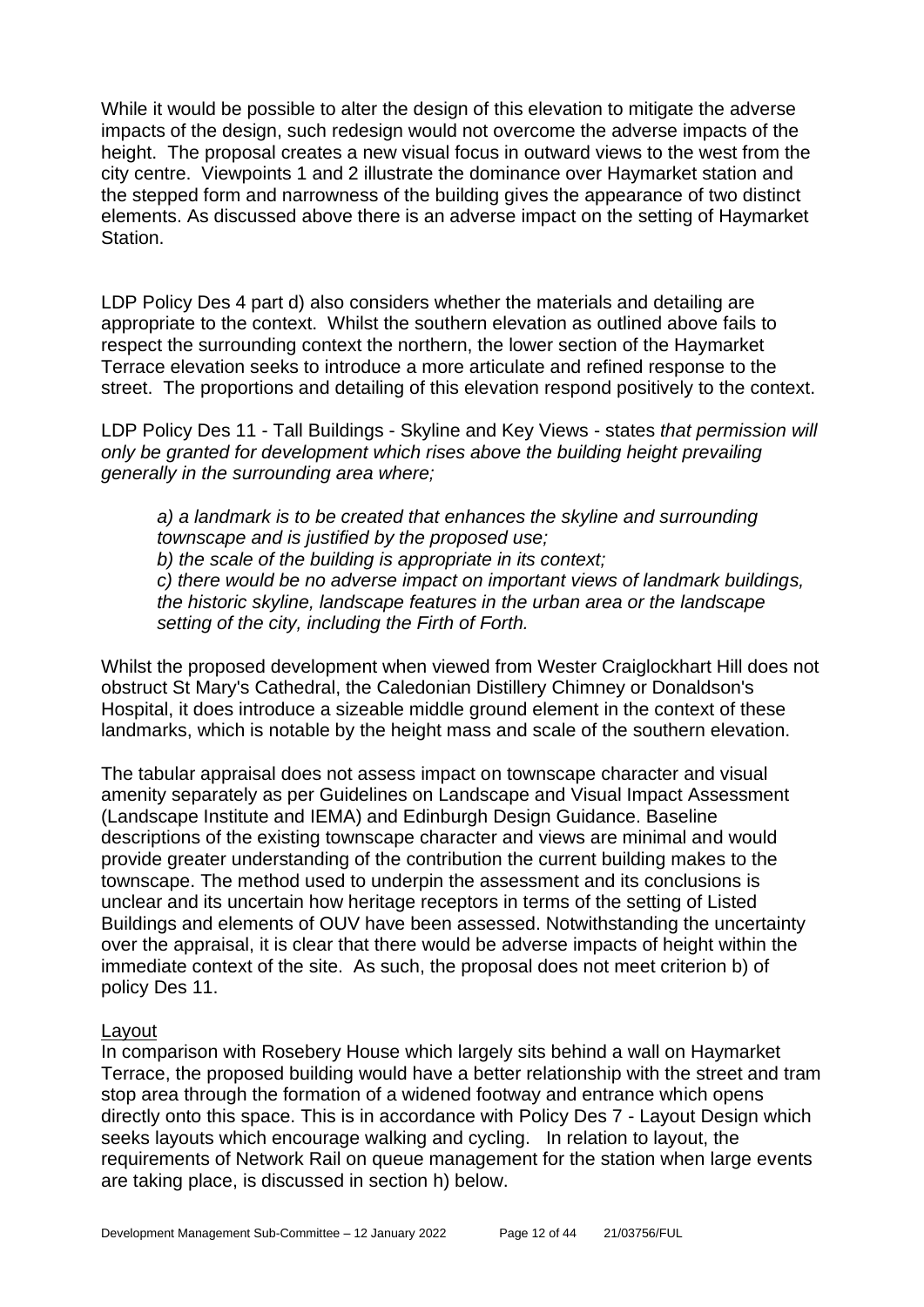#### Conclusion

While there is an improvement layout in comparison with the existing situation, and the Haymarket Terrace frontage is attractively designed, the proposed height fails to have a positive impact on the surroundings and character of the wider area contrary to Policy Des 4 - Development Design - Impact on setting, parts a) and b) as the proposed scale and massing of the building has an over bearing impact on the character of the wider townscape.

The proposal has failed to demonstrate compliance with Policy Des 11 - Tall Buildings - Skyline and Key Views- part b) in that the scale of the building is inappropriate within its context. As a result of these design impacts, the proposal does not contribute towards the sense of place and would be damaging the appearance of the area around it in contravention of Policy Des 1 - Design Quality and Context.

#### **Sustainability**

LDP Policy Des 6 - Sustainable Buildings - supports new development that meets the current carbon dioxide emissions reduction target, with at least half of this target met through the use of low and zero carbon generating technologies and incorporates other features that will reduce or minimise environmental resource use and impact.

The applicant has submitted an additional supporting statement which provides commentary on the design of the proposals to achieve Net Zero Carbon in operation. The provision of a net zero building supports the Councils wider aspirations for net zero. The building would be fully electric and will reduce energy use through the use of heat recovery on the ventilations systems, low carbon heating and cooling through reversible heat pumps and photovoltaics on the roof. Opportunity would be taken to reuse and recycle materials from the demolition where possible.

The site is in a very sustainable location with access to a range of public transport options and linkages to existing and emerging active travel routes.

In operation, the building will be highly sustainable and exceeds the requirements of LDP Policy Des 6.

#### **e) Heritage Assets**

#### World Heritage Site

The site lies outwith but adjacent to the Old and New Towns of Edinburgh World Heritage Site (WHS). Policy ENV 1 - World Heritage Sites - seeks to ensure that development which would harm the qualities of the World Heritage Site should not be supported.

The potential impact on the WHS has been considered in the consultation response from HES who advise that there is limited impact on the approach to the WHS although there would be an impact on the views down Rosebery Crescent. Edinburgh World Heritage advise that the visual information submitted is insufficient to fully address the potential impact on the WHS. Any updated verified views have not been sought from the applicant. Drawing together the consultation advice and an assessment of the proposals it is considered that the proposed development does not have an impact on the Outstanding Universal Value of the World Heritage Site.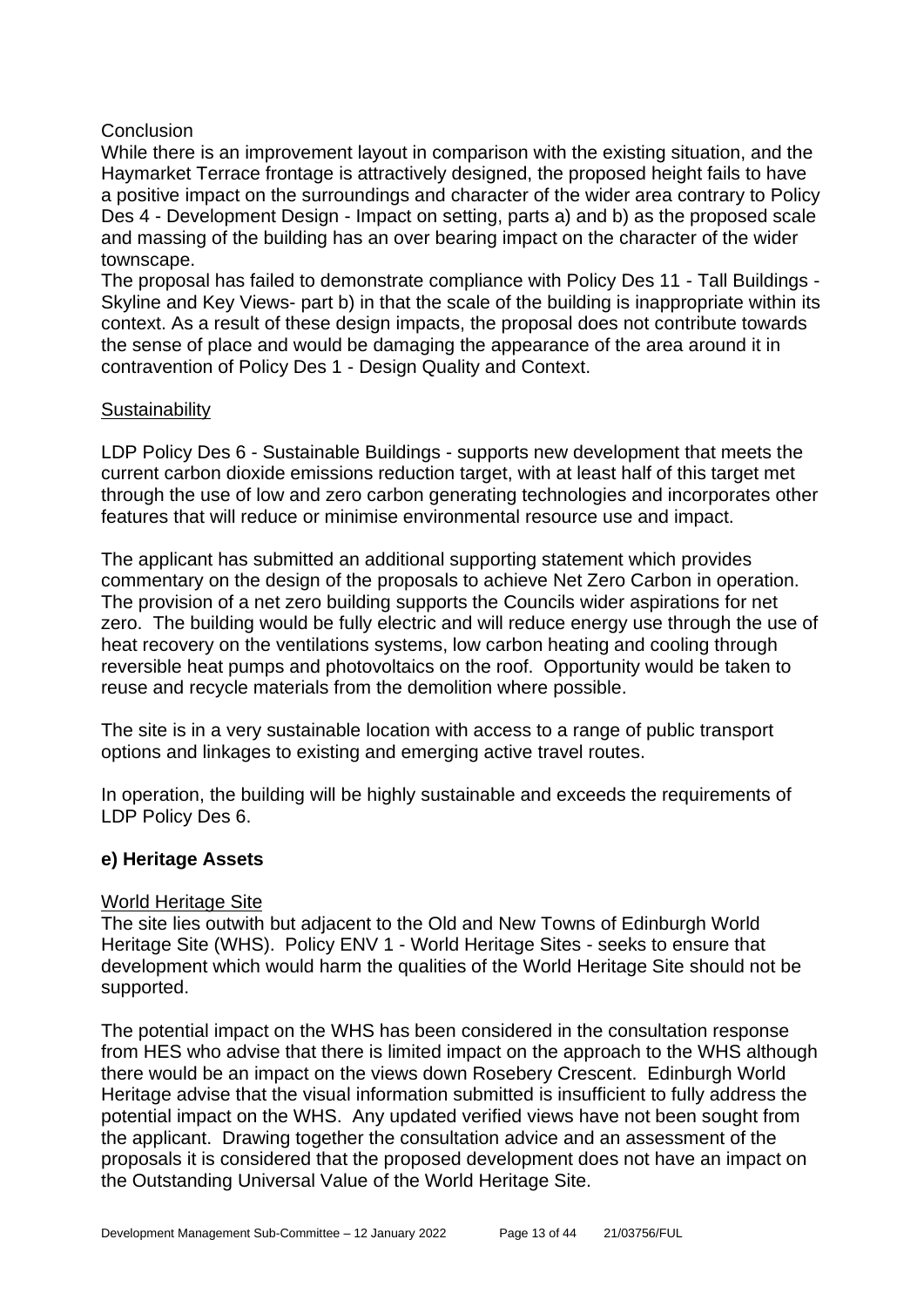#### Archaeology

The site is acknowledged as being within an area of archaeological importance. The previous construction of an office on this site will have had an impact on archaeological remains. However, there still remains for archaeological remains to be present on site and should planning permission be granted then a condition requiring archaeological investigation and recording by a professional archaeological organisation should be attached.

#### **f) Residential Amenity**

LDP Policy Des 5 - Development Design - Amenity - seeks to ensure that the amenity of neighbouring residents is not adversely affected by development and that future occupiers of residential properties have acceptable levels of amenity.

#### Daylighting and Sunlight

#### Daylight

The site lies immediately opposite a traditional residential tenement which fronts on to Haymarket Terrace. There is a distance of 35 metres between the proposed new building and the existing tenements. The height of the new building opposite the residential properties will result in an increase of 19.4 metres at the highest point. The applicant has submitted a Daylight and Sunlight Assessment for the proposed development. The potential adverse impact on daylight and sunlight has been raised in a number of the letters of representation received from residents within the tenements.

The information submitted in support of the application illustrates that when considering daylight and using the Vertical Sky Component (VSC) a total of 22% of windows across the range of properties fail this assessment. The majority of the windows to the south of the application site comply with the VSC component with only 1 window on Dalry Gait failing the VSC but passing the Average Daylight Factor (ADF). In comparison the properties along Haymarket Terrace and in particular along the central section range from 43% to 88% of windows passing the VSC.

The Edinburgh Design Guidance states that the layout of buildings in an area will be used to assess whether the proposed spacing is reasonable. The guidance also states that in more sensitive and densely planned parts of Edinburgh where development results in VSC reductions not meeting the guidance ADF calculations may be required by the Council. In this case because many windows fail the VSC test ADF calculations have been provided by the applicant. It is unclear from the report if the EDG criteria set out for ADF calculations have been used and floor plans and sections have not been submitted in support of the ADF calculations in the report. It is therefore not possible to fully confirm that there is no adverse impact on daylight from the proposed development. The building is set back from the traditional building line along Haymarket Terrace, and it is the height of the proposal that raises the daylighting issue.

## **Sunlight**

There are no impacts on private amenity space from the proposed development. However, public open space requires to be considered. The information submitted has not fully considered the potential impact on the open space surrounding the tram stop and adjacent public realm. This is an important public space and the impact of the development with respect to sunlight to this space needs to be fully understood.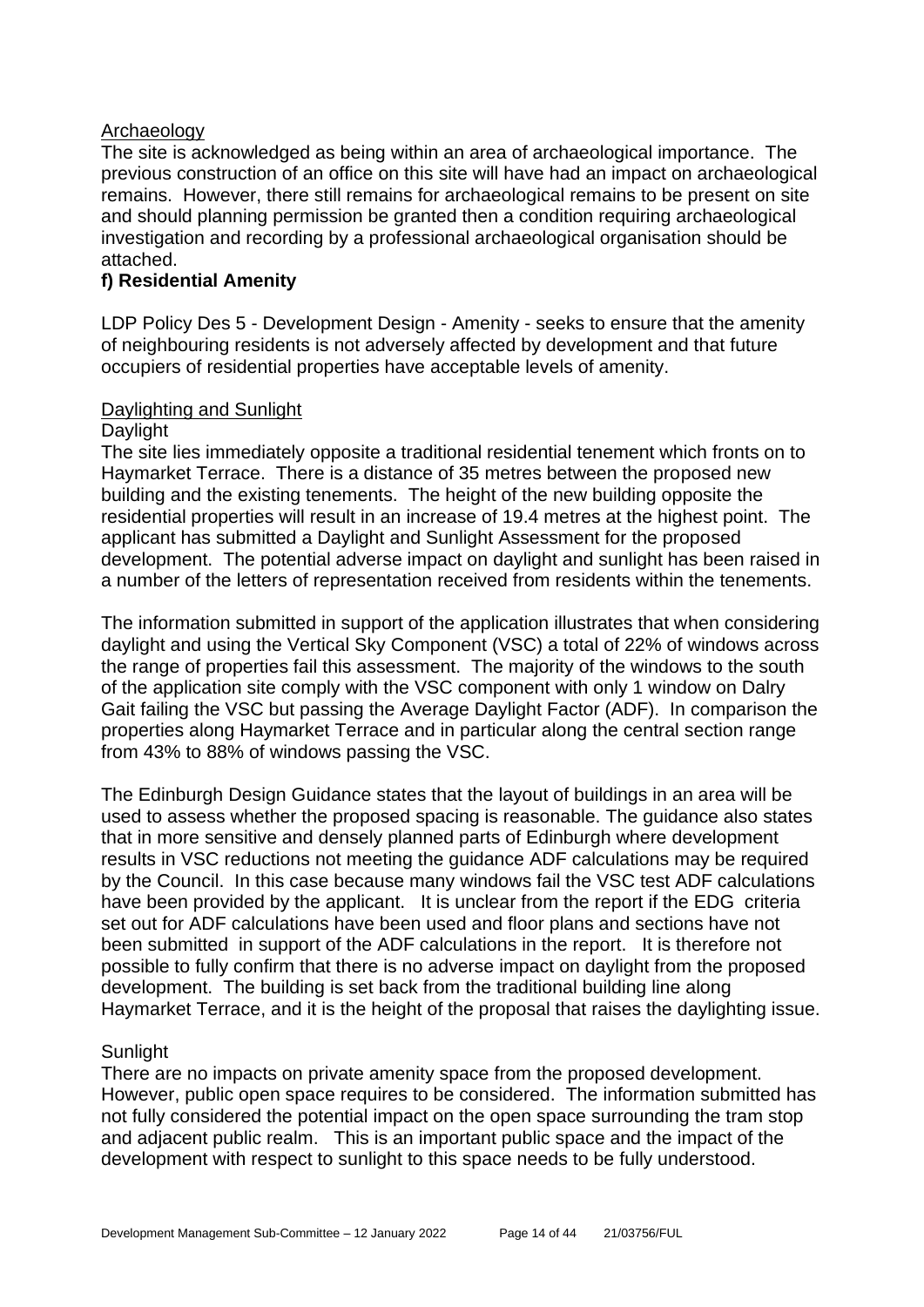However, the existing Rosebery House does overshadow the space as it is directly to the south of it. Therefore, while the impact from the new building may be greater the existing it is unlikely to be significantly different in respect of the west bound tram stop immediately next to the building.

#### Privacy/Overlooking/Outlook

The pattern of a development within an area will influence the acceptable level of privacy and outlook that should be afforded to any properties. The proposed new development is positioned on the same building line to the north and maintains the same relationship to Haymarket Terrace at lower levels. There are no adverse implications on privacy from the proposals.

However, through the increase in height to such a degree it is considered that there will be an impact on the outlook from these properties arising from the development. To the south and beyond the railway line there is less of an impact on outlook. Whilst there is an impact on outlook due to the size of the building, the immediate outlook of the residential properties is considered to be acceptable.

#### Noise

The site is located within the city centre adjacent to existing key transport hubs that come with a level of noise expected within the city centre. Any noise from the proposals would be limited to any plant requirements and if committee were minded to grant planning permission an appropriate condition could be attached to cover this matter.

#### Ground Contamination

The site has been previously developed and there is the potential that a contaminated land report would be required. Should the committee be minded to grant permission then a condition covering contaminated land matters could be attached.

Overall, it is considered that by virtue of the proposed height of the proposed development there would be an adverse impact on the proposed amenity of the adjacent resident's contrary to LDP Policy Des 5 Development Design - Amenity and the Edinburgh Design Guidance.

#### **h) Road Safety and Infrastructure**

#### Access and Traffic Generation

A Transport Statement has been submitted in support of the application which provides an assessment of the transport considerations associated with the proposal. The Roads Authority requested that the application be continued to address some minor matters. These include inter-relationship between the site access and Haymarket Yards. Should the application be approved this could be further address with the applicant through condition. The level of parking has been reduced on site from 28 spaces to five EV spaces and three disabled spaces. The level of parking proposed is acceptable and complies with policy.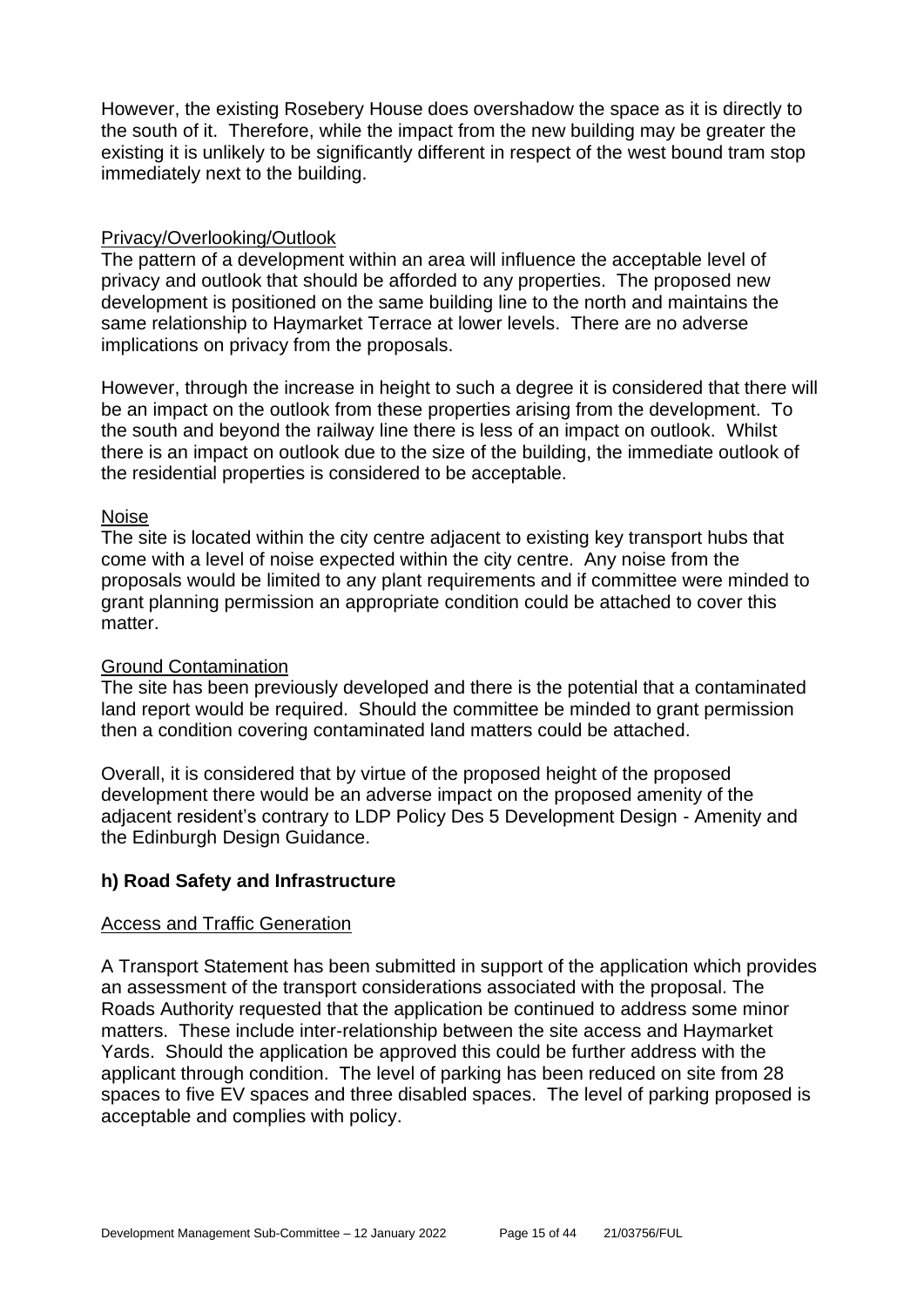Edinburgh Trams have been consulted on the application and generally welcome the proposals subject to technical matters including asset protection and construction requirements.

#### Cycle Parking

LDP Policy Tra 3 - Private Cycle Parking - requires that developments make provision for cycle parking levels that comply with the levels set out in the Edinburgh Design Guidance. The development provides for 220 cycle parking spaces within the basement area of the building. The level of cycle parking complies with the Edinburgh Design Guidance. In addition, there would be Drying rooms, a cycle workshop area, lockers, changing areas and showers.

Should Committee be minded to approve the application it is recommended that a condition is attached to introduce a greater variation in cycle storage provision.

#### Infrastructure Requirements

The application if approved would be required to contribute £800,746 to the Edinburgh Tram in accordance with the Developer Contributions Guidance. A legal agreement would be required to secure this contribution.

#### Network Rail

Network Rail are a statutory consultee to the application due to the proximity to the operational railway and interaction with Haymarket station. Network Rail have objected to the application on the basis that the proposals will reduce the ability for queue management at Haymarket Station when large scale events take place within the city. The developers have offered a stepped access to mitigate the loss of the queue system. However, this has been rejected by Network Rail as an unmanageable situation. No agreement has been reached between the parties.

Whilst this is an operational matter for the station to resolve with the applicants and current owners of the site as Network Rail are a Statutory Consultee to the planning application any intention to approve the application would require a referral to Scottish Ministers who would decide whether to call in the application for determination.

## **j) Scottish Planning Policy (SPP)**

The SPP introduces a presumption in favour of development that contributes to sustainable development and sets out 13 principles to guide policy and decisions:

- − giving due weight to net economic benefit;
- − responding to economic issues, challenges and opportunities, as outlined in local economic strategies;
- − supporting good design and the six qualities of successful places;
- − making efficient use of existing capacities of land, buildings and infrastructure including supporting town centre and regeneration priorities;
- − supporting delivery of accessible housing, business, retailing and leisure development;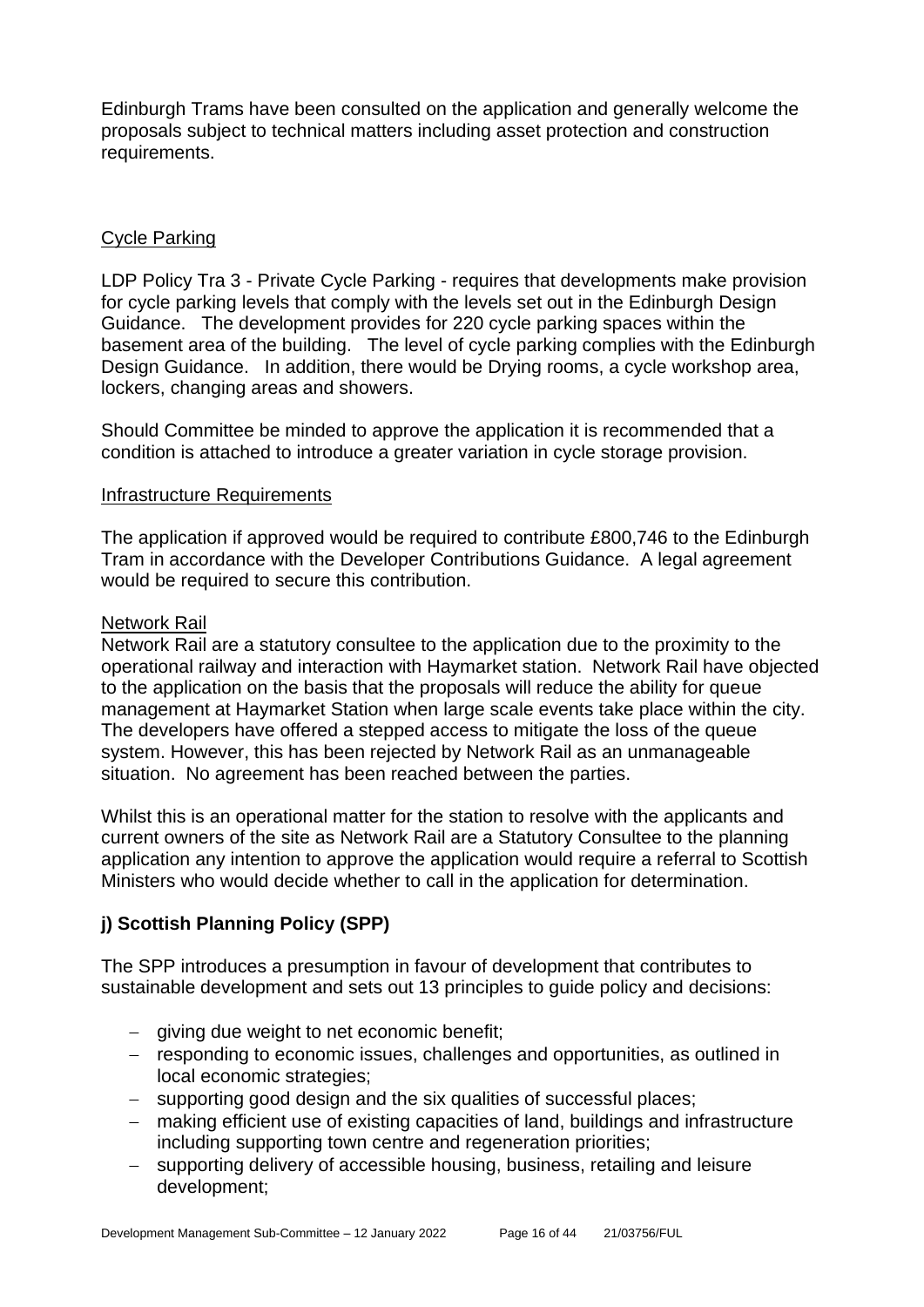- − supporting delivery of infrastructure, for example transport, education, energy, digital and water;
- − supporting climate change mitigation and adaptation including taking account of flood risk;
- − improving health and well-being by offering opportunities for social interaction and physical activity, including sport and recreation;
- − having regard to the principles for sustainable land use set out in the Land Use Strategy:
- − protecting, enhancing and promoting access to cultural heritage, including the historic environment;
- − protecting, enhancing and promoting access to natural heritage, including green infrastructure, landscape and the wider environment;
- − reducing waste, facilitating its management and promoting resource recovery; and
- − avoiding over-development, protecting the amenity of new and existing development and considering the implications of development for water, air and soil quality.

The development proposes an appropriate and sustainable land use which will support the local economy. However, whilst the proposals are predicated on delivering a sustainable new office there is considered to be an adverse impact on the setting of the A Listed Haymarket Station and therefore it fails to protect cultural heritage.

The proposed development therefore does not comply with the 13 SPP principles.

#### **k) Equalities and Human Rights**

The proposed redeveloped building will have good accessibility throughout and will remove an existing awkward street entrance. The site is also in a very sustainable location with excellent access to public transport options. Provision is provided within the site for disability parking as required.

## **l) Letters of Representation**

#### **Material Objections**

Addressed in parts a), b) c), d) and e) of the assessment:

- − Design inappropriate through scale and massing and visual appearance;
- − Impact on historic skyline;
- − Height inappropriate and not appropriate within the context of the surrounding area;
- − Design not in keeping with the surrounding area;
- − Out dated design which reflects brutalist buildings;
- − Materials are inappropriate;
- − Unacceptable impact on the setting of the listed Distillery Lane Tower and Haymarket Station;
- − Adverse impact on the heritage assets within the City a threat to the UNESCO World Heritage Site;
- − Adverse impact on the conservation area
- − Contrary to policy ENV 1 on the World Heritage Site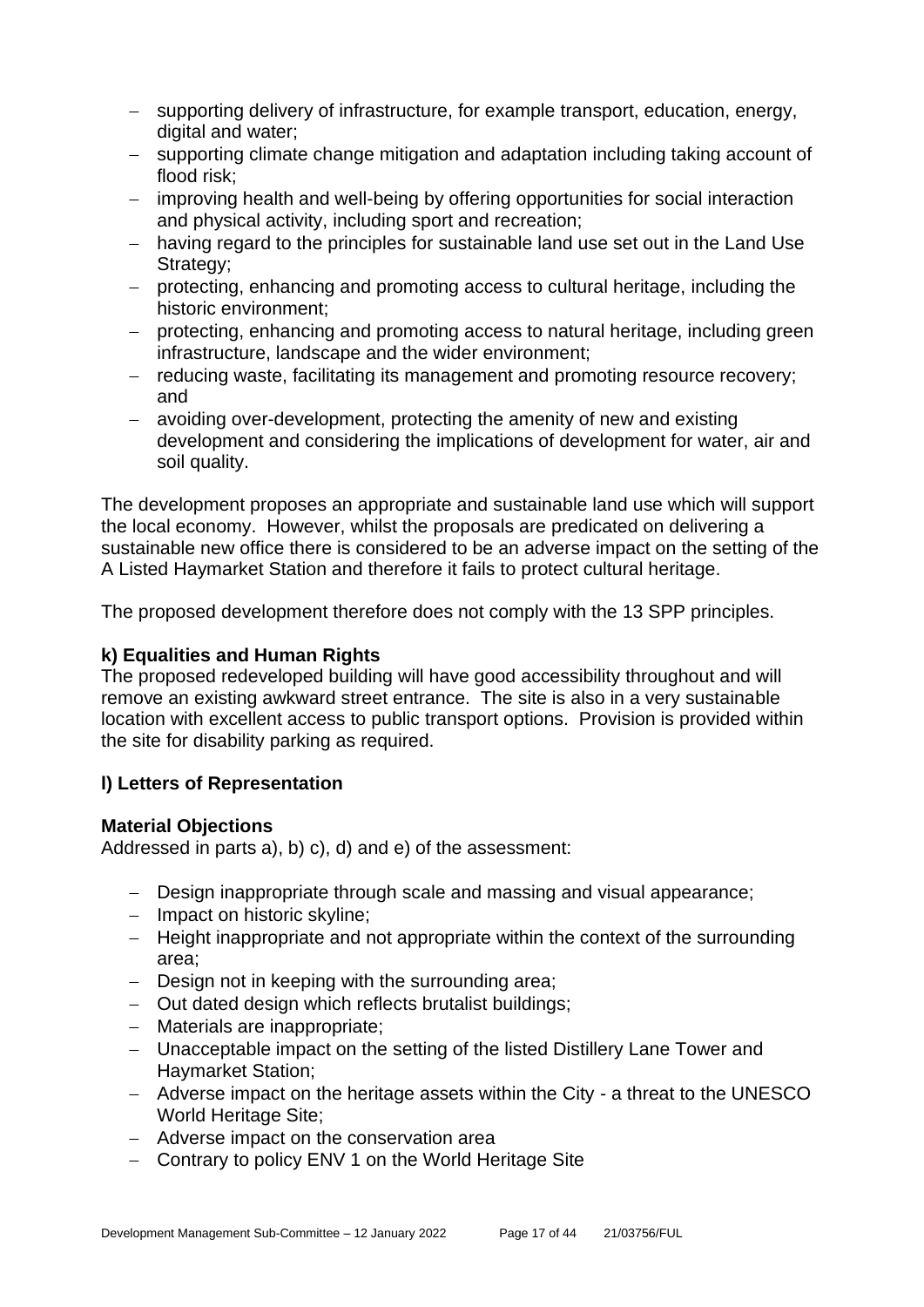- − Impact on city skyline key views additional viewpoints of W1B, W5 and S3 should be considered
- − Contrary to policies DES 4, DES 5 and Des 11 of the Local Development Plan.
- − Proposals fails to enhance the character of the area contrary to Policy DEL 2
- − Proposals based on Councils Commercial Needs Study 2018 pre- pandemic and should be updated to consider now.
- − Query demand for new office space post the pandemic

Addressed in parts f) of the assessment:

- − Impact on privacy
- − Loss of sunlight and daylight to neighbouring properties

Addressed in parts c) of the assessment:

- − Reuse of the existing building should be the priority demolition of the existing buildings is not a sustainable - waste of embodied carbon
- − Not in line with the Councils Climate Strategy 2030

Addressed in parts h) of the assessment:

- − Increase in traffic and congestion
- − Noise and air pollution retention within the street
- − Not enough parking spaces for so many staff
- − Careful consideration to drainage required

#### **Non- Material**

- − Noise/ dust and disturbance from proposed demolition and construction works
- − Remove view
- − Impact on access to private parking area
- − Reduction in value of property
- − Impact on amenity of adjacent commercial operations driving rents down in the area

#### **Support**

- − Reduced parking
- − Electric charging
- − Any replacement should be of the same height

Gorgie Dalry Community Council - Objects to the scheme

- − Impact on residents Size and scale
- − Change to the appearance of Caledonian Village
- − Scale and height
- − Lack of public realm/public space
- − Architectural quality
- − Proposal contrary to LDP policies Des 1, Des 4, Des 8, Des 11 and Env 1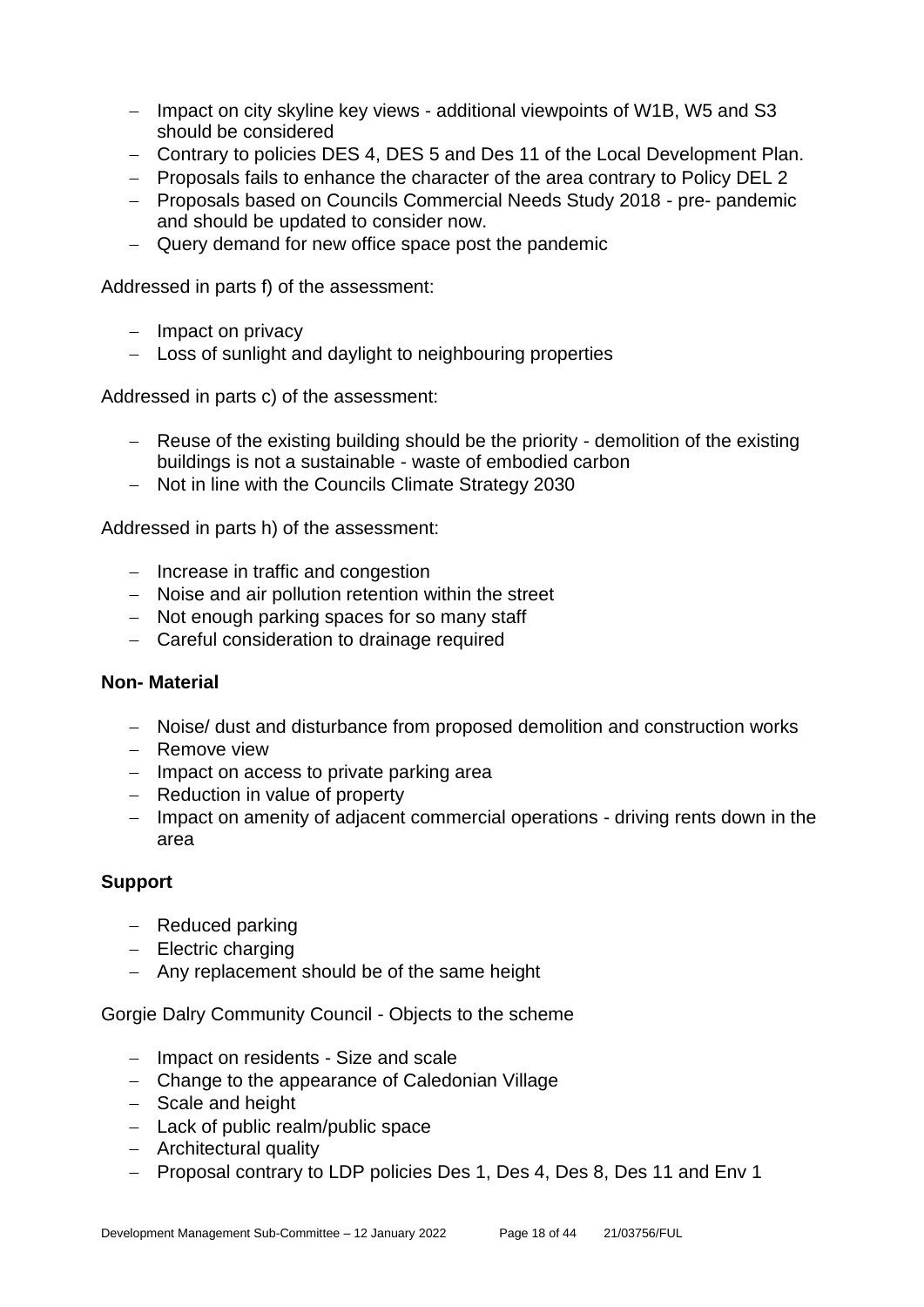West End Community Council - Objects to the Scheme

- − Proximity to the Conservation Area and World Heritage Site
- − Proposed height dwarfs the residential tenements
- − Traditional materials should be considered
- − Adverse impact on daylight and sunlight
- − Impact of plant on upper floors
- − Light emissions from large glazed area
- − Are photovoltaics appropriate near to the World Heritage Site

#### **Conclusion**

Compliance with the Section 59 of the Planning (Listed Buildings and Conservation Areas) (Scotland) Act 1997

The proposal would deliver a modern office which would be net zero carbon in its operation and therefore highly sustainable. Due to its size the building would deliver considerable economic benefit. The public realm around the building would be improved as a result of the widened footway adjacent to the tram stop. The unattractive Rosebery House, which does not contribute positively to the area in its layout and appearance, would be removed.

However, the building is near to the Category A Listed Haymarket Station which is an important building within the Haymarket area. In accordance with Section 59 of the Planning (Listed Buildings and Conservation Areas) (Scotland) Act 1997, there is a strong presumption against granting planning permission if there is harm to a listed building or its setting.

As a result of its height and form, the building does harm the setting of the listed station building, particularly when seen in views from around the Haymarket road junction. The considerable economic and sustainability benefits do not outweigh the harm that is caused to the listed building.

The applicant has indicated that if the proposed height cannot be achieved, they will be unable to deliver the development. Therefore, it has not been possible to reduce the height of the proposal through the application process.

The proposals are therefore not in accordance with Section 59 of the Planning (Listed Buildings and Conservation Areas) (Scotland) Act 1997 and because the presumption against granting planning permission has not been overcome, on this basis, planning permission should be refused.

#### Compliance with the Development Plan

The proposal complies with Edinburgh Local Development Plan (LDP) Policy Emp 1 - Office Development and Del 2 - City Centre through the creation of a high-quality office development in the City Centre, and most notably within an area which is highly accessible by sustainable transport modes. In its net zero operation, it goes beyond the requirements of policy Des 6 - Sustainable Buildings. In comparison with Rosebery House, the proposed building would have a better relationship with the street and tram stop area through the formation of a widened footway and entrance which opens directly onto this space. This is in accordance with Policy Des 7 - Layout Design.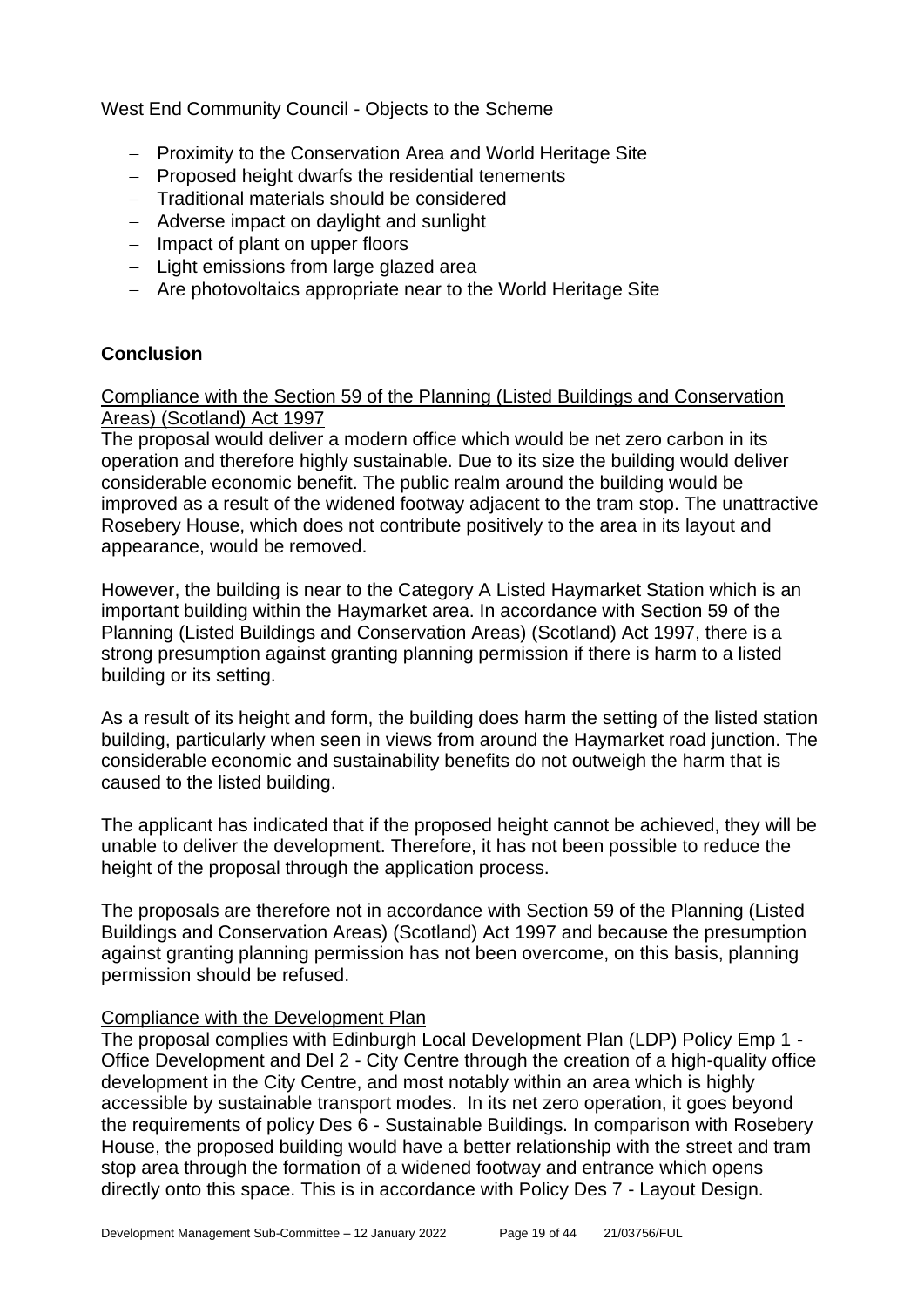However, because of the harm set out above, the proposal does not meet the requirements of policy Env 3 - Listed Buildings - Setting. It would have an adverse impact on the setting adjacent New Town Conservation Area contrary to Policy Env 6 of the LDP.

Additionally, the proposed height fails to have a positive impact on the surroundings and character of the wider area contrary to Policy Des 4 - Development Design - Impact on setting, parts a) and b) as the proposed scale and massing of the building has an over bearing impact on the character of the wider townscape. The proposal has failed to demonstrate compliance with Policy Des 11 - Tall Buildings - Skyline and Key Viewspart b) in that the scale of the building is inappropriate within its context. As a result of these design impacts, the proposal does not contribute towards the sense of place and would be damaging the appearance of the area around it in contravention of Policy Des 1 - Design Quality and Context.

So, while the proposal meets the economic and sustainability objectives of the development plan, overall, due to its height it is not in accordance with the LDP.

#### Other material considerations

As the LDP is more than 5 years old, it is necessary to consider it against the Scottish Planning Policy (SPP). SPP introduces a presumption in favour of development that contributes to sustainable development and sets out 13 principles to guide policy and decisions. In relation to these principles the development proposes an appropriate and sustainable land use which will support the local economy. However, whilst the proposals are predicated on delivering a sustainable new office there is an adverse impact on the setting of the A Listed Haymarket Station and therefore it fails to protect cultural heritage. As a result, the proposal does not comply with these sustainable development principles.

There are no material considerations which outweigh this conclusion.

In summary, while there are both economic and sustainability benefits to this proposal, these do not outweigh the harm that is caused to its surroundings as a result of its height. The proposal fails to meet the requirements of Section 59 of the Planning (Listed Buildings and Conservation Areas) (Scotland) Act 1997 and it is not in accordance with the development plan or Scottish Planning Policy. It is therefore recommended that planning permission is refused.

It is recommended that this application be Refused for the reasons below.

#### **3.4 Conditions/reasons/informatives**

#### **Reasons**: -

1. The proposed development would be contrary to Section 59 (1) of the Planning (Listed Building and Conservation Areas) (Scotland) Act 1997 as the proposal fails to have special regard to preserving the setting of the Category A listed Haymarket Station. The proposals result in harm to the setting of the listed building due to their scale, massing and form.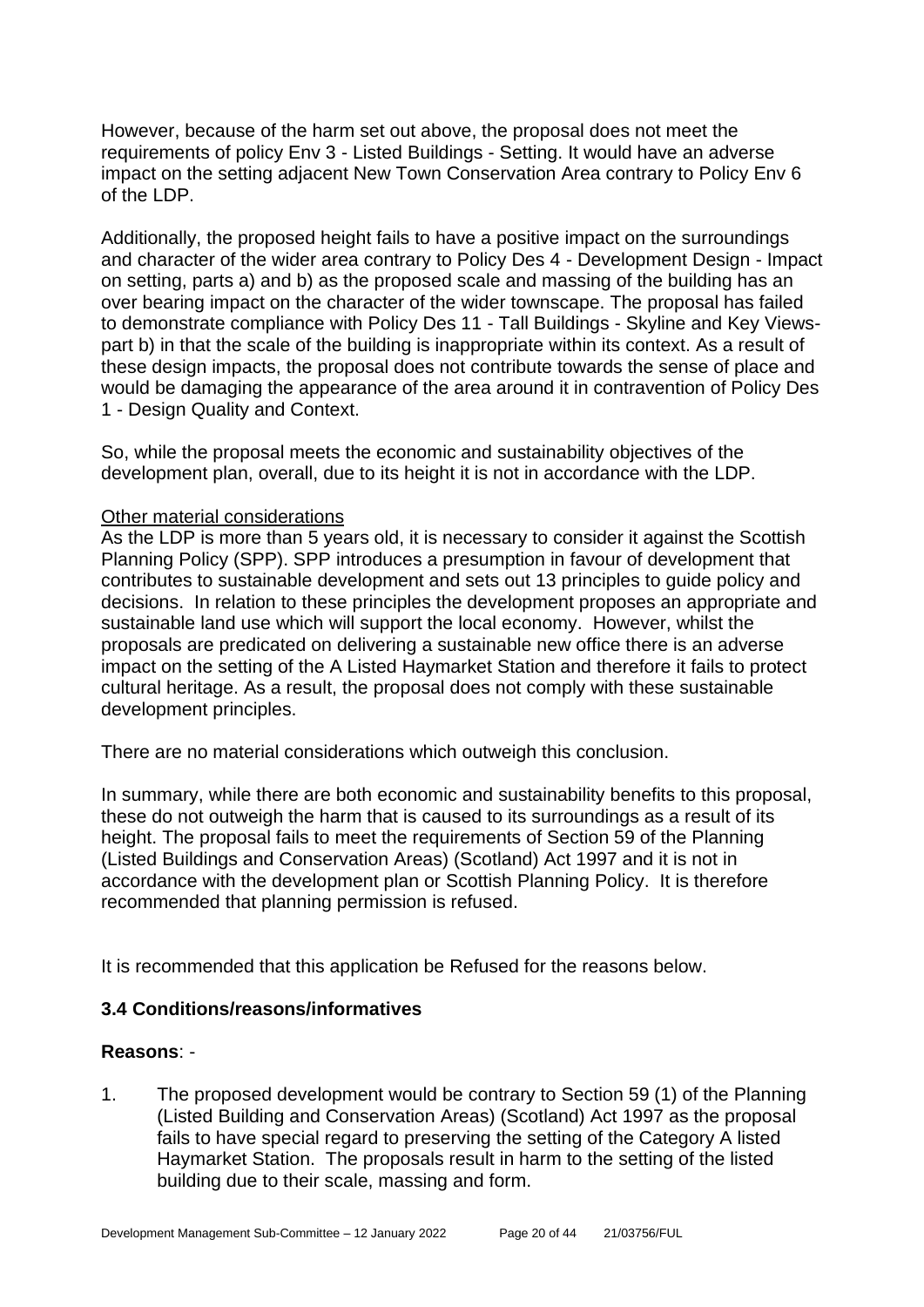- 2. The proposal is contrary to Policy Env 3 of the Edinburgh Local Development Plan as the development will have an adverse impact on the setting of a category A Listed Building.
- 3. The proposals fail to preserve the character and appearance of the conservation area, with particular regard to the setting of the New Town Conservation Area, contrary to Policy ENV 6 of the Edinburgh Local Development Plan.
- 4. The proposed development through its scale, massing and overall height will have an adverse impact on the site surroundings including the character of the wider townscape contrary to Policies Des 1, Des 4 and Des 11 (b) of the Edinburgh Local Development Plan.

## **Financial impact**

#### **4.1 The financial impact has been assessed as follows:**

There are no financial implications to the Council.

## **Risk, Policy, compliance and governance impact**

**5.1** Provided planning applications are determined in accordance with statutory legislation, the level of risk is low.

#### **Equalities impact**

#### **6.1 The equalities impact has been assessed as follows:**

The application has been assessed and has no impact in terms of equalities or human rights.

## **Sustainability impact**

#### **7.1 The sustainability impact has been assessed as follows:**

This application meets the sustainability requirements of the Edinburgh Design Guidance.

#### **Consultation and engagement**

#### **8.1 Pre-Application Process**

Pre-application discussions took place on this application.

#### **8.2 Publicity summary of representations and Community Council comments**

The application was advertised on 6 August 2021. A total of 172 letters of representation have been received. Of these, 169 were in objection, one was neutral and two were in support.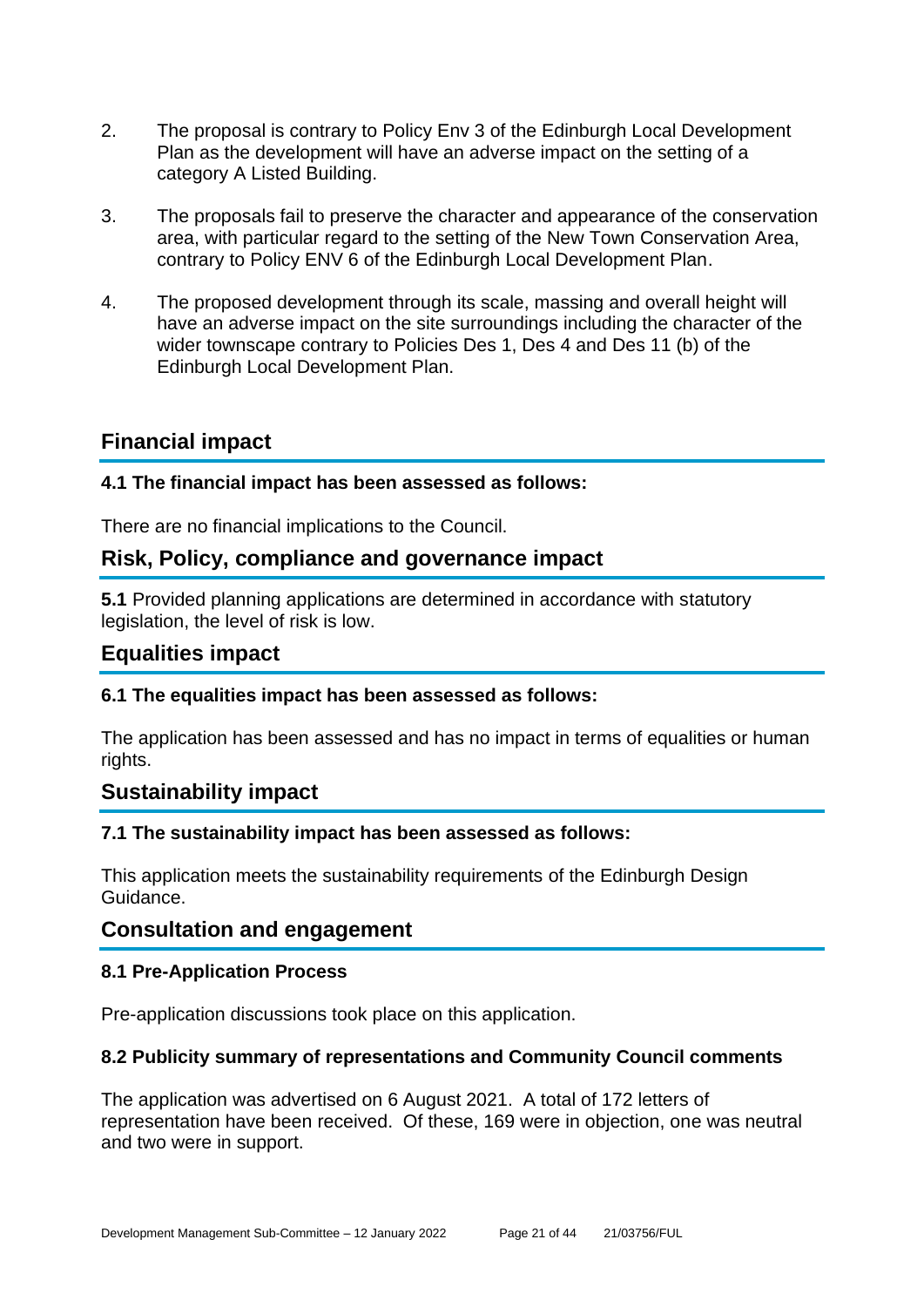## **Background reading/external references**

- To view details of the application, go to
- [Planning and Building Standards online services](https://citydev-portal.edinburgh.gov.uk/idoxpa-web/search.do?action=simple&searchType=Application)
- [Planning guidelines](http://www.edinburgh.gov.uk/planningguidelines)
- [Conservation Area Character Appraisals](http://www.edinburgh.gov.uk/characterappraisals)
- [Edinburgh Local Development Plan](http://www.edinburgh.gov.uk/localdevelopmentplan)
- [Scottish Planning Policy](http://www.scotland.gov.uk/Topics/Built-Environment/planning/Policy)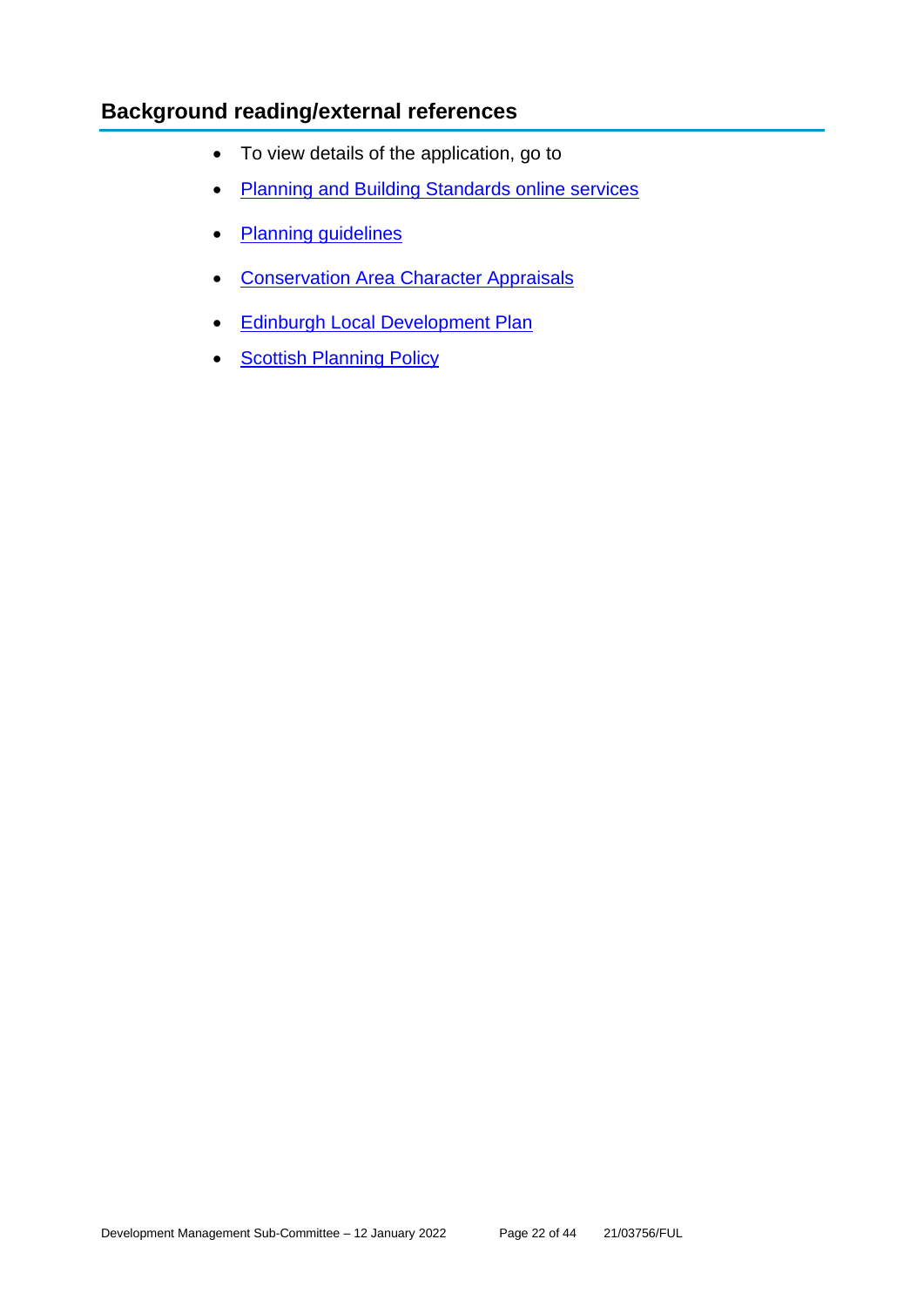| <b>Statutory Development</b><br><b>Plan Provision</b> | The site is located within the urban area. |
|-------------------------------------------------------|--------------------------------------------|
| Date registered                                       | 22 July 2021                               |
| <b>Drawing numbers/Scheme</b>                         | $1 - 21$ ,                                 |

**David Givan** Chief Planning Officer PLACE The City of Edinburgh Council

Contact: Elaine Campbell, Team manager E-mail:elaine.campbell@edinburgh.gov.uk

## **Links - Policies**

#### **Relevant Policies:**

LDP Policy Del 1 (Developer Contributions and Infrastructure Delivery) identifies the circumstances in which developer contributions will be required.

LDP Policy Del 2 (City Centre) sets criteria for assessing development in the city centre.

LDP Policy Emp 1 (Office Development) identifies locations and circumstances in which office development will be permitted.

LDP Policy Emp 9 (Employment Sites and Premises) sets out criteria for development proposals affecting business and industrial sites and premises.

LDP Policy Des 1 (Design Quality and Context) sets general criteria for assessing design quality and requires an overall design concept to be demonstrated.

LDP Policy Des 2 (Co-ordinated Development) establishes a presumption against proposals which might compromise the effect development of adjacent land or the wider area.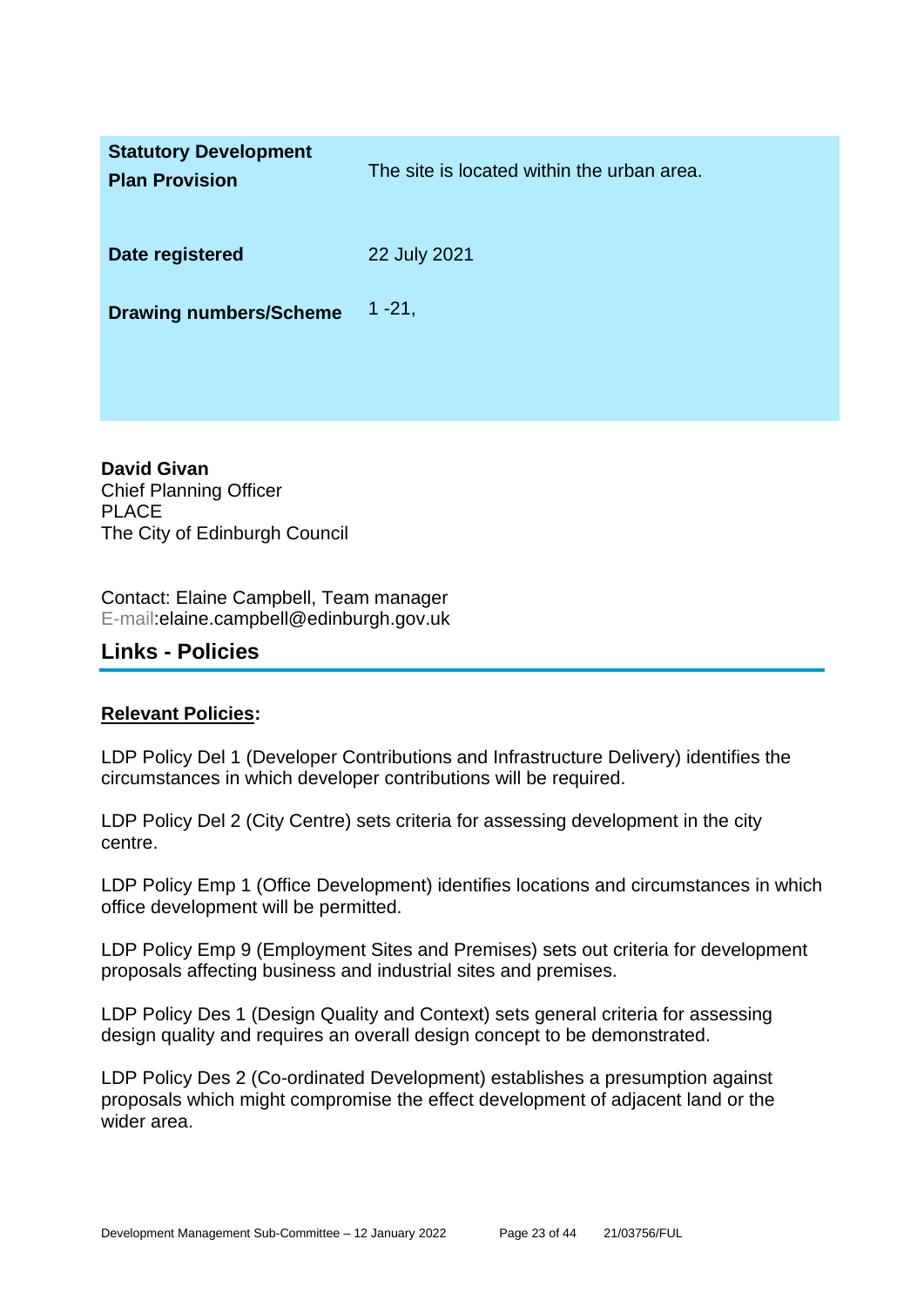LDP Policy Des 3 (Development Design - Incorporating and Enhancing Existing and Potential Features) supports development where it is demonstrated that existing and potential features have been incorporated into the design.

LDP Policy Des 4 (Development Design - Impact on Setting) sets criteria for assessing the impact of development design against its setting.

LDP Policy Des 5 (Development Design - Amenity) sets criteria for assessing amenity.

LDP Policy Des 6 (Sustainable Buildings) sets criteria for assessing the sustainability of new development.

LDP Policy Des 7 (Layout design) sets criteria for assessing layout design.

LDP Policy Des 8 (Public Realm and Landscape Design) sets criteria for assessing public realm and landscape design.

LDP Policy Des 11 (Tall Buildings - Skyline and Key Views) sets out criteria for assessing proposals for tall buildings.

LDP Policy Env 1 (World Heritage Site) protects the quality of the World Heritage Site and its setting.

LDP Policy Env 3 (Listed Buildings - Setting) identifies the circumstances in which development within the curtilage or affecting the setting of a listed building will be permitted.

LDP Policy Env 6 (Conservation Areas - Development) sets out criteria for assessing development in a conservation area.

LDP Policy Env 7 (Historic Gardens and Designed Landscapes) protects sites included in the national Inventory of Gardens and Designed Landscapes and other historic landscape features.

LDP Policy Env 8 (Protection of Important Remains) establishes a presumption against development that would adversely affect the site or setting of a Scheduled Ancient Monument or archaeological remains of national importance.

LDP Policy Env 9 (Development of Sites of Archaeological Significance) sets out the circumstances in which development affecting sites of known or suspected archaeological significance will be permitted.

LDP Policy Env 12 (Trees) sets out tree protection requirements for new development.

LDP Policy Env 21 (Flood Protection) sets criteria for assessing the impact of development on flood protection.

LDP Policy Env 22 (Pollution and Air, Water and Soil Quality) sets criteria for assessing the impact of development on air, water and soil quality.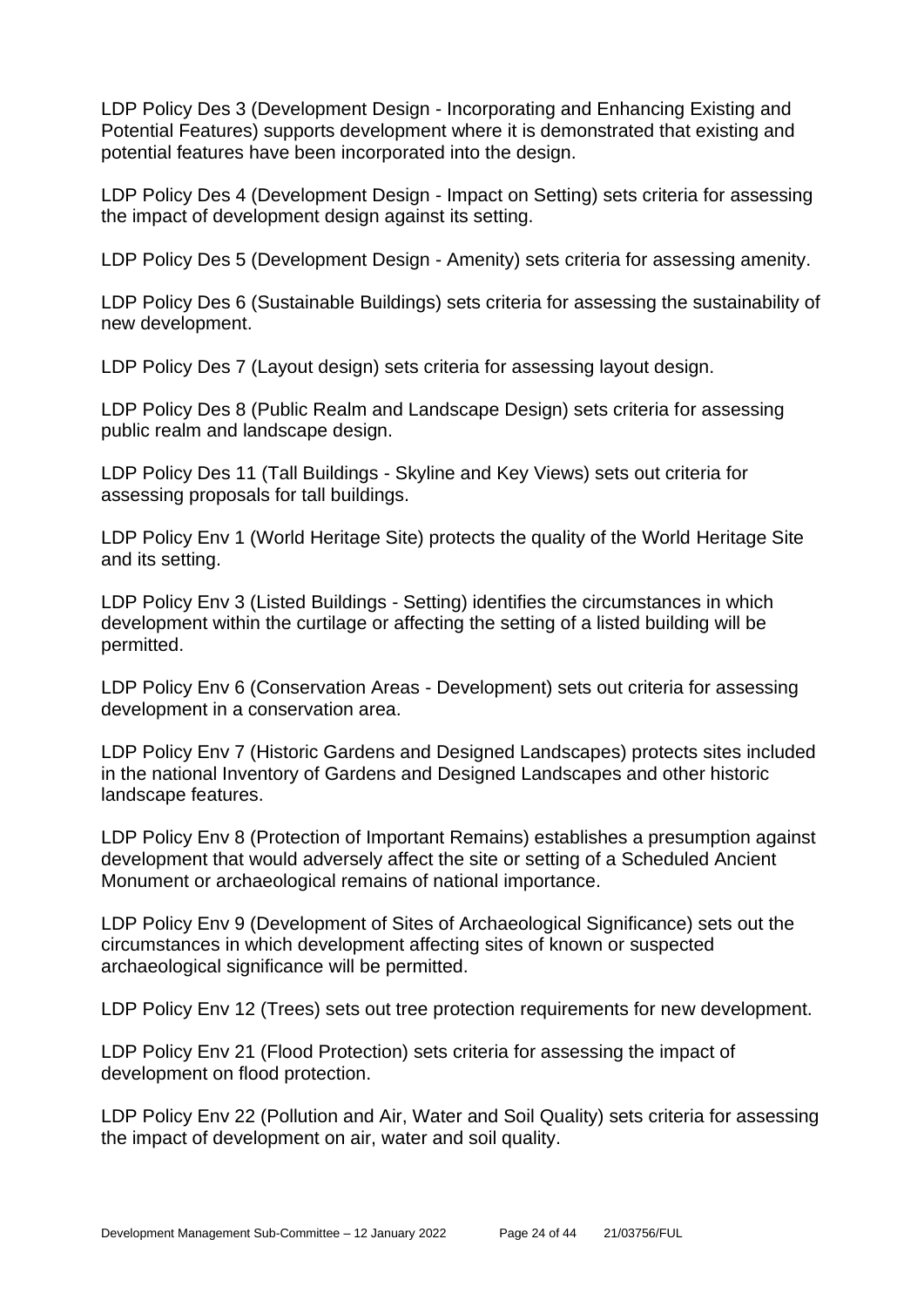LDP Policy Tra 1 (Location of Major Travel Generating Development) supports major development in the City Centre and sets criteria for assessing major travel generating development elsewhere.

LDP Policy Tra 2 (Private Car Parking) requires private car parking provision to comply with the parking levels set out in Council guidance, and sets criteria for assessing lower provision.

LDP Policy Tra 3 (Private Cycle Parking) requires cycle parking provision in accordance with standards set out in Council guidance.

LDP Policy Tra 4 (Design of Off-Street Car and Cycle Parking) sets criteria for assessing design of off-street car and cycle parking.

LDP Policy Tra 8 (Provision of Transport Infrastructure) sets out requirements for assessment and mitigation of transport impacts of new development.

LDP Policy Tra 9 (Cycle and Footpath Network) prevents development which would prevent implementation of, prejudice or obstruct the current or potential cycle and footpath network.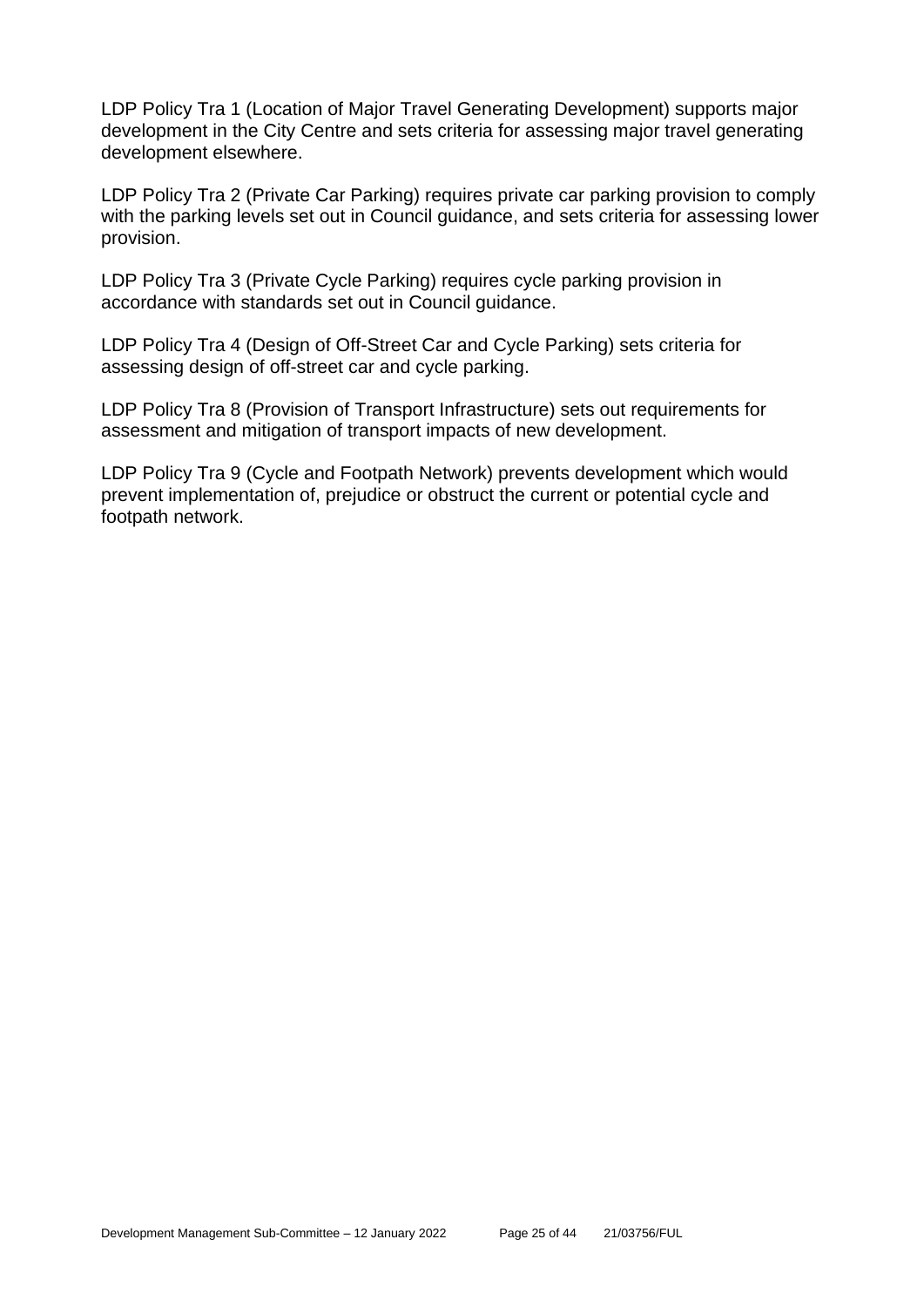# **Appendix 1**

**Application for Planning Permission 21/03756/FUL At 9 Haymarket Terrace, Edinburgh, Demolition of existing and proposed new-build office development (class 4) with associated ancillary uses, public realm, landscaping and car parking.**

## **Consultations**

## **Edinburgh Urban Design Panel**

*1 Recommendations*

*The Panel welcomes the opportunity to comment on a proposal at one of the city's most important transport hubs, which could play a useful role in promoting a carbon neutral city. The Panel is grateful to the development team for their comprehensive presentation. In taking forward the design, the Panel recommends that the following issues should be addressed:* 

*o Analyse impact on key views, streetscape and built heritage to identify appropriate scale, height and building mass.*

*o Work collectively with neighbouring landowners and developers to improve the visual and spatial character of the area.*

*o Use design to achieve a more cohesive townscape on Haymarket Terrace.* 

*o Ensure public realm design is central to the project from the outset and underpinned by relevant analysis.*

- *o Create an active ground floor to improve street quality.*
- *o Maintain commitment to carbon neutral design but factor in adaptability.*
- *o Test options for elevational treatment*
- *o Consult Police Scotland on carpark and ground floor security.*
- *2 Planning Context*

*The application will be for the demolition of Rosebery House and redevelopment of the site to include approximately 20,000m2 Grade 'A' office space and associated uses. The proposals include associated changes to the public realm, access and parking on the site.* 

#### *Site description*

*The existing Rosebery House occupies an area of around 0.33ha and comprises a 'Z' layout with public realm to the north-western corner of the site and external car parking to the south. The development site is roughly rectangular and bound to the north-east by a vehicular access ramp which runs along the buildings northern and eastern frontage. To the north of the site is Haymarket Tram Stop with the tram line running continuing*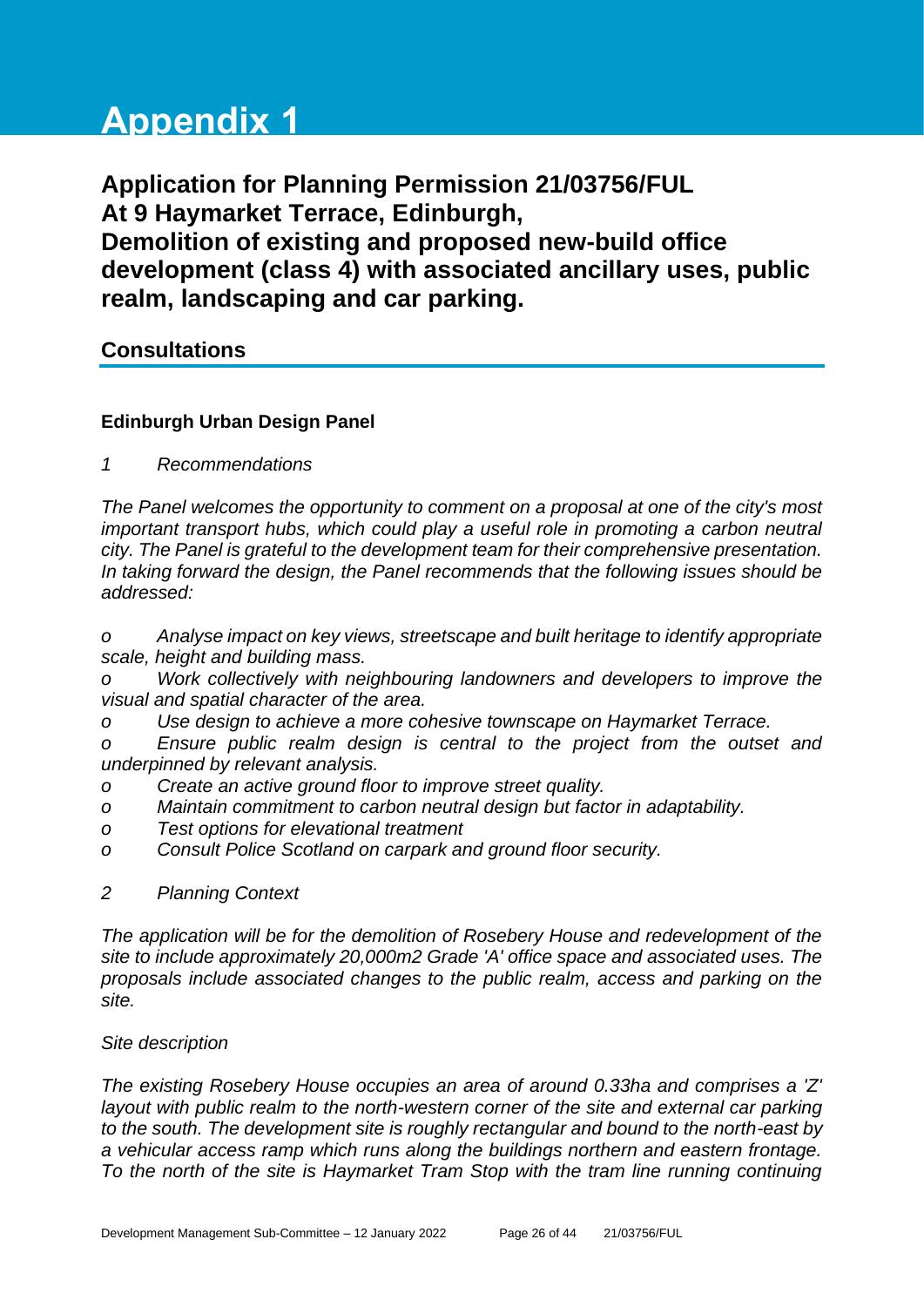*onto Haymarket Yards. To the east of the site is Haymarket Train Station. The surrounding area is predominantly commercial in nature.* 

*The wider Haymarket Yards area includes land south of Haymarket Terrace and the existing tram/train lines and west from Haymarket Train Station to Devon/Balburnie*  Place. The site is accessed from Haymarket Terrace with cul-de-sac layout that *terminates to the west of the site providing access to car parks in the area. The building height in the area is between 3 - 5 storeys and the predominant building material is sandstone, render and curtain glazing.*

*The north of the area is the Coltbridge and Wester Coates Conservation Area, the New Town Conservation Area and to the south is the Dalry Colonies Conservation Area. Haymarket Train Station is a Category A listed building and the Category B listed Distillery Lane buildings lie to the south.*

#### *Planning Policy*

*The site is located in the City Centre as defined in the Local Development Plan (LDP). Policy Emp 1 Office Development supports office development in this location. Del 2 City Centre supports uses or mix of uses appropriate to the location and character of the area are supported provided they accord with other relevant LDP policies.* 

*Proposals in the area will be required to demonstrate a co-ordinated approach to development in accordance with policy Des 2 Coordinated Development to facilitate the effective development of the adjacent land and deliver the comprehensive regeneration of the wider area.*

*The site sits within the Haymarket Urban Design Framework that was approved in 2010. Views across the site to landmark features are also protected, with the site included in Skyline Key Views W1, W5, W6C, S3, S4, N3, N4.*

#### *General*

*It was agreed to record a declaration of interest by Alastair Cook who was a Director at 3dReid for a brief period during which this project was on hold, and he had no involvement in it. It was also agreed that this declaration did not represent a conflict of interest and should not preclude Alistair Cook from contributing to this review.* 

*This report should be read in conjunction with the pre-meeting papers. This report is the view of the Panel and is not attributable to any one individual. The report does not prejudice any of the organisations represented at the Panel forming a differing view of proposals at a later stage.*

*3 Panel Comments*

*The Panel's detailed comments are as follows:*

#### *Development context*

*The Panel regards this proposal as an important opportunity to increase employment density at a highly accessible location, which could play a useful role in promoting a carbon neutral city. The Panel also recognises a pressing need to improve the quality*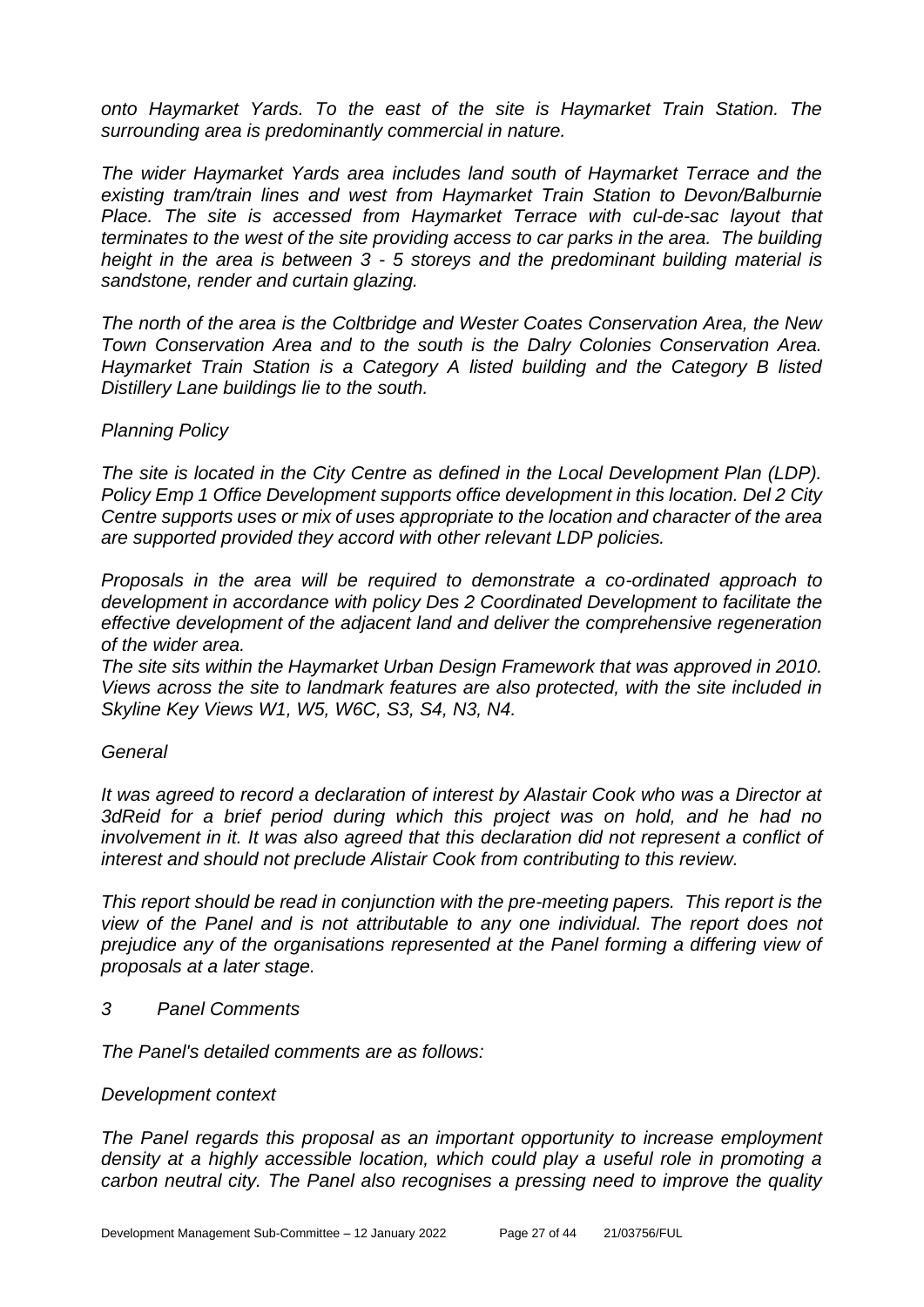*and character of the pedestrian environment in this part of the city, not least along this stretch of Haymarket Terrace.* 

*The Panel emphasises the prominence and significance of the site's location at the entrance to the World Heritage Site and facing the edge of the New Town Conservation Area.* 

*The Panel also notes a lack of coordination in the way development at Haymarket Yards has evolved over time and strongly encourages the developer to work collectively with neighbouring landowners and developers to improve the visual and spatial character of the area. The Panel is therefore pleased to note ongoing dialogue between this development team and the developer working on current proposals for redevelopment at Elgin House.*

#### *Scale, height and massing*

*The Panel notes that the proposal for office space, as tabled, is significantly larger in height and floor area than the existing Rosebery House. The Panel holds mixed views on appropriate height. While many successful cities use tall buildings to increase density, in this context height is likely to have a detrimental impact on the city skyline and key views from within the World Heritage Site, including views from Princes Street. The proposed height and massing will also affect the setting of Haymarket's A-listed rail station. The Panel considers that analysis of the impact on key views, streetscape and built heritage should be a significant consideration in setting an appropriate scale, height and building mass for this location.*

*The Panel wishes to draw a distinction between this location and the Haymarket Edinburgh site. Haymarket Terrace displays many characteristics of good urban space whose tenements are amongst the tallest in the city. In the Panel's view, re-development of Rosebery House represents an important opportunity to address a lack of cohesion in the townscape of Haymarket Terrace in a way that respects the built heritage and reinforces positive characteristics of the historic street. It is therefore not appropriate for this development to be regarded as a companion to Haymarket Edinburgh.*

#### *Public realm*

*At present the public realm surrounding Rosebery House is of poor quality and challenging for both pedestrians and cyclists. The Panel strongly welcomes the developer's commitment to improving the pedestrian environment by removing the existing ramp and setting the building line back to widen the pavement.* 

*In the Panel's view, public realm design is central to the success of this project and should be prioritised from the outset, underpinned by appropriate analysis including pedestrian modelling. As a primary route, the frontage to Haymarket Terrace needs to be free of clutter and visibly' cleaned up' to allow pedestrian flows to work well. This pavement should maintain a constant width for its entire length. Landscaping options should be carefully assessed and weighed against the priority to avoid street clutter.* 

*As far as possible public realm design should mitigate obstructions to walking and cycling caused by tram infrastructure, including eliminating the pinch point at the junction between Haymarket Terrace and Haymarket Yards (where the cycle lane sits close to the tramline) and improving the pedestrian route to the Yards.*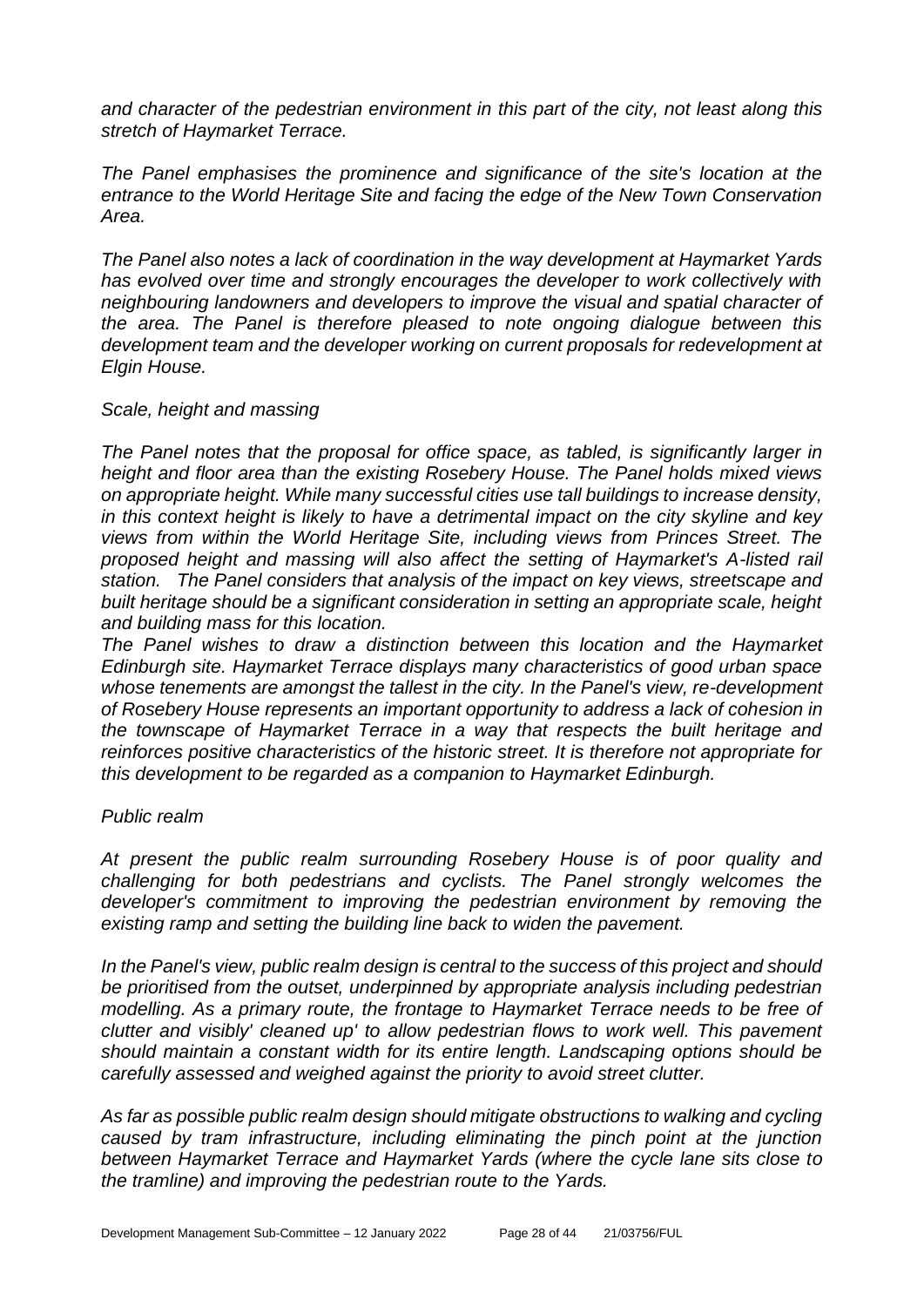*Public realm design should also include improvements to the southern boundary of the site to enhance views from the trainline.* 

#### *Active frontage*

*In the Panel's view, improving street quality by providing an active ground floor is also critical to the success of this project. The Panel welcomes the proposal to create an active lobby with high levels of transparency and active uses because this could create the perception of a wider public realm. Increasing the floor to ceiling height to distinguish the ground floor would enhance this effect.* 

*For security reasons, if the lobby is to remain open and active the ground floor layout needs to ensure that access is monitored and managed.*

#### *Sustainability and adaptability*

*The Panel strongly supports the focus on energy efficient, carbon neutral design, including the integration of blue and green roofs and spaces, renewable energy, and biodiversity measures. It encourages integration of further measures addressing, for example, city cooling, climate change adaptation, living walls, and integration of renewables into the design of façades and blue/green spaces.* 

*The proposed approach to car and cycle parking is also supported, although the Panel anticipates that car parking provision may need to increase slightly in terms of special needs accessibility provision. It is also important to make adequate provision for electric car charging.*

*The Panel cautions against increasing the energy load by introducing too much glass and/or daylight into the design of the external envelope. It also queries the usability and attractiveness of north facing outdoor space, which is not conducive to growing or promoting biodiversity.*

*In the Panel's view, the recent, rapid switch to remote/home-working in response to COVID-19 raises questions about the future of centralised working and whether there will be sufficient demand for office space on this scale in the longer term. The developer is therefore encouraged to factor adaptability into design of elevations and floorplates to enable future conversion to a use such as residential.*

#### *Elevational treatment*

*The Panel considers that façade design will have a significant impact the perceived character of the streetscape and notes the monolithic appearance of the proposed design.* 

*The Panel holds mixed views on this design approach. Whilst a monolithic building on this scale may be appropriate for office development, it may not be in keeping with surrounding built heritage.*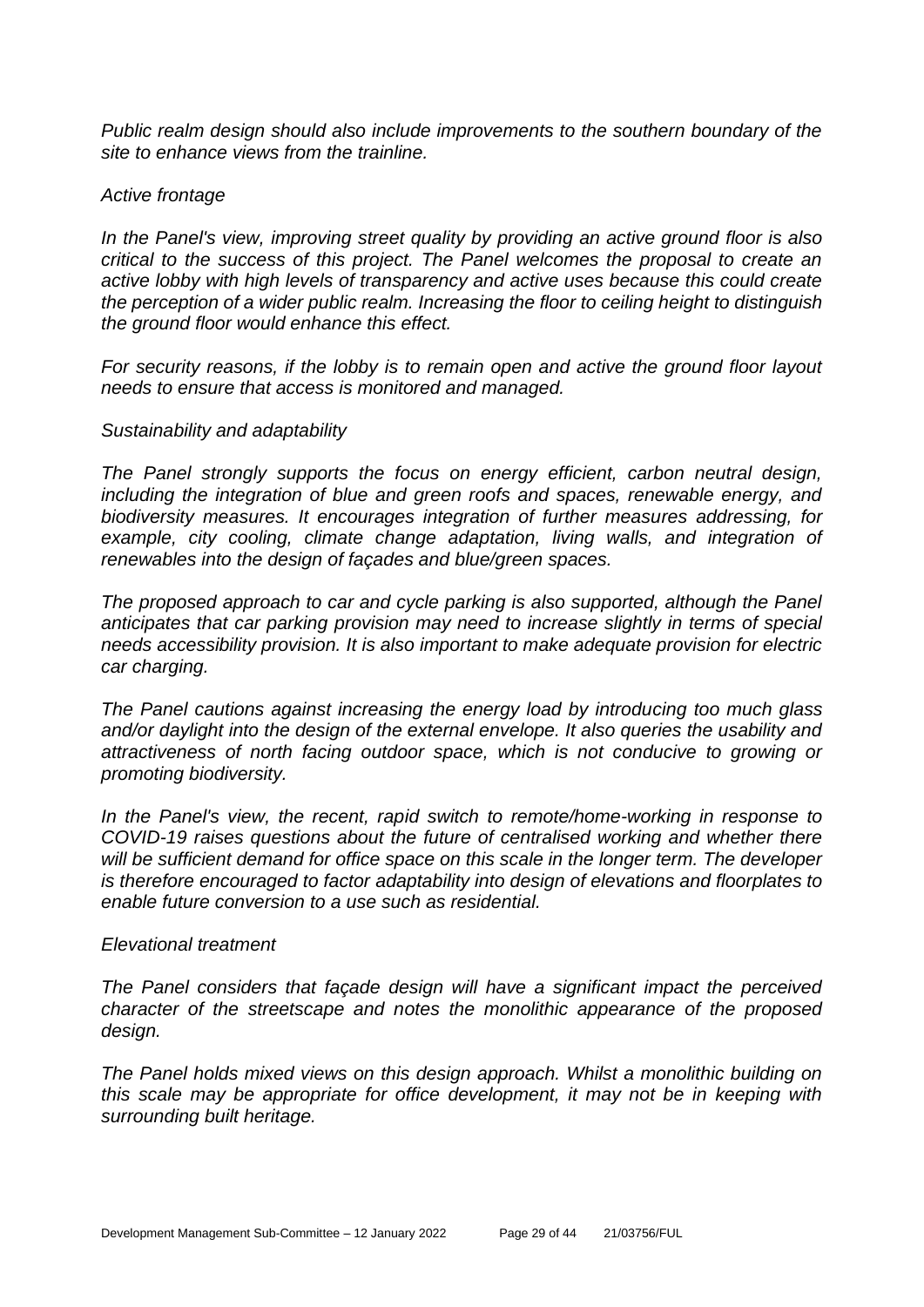*The need to consider train noise reverberating off a tall façade is also necessary to*  ensure this development will not detract from surrounding residential amenity. *(Precedent: Hammersmith development by Ralph Erskine.)*

*More work is needed to test options for elevational treatment including:*

- *o Materials better suited to the historic environment*
- *o Improve the proposed backdrop to Haymarket Station*

*o More varied proportions (e.g. with height; to be more playful; to form a traditional base/middle/top)*

- *o Achieve a good view from the train line on the south elevation;*
- *o Avoid stairwells dominating the east and west facades*
- *o Use of photovoltaic panels and/or planting that creates a living wall.*

#### *Security*

*The developer is encouraged to obtain Police Scotland advice on carpark and ground floor security as part of the BREEAM accreditation process.*

*The subterranean carpark and cycle storage need adequate security to discourage bicycle theft.*

#### **Roads Authority Issues**

Summary Response

The application should be continued.

Full Response Reasons:

a) The applicant has not demonstrated by design improvement of active travel route on east side of Haymarket Yards to the proposed development and connection to the wider path network. The development presents opportunity to create improved and integrated active travel route along Haymarket Yards.

b) The proposed 2-tier cycle spaces should be diversified to take care of different bicycle user needs.

c) The applicant is expected to design the site access junction from Haymarket Yards as raised continuous footway crossing. Should you be minded to grant the application the following should be included as conditions or informatives as appropriate;

1. The applicant will be required to contribute the net sum of £800,746 (based on proposed 20,242sqm office and existing 8,000sqm office in Zone 1) to the Edinburgh Tram in line with the approved Tram Line Developer Contributions report. The sum to be indexed as appropriate and the use period to be 10 years from date of payment;

2. The proposed widening of southern footway/public realm on Haymarket Terrace is subject to Structural approval;

3. All accesses must be open for use by the public in terms of the statutory definition of 'road' and require to be the subject of applications for road construction consent. The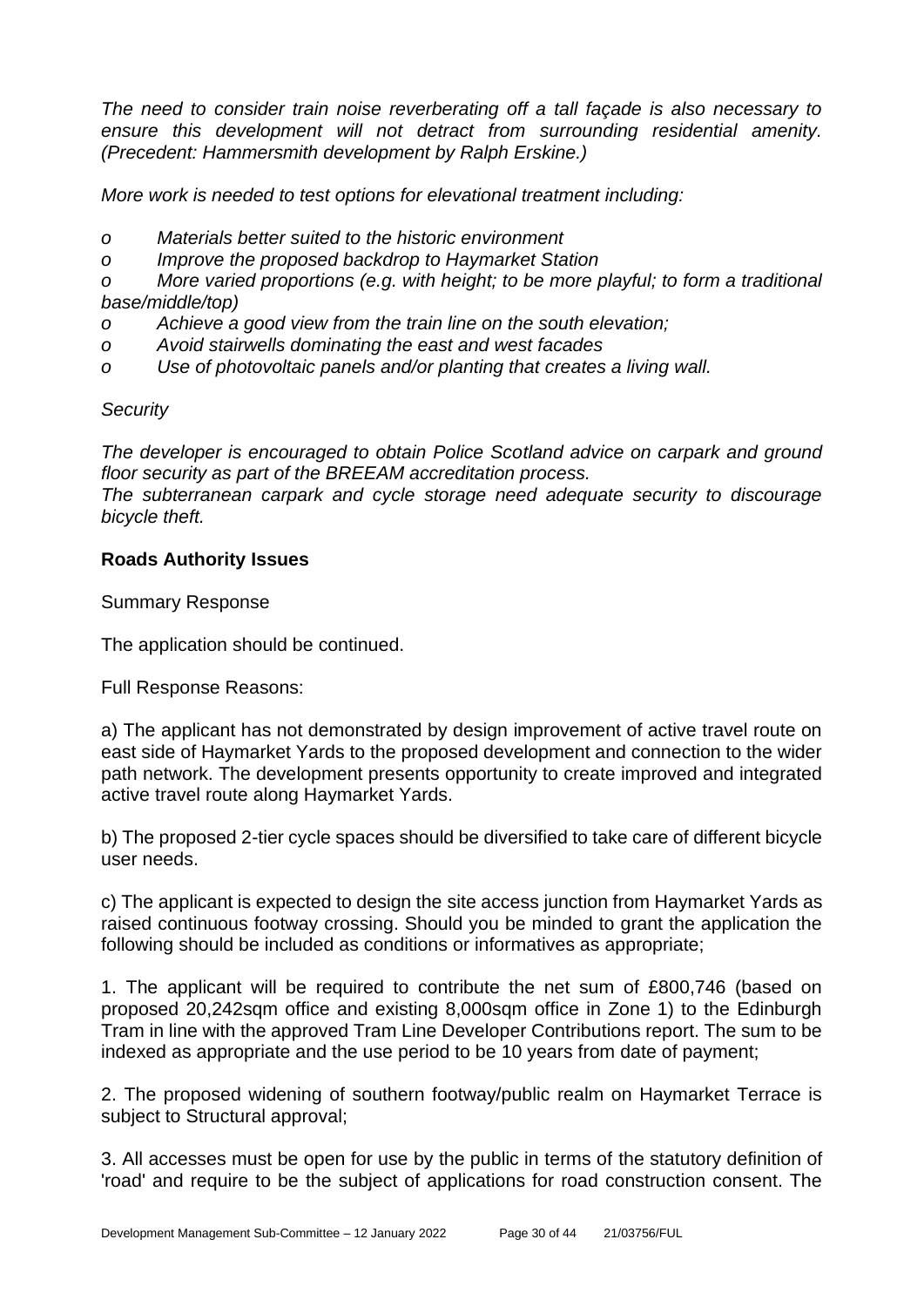extent of adoptable roads, including footways, footpaths, accesses, cycle tracks, verges and service strips to be agreed. The applicant should note that this will include details of lighting, drainage, Sustainable Urban Drainage, materials, structures, layout, car and cycle parking numbers including location, design and specification. Particular attention must be paid to ensuring that refuse collection vehicles are able to service the site.

4. The applicant should note that the Council will not accept maintenance responsibility for underground water storage / attenuation;

5. The applicant should be aware of the potential impact of the proposed development on Edinburgh Tram infrastructure and Building fixing arrangement for the necessary permits and authority to work. Liaison with Edinburgh tram will be required (see website http://edinburghtrams.com/information/atw).

Please refer to detailed comment from Edinburgh Trams Ltd;

6. In accordance with the Council's LTS Travplan3 policy, the applicant should consider developing a Travel Plan including provision a high-quality map of the neighbourhood (showing cycling, walking and public transport routes to key local facilities), timetables for local public transport;

7. Any sign, canopy or similar structure mounted perpendicular to the building (i.e. overhanging the footway) must be mounted a minimum of 2.25m above the footway and 0.5m in from the carriageway edge to comply with Section 129(8) of the Roads (Scotland) Act 1984;

8. The City of Edinburgh Council acting as Roads Authority reserves the right under Section 93 of The Roads (Scotland) Act 1984 to adjust the intensity of any non-adopted lighting applicable to the application address. 9. All disabled persons parking places should comply with Disabled Persons Parking Places (Scotland) Act 2009. The Act places a duty on the local authority to promote proper use of parking places for disabled persons' vehicles. The applicant should therefore advise the Council if he wishes the bays to be enforced under this legislation.

A contribution of £2,000 will be required to progress the necessary traffic order but this does not require to be included in any legal agreement. All disabled persons parking places must comply with Traffic Signs Regulations and General Directions 2016 regulations or British Standard 8300:2009 as approved; Note: A transport statement has been submitted in support of the application. This has been assessed by transport officer and is considered to be an acceptable reflection of both the estimated traffic generated by the development and of the traffic on the surrounding road network. The submitted document is generally in line with the published guidelines on transport assessments.

The development is predicted to generate 138 and 126 walking trips respectively for the morning and evening peak hours. Trips by buses are predicted as 293 and 268 respectively for the morning and evening peak hours

a) Tram contribution for proposed 20,242sqm office in Zone  $1 = \text{\textsterling}1,400,746$ ; existing 8,000sqm office =£600,000; net tram contribution in Zone 1=£800,746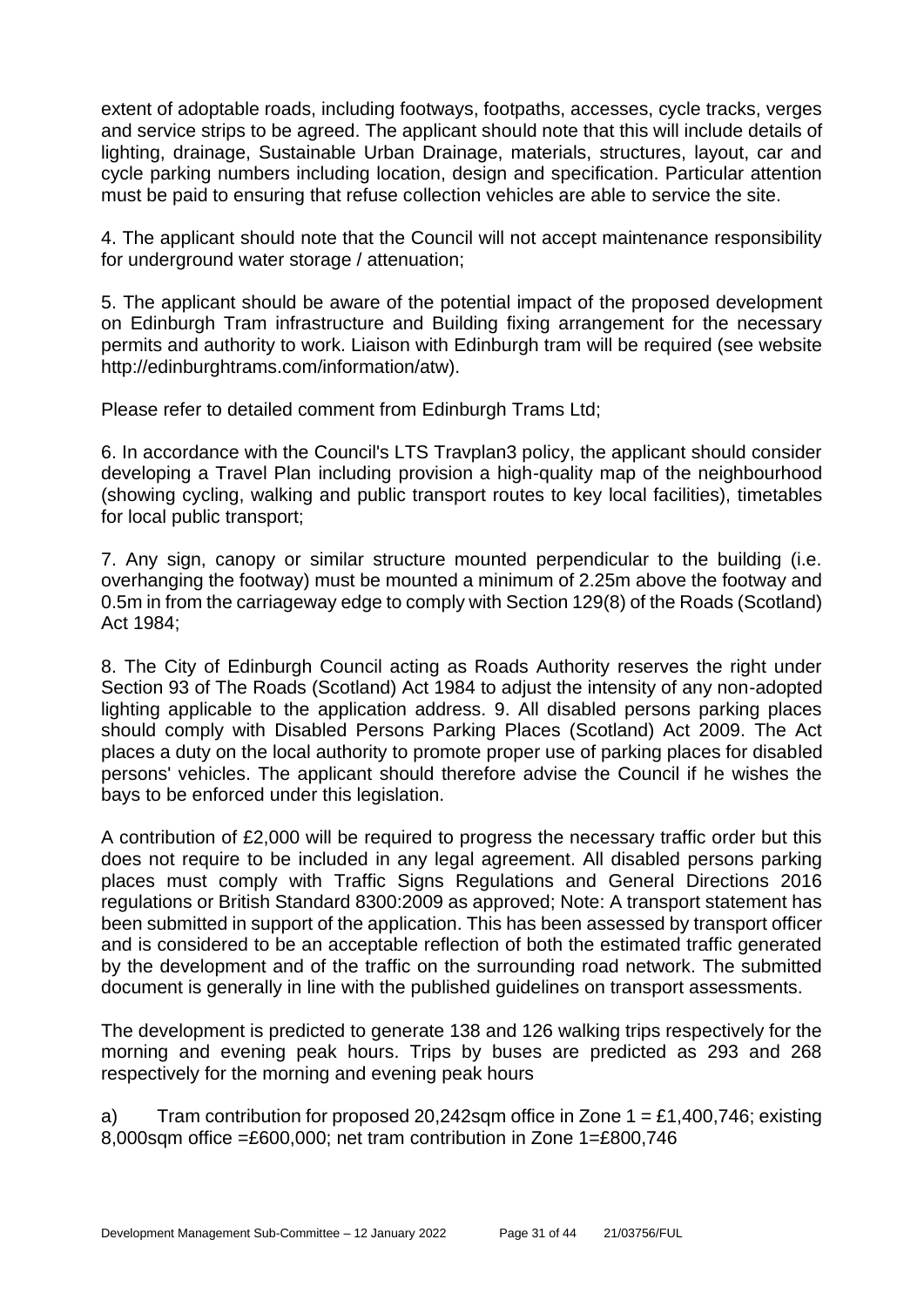b) The applicant by means of swept path demonstrated that refuse collection and servicing can be undertaken from existing access off Haymarket Yards. Egress of all vehicles via Network Rail owned land to the south of the site, joining the public network at the signal controlled junction at Haymarket Yards

c) 5 EV car parking spaces including 2 disabled bays to be provided on site; a reduction of 23 spaces from the existing 28 car parking spaces;

d) Main pedestrian access to the building from Haymarket Terrace

e) 156 secure cycle spaces proposed in a form of 2-tier cycle spaces for the proposed 20,242sqm office and complies with the minimum requirement of 155 secure cycle spaces. Bicycle parking spaces to be provided at the lower ground floor level of the building accessible via the car park.

f) The site is highly accessible by sustainable transport - rail, tram, bus, walking and cycling (City Centre West to East Link CCWEL to the north of the proposed site). TRAMS The proposed site is on or adjacent to the operational Edinburgh Tram. An advisory note should be added to the decision notice,

if permission is granted, noting that it would be desirable for the applicant to consult with the tram team regarding construction timing. This is due to the potential access implications of construction / delivery vehicles and likely traffic implications as a result of diversions in the area which could impact delivery to, and works at, the site. Tram power lines are over 5m above the tracks and do not pose a danger to pedestrians and motorists at ground level or to those living and working in the vicinity of the tramway. However, the applicant should be informed that there are potential dangers and, prior to commencing work near the tramway, a safe method of working must be agreed with the Council and authorisation to work obtained. Authorisation is needed for any of the following works either on or near the tramway:

o Any work where part of the site such as tools, materials, machines, suspended loads or where people could enter the Edinburgh Tram Hazard Zone. For example, window cleaning or other work involving the use of ladders;

o Any work which could force pedestrians or road traffic to be diverted into the Edinburgh Trams Hazard Zone;

o Piling, using a crane, excavating more than 2m or erecting and dismantling scaffolding within 4m of the Edinburgh Trams Hazard Zone; o Any excavation within 3m of any pole supporting overhead lines; o Any work on sites near the tramway where vehicles fitted with cranes, tippers or skip loaders could come within the Edinburgh Trams Hazard Zone when the equipment is in use:

o The Council has issued guidance to residents and businesses along the tram route and to other key organisations who may require access along the line. See our full guidance on how to get permission to work near a tram way http://edinburghtrams.com/community/working-around-trams.

## **Edinburgh Trams response**

*Edinburgh Trams welcomes the development and will assist the Council and the developer wherever possible. I have noted below our detailed comments:*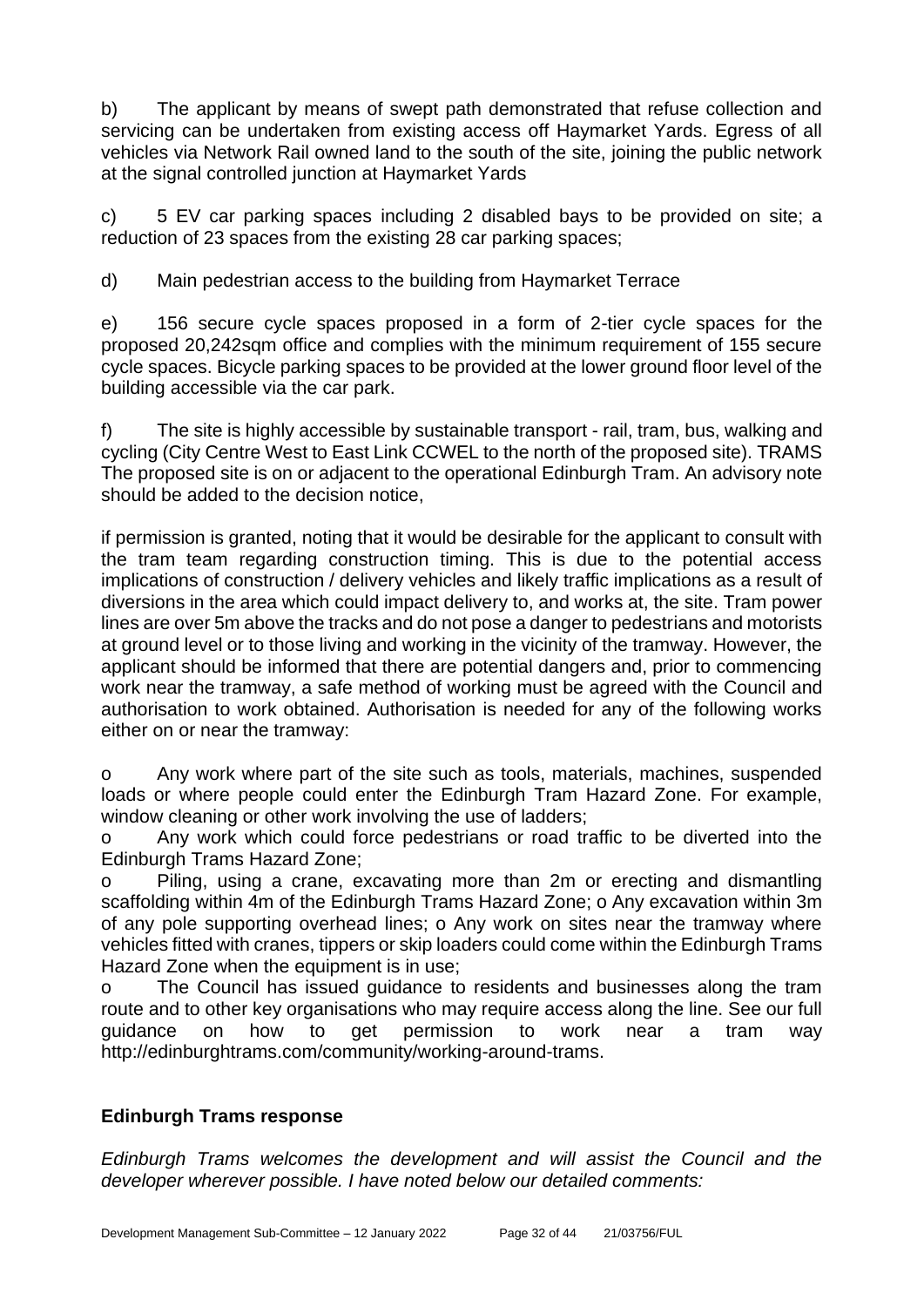#### *1. Compliance with ROGS*

The changes to the tramstop and tram infrastructure will need to be undertaken in *accordance with The Railways and Other Guided Transport Systems (Safety) Regulations 2006 (ROGS) and Edinburgh Trams Safety Management Systems.*

#### *2. Tram Infrastructure*

*Consideration needs to be given around the positioning of the tram shelter and its modification when the rear wall is removed (assuming the City of Edinburgh Council gives consent as asset owner and Technical Approval Authority in terms of changes to their structure). Further consideration should also be given to the position of other tram associated equipment to maximise the public realm and tram stop space.*

*The mounting height of the existing tram tech cabinet does not specifically align with the pavement levels. The development team have suggested that to avoid it being moved or adjusted in height (which would be very expensive and disruptive) that it could remain, but the surrounding area landscaped instead to deal with the level challenges. We do have concerns about this approach as it will create a low point and increase the risk of localised flooding. Tech cabinets contain safety critical equipment and cost approximately £1m to replace when damaged by floodwater (this has already occurred on our system at Edinburgh Gateway).*

*We have also had flooding instances at Haymarket tramstop, and consideration should be given to improve the drainage of that area as part of their works as they will be adding to the total surface area run off.*

#### *3. Asset Protection*

*It is recommended that the Council, as asset owner of the tram system, and Edinburgh Trams as Operator and Maintainer enter into an asset protection agreement with the developer to ensure the planning, construction, future maintenance, and indemnification is adequately addressed.*

*Authority to Work permits will be required to complete the infrastructure and this will likely also require overnight overhead power line isolations to complete this work safely. These will all need to be undertaken at the developers cost.*

#### *4. Earthing arrangements*

*Detailed consideration will need to be given to the earthing arrangements for this development and also during the construction.*

#### *5. Event Management*

*We have been in discussion with the development team around our concerns about event management in relation to queuing Scotrail customers and the risk associated with that during Murrayfield event days at the rear of the tramstop. We do not support a removable barriered solution at the rear of the tramstop with steps into the Haymarket railway station as we do not believe this will be managed correctly from an operational perspective and*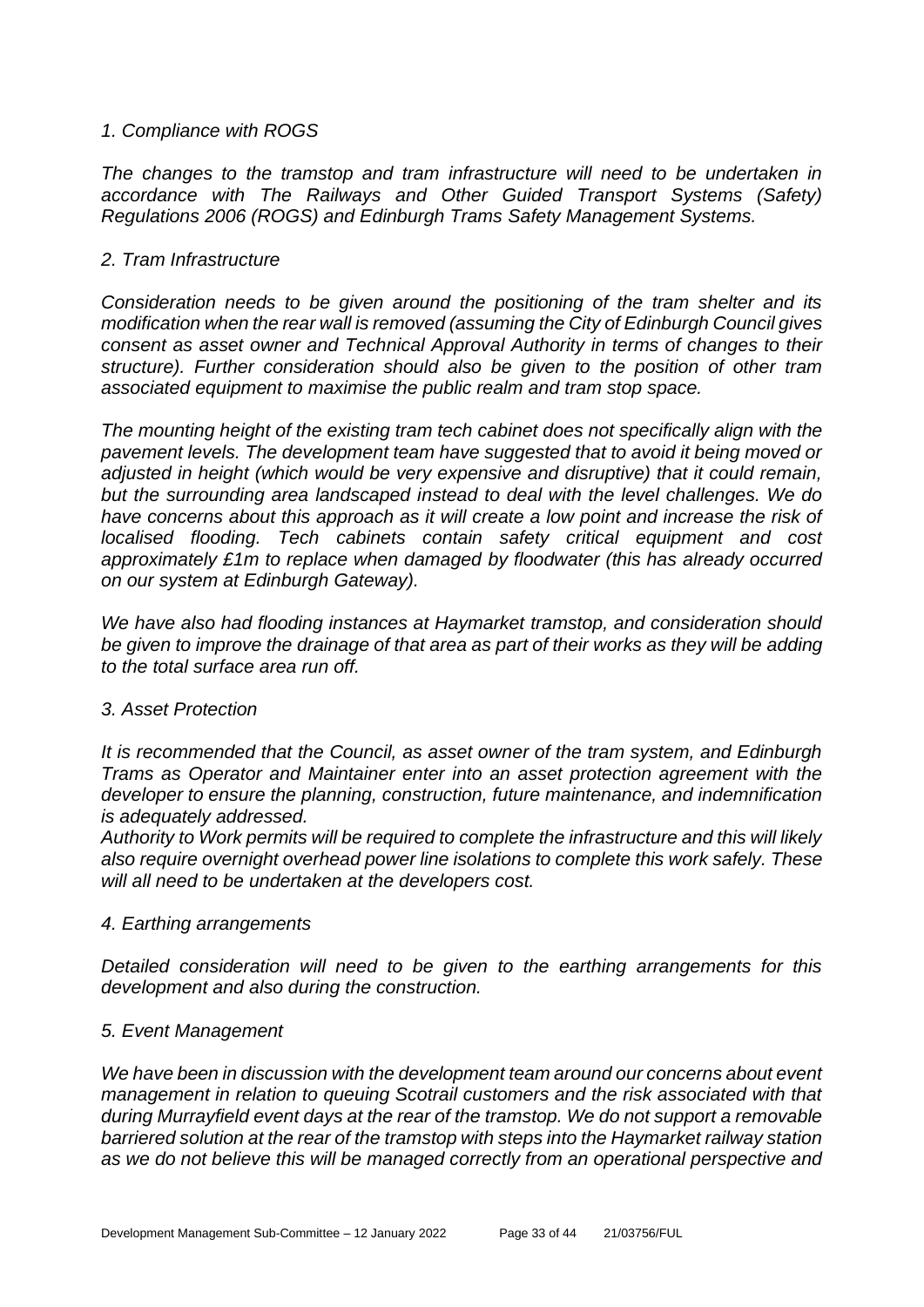*that will import additional risk into our business. A site visit is being arranged with the City of Edinburgh Council Public*

*Safety and the development team to discuss this further, but our preference is to develop an alternative route that takes pedestrians under or around the development via Haymarket Yards (nothing that the footway may need to be widened to accommodate that).*

#### *6. Building Fixings*

*It is recommended that consideration be given to future proof the new building to accommodate building fixings for overhead span wires. If done at an early planning stage, it may allow the overhead line poles to be removed from the footways on Haymarket Yards at a future date, which would improve the public realm space there.*

*It should be noted that building fixing agreements would be required for adjacent buildings etc. Street lighting implications should also be considered at this stage too.*

#### **Commercial Development and Investment Service response**

*It is estimated that the proposed development would support approximately 1,392 FTE jobs and £99.3 million of GVA per annum (2019 prices), compared to 504 FTE jobs and £35.9 million of GVA per annum (2019 prices) supported by the existing building if fully let: an increase of 888 FTE jobs and £63.4 million of GVA per annum (2019 prices). The development would deliver a modern office building in a strategic location.*

*The following are comments from the City of Edinburgh Council's Commercial Development & Investment service relating to planning application 21/03756/FUL for an office development at 9 Haymarket Terrace, Edinburgh.*

#### *Commentary on existing uses*

*9 Haymarket Terrace is currently occupied by Rosebery House, a 6,043 sqm office building dating from the mid-1970s. The building is currently let to a mix of tenants, primarily public sector and third sector bodies.*

*The economic impact of the existing building at 9 Haymarket Terrace can be estimated. If fully-let as office space, the building could, based on a median employment density for offices occupied by the public/third sector (based on the most recent usage of the building and the tenants of the surrounding offices) of one employee per 12 sqm (net), be expected to directly support approximately 504 full-time equivalent (FTE) jobs (6,043 ÷ 12). Based on a median GVA per worker for employees in the "public administration and defence" sector in Edinburgh of £71,316 (2019 prices) per annum, this could be expected to directly add approximately £35.9 million of GVA (2018 prices) to the economy of Edinburgh per annum (504 × £71,316) if fully occupied for this purpose.*

*9 Haymarket Terrace is strategically located close by to Haymarket rail station and the adjacent tram halt. It lies at the western edge of the cluster of modern office buildings in Edinburgh's central business district. Recent developments such as Capital Square and*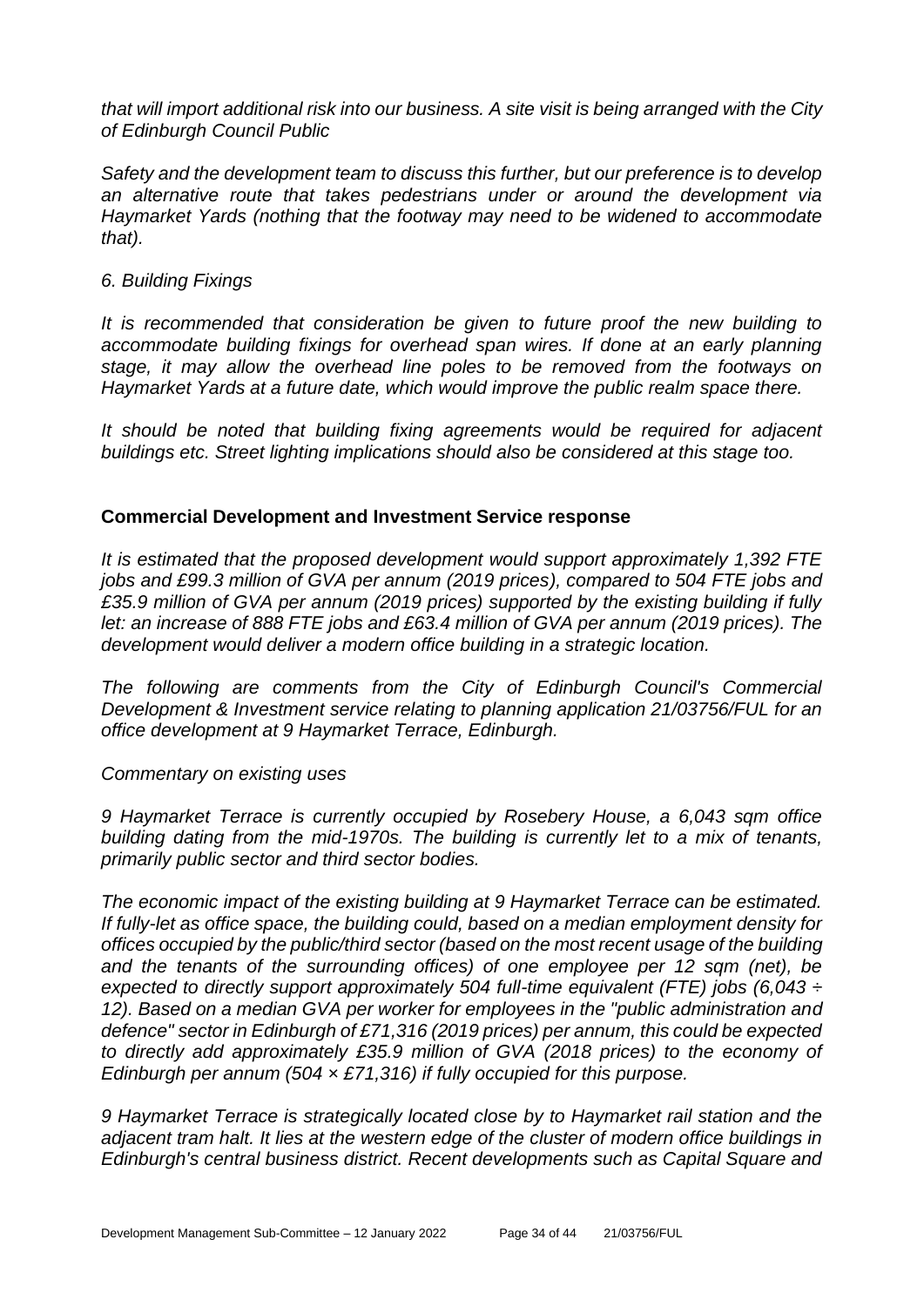*Haymarket Edinburgh on Morrison Street have reinforced the role of this area of the city as an office hub.*

*Despite its strategic location, Rosebery House (and the surrounding office buildings) do not currently command prime rents. Many of the occupiers are government bodies, charities, and early-stage technology companies, who will typically pay lower rents than large private sector occupier. This may to some degree reflect the design and advanced age of Rosebery House and other buildings.* 

*It is recognised that the COVID-10 pandemic may drive some long-term changes in working patterns resulting in greater home/remote working and, accordingly reduced demand for office space. However, this must be balanced against the pre-existing shortage of prime office space in Edinburgh and the ongoing loss of office space to alternative uses. Overall, it is considered that the impacts of the pandemic may drive a consolidation of office demand in prime locations (such as Haymarket) at the expense of peripheral and unestablished locations.* 

*Commentary on proposed uses*

*Class 4 - Business*

*The applicant proposes to replace Rosebery House with a new office building. The replacement building would have a gross internal area of 20,242 sqm; based upon a typical ratio of net to gross internal area for office buildings of 0.825:1, this could be expected to represent a net internal area of 16,700 sqm.*

*The economic impact of the proposed replacement building at 9 Haymarket Terrace can be estimated. If fully-let as office space, the building could, based on a median employment density for offices occupied by the public/third sector (based on the tenancy of the existing building and surrounding offices) of one employee per 12 sqm (net), be expected to directly support approximately 1,392 full-time equivalent (FTE) jobs (16,700 ÷ 12). Based on a median GVA per worker for employees in the "public administration and defence" sector in Edinburgh of £71,316 (2019 prices) per annum, this could be expected to directly add approximately £99.3 million of GVA (2018 prices) to the economy of Edinburgh per annum (1,392 × £71,316) if fully occupied for this purpose.*

#### *SUMMARY RESPONSE TO CONSULTATION*

*It is estimated that the proposed development could support approximately 1,392 FTE jobs and £99.3 million of GVA per annum (2019 prices), compared to 504 FTE jobs and £35.9 million of GVA per annum (2019 prices) supported by the existing building if fully let: an increase of 888 FTE jobs and £63.4 million of GVA per annum (2019 prices). An office building of advanced age and outdated design would be replaced by a modern office building in a strategic location.*

#### **Network Rail response**

*Whilst Network Rail do not object to the principle of the development, we must object to the application on the grounds that the proposal as it stands could adversely affect the operation of neighbouring Haymarket Station and the public transport network during*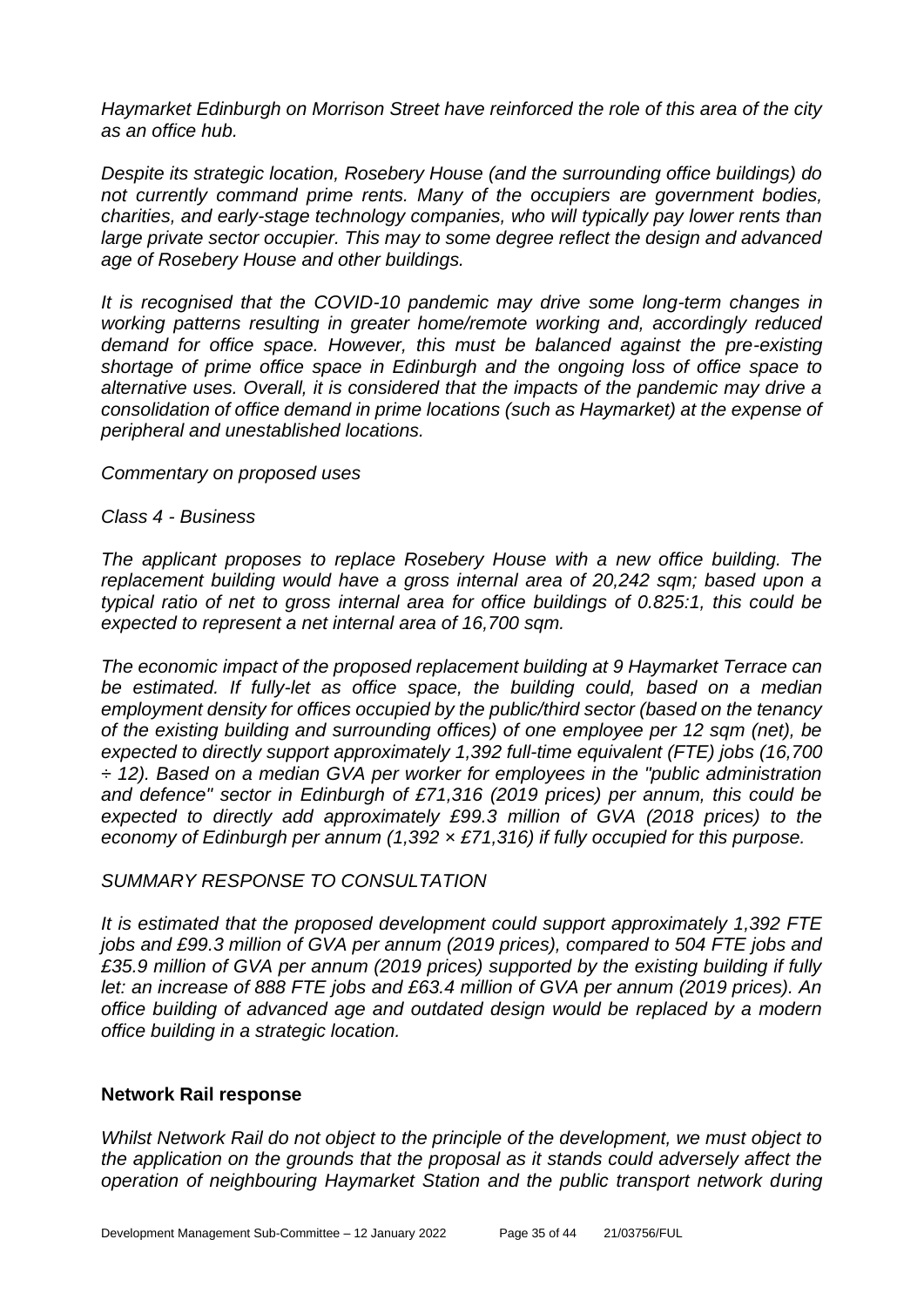*special events. This is because the proposed plans show the removal of the existing station events queuing arrangements and the proposed alternative events queuing arrangement is not considered to be either workable or safe. There is also an ownership issue as who would own and manage the proposed stairs and terrace particularly during an event.* 

*It is recommended that the applicant liaise with Network Rail and other key transport stakeholders directly to discuss these issues further and to agree alternative arrangements that should then be part of the current planning application.*

*Should the council be minded to grant this application, we request that the following conditions are attached:*

#### *Construction Method Statement*

*1. No construction work will commence until a construction method statement, which includes plant details, locations and lifting plans, is submitted to the council and agreed in conjunction with Network Rail's Asset Protection Engineers.* 

*Reasons: To ensure construction can be carried out without adversely affecting the safety of, or encroaching upon, the operational railway.* 

#### *Demolition Method Statement*

*2. Any demolition work must be carried out in accordance with an agreed method statement. This method statement is to be submitted to the Planning Authority for approval prior to works commencing and will require to be reviewed by Network Rail's Asset Protection Engineers.* 

*Reasons: In the interests of public safety and the protection of Network Rail infrastructure.*

*The following should also be included as advisory notes:*

#### *Piling/Vibrations*

*Where piling works are required, this can have a significant impact on the safety of railway operations, Network Rail have vibration limits which would need to be adhered to. Details of proposed piling works would need to be submitted to Network Rail's Asset Protection Engineers for review and approval prior to works proceeding. Track monitoring may be required during piling works.*

#### *Overhead Power Line*

*The development is adjacent to an electrified line where all parts of the overhead line equipment are energised to 25kV at all times. The design and construction will need to take the additional associated risks in to account including the submission of any required bonding designs to Network Rail's Asset Protection Engineers for review and approval.*

*Lighting*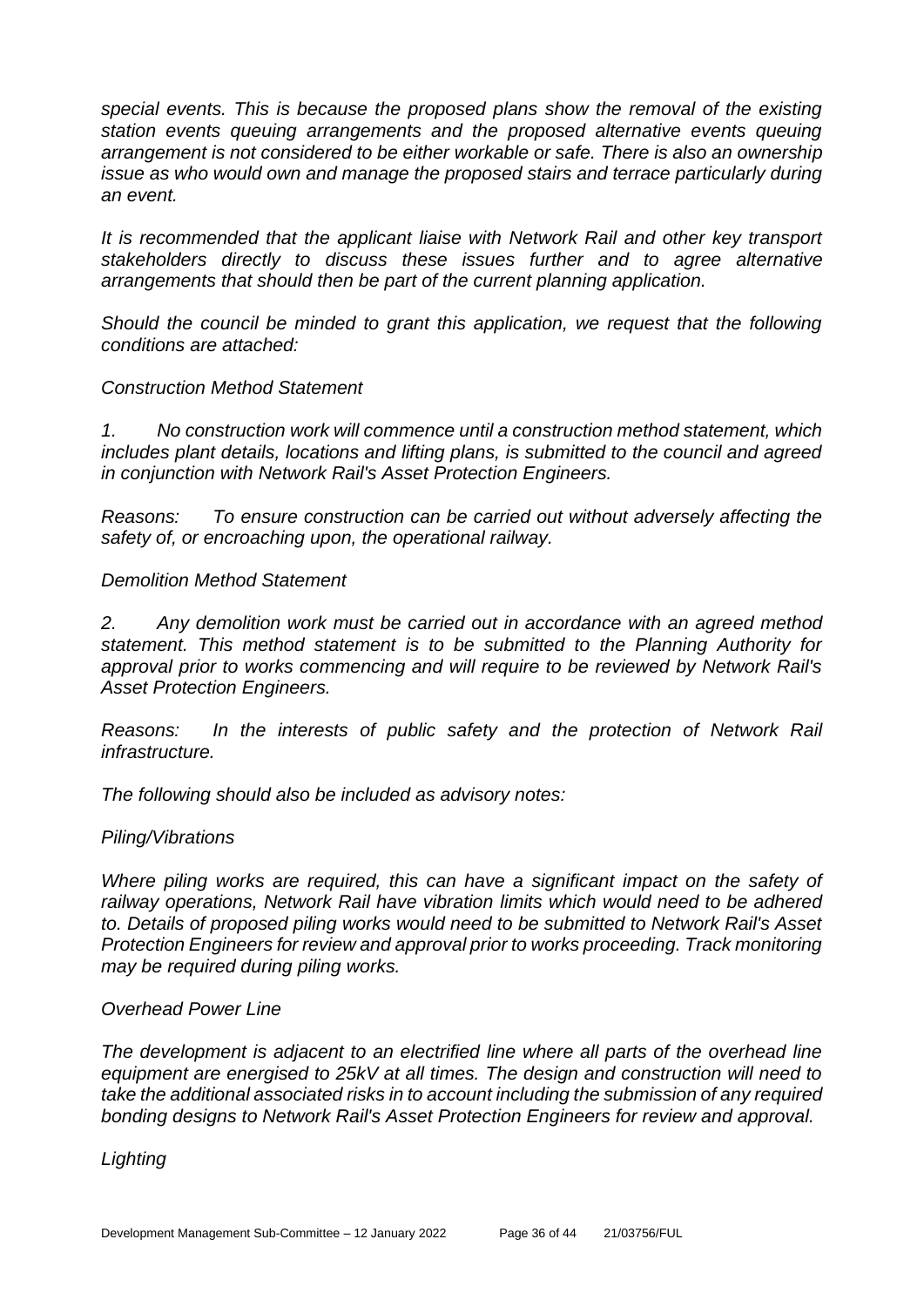*Proposed lighting of the development will need to be designed so as to not cause any spillage out towards the railway track which will affect the safety of rail operations. A proposed Lighting Plan should be submitted to Network Rail for review and approval.*

#### *Access*

*During and after construction, the applicant must take care so as no existing access to any Network Rail's assets are blocked to allow for maintenance.* 

#### *Vehicle Incursion Assessment*

*The Department of Transport recommends the provision of a safety barrier adjacent to the railway, alongside all roads, turning circles and parking areas where the railway is situated at or below the level of the development. The applicant should undertake a vehicle incursion assessment and where applicable, implement mitigation to ensure the safety of neighbouring railway infrastructure.*

#### *Construction*

*No part of any plant nor any temporary shall encroach or be able to fall within 4m of any Network Rail infrastructure. The Construction Plant-hire Association (CPA) Guidance should be consulted.* 

*Where any works cannot be carried out in a "fail-safe" manner, it will be necessary to*  restrict those works to periods when the railway is closed to rail traffic *i.e.* by a *"possession" which must be booked via Network Rail's Asset Protection Engineer and are subject to a minimum prior notice period for booking of 20 weeks.*

#### **Gorgie Dalry Community Council response**

*Gorgie Dalry Community Council have been consulted on this proposal and wish to object. The plans were discussed at our August 2021 public meeting and there were concerns raised by many attendees, and it was decided to object.* 

*We wish to object to the following:*

*Impact on Residents - Size & Scale*

*Policy Des 4 states that permission will be granted for development that has a positive impact on the surroundings, having regards to a number of items. This proposal is inappropriate in scale and size, as the building is 8 storeys high to the rear, which directly and negatively impacts on the views from Dalry Road and more importantly, residents of the Caledonian Village. The Design and Access Statement mentions the step-back design and how it helps preserve the amenity of neighbouring residents (of Haymarket Terrace), yet no attempt has been made to do the same to the rear. Therefore, the amenity of residents within our boundary, notably of Caledonian Village, have not been considered in the design, which is evident in the austere rear 8 storey block. Part 5 of the*  D&AS, Viewpoint 7, mentions that the value of this view is considered to be low to *medium. This viewpoint consists of many local residents' main views out across to Haymarket Terrace. We are disappointed that under 'Level of Effect', there is only*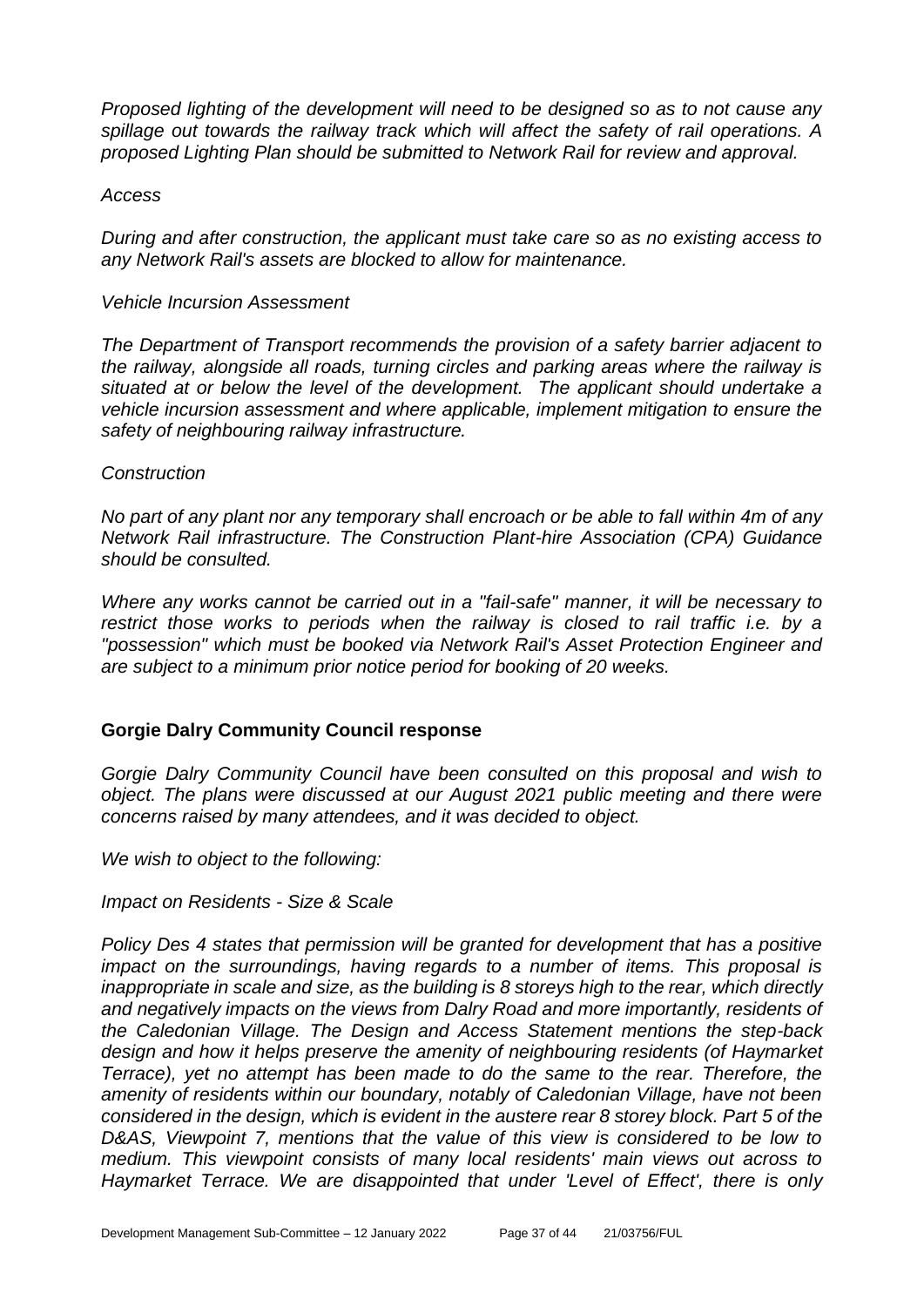*mention of the effects to a listed building, and not any mention or consideration of local residents and their amenity. Viewpoints 9 and 10 will drastically impact on the many users of Dalry Road, and local residents' properties here too. Whether or not this is a planned vista, the existing expansive view and open skies are lost and this adversely affects local residents and visitors to our area. We would consider this view to be of high sensitivity. The proposals contravene Policy Des 4.*

#### *Change in appearance of Caledonian Village*

*The size, scale and proximity of the proposed site would adversely affect the appearance of the village itself. A view to the site has been provided in the Visual Impact Assessment and it clearly demonstrates how imposing and overbearing this proposal will be (Viewpoint 7).*

#### *Scale and height*

*The building contravenes Policy Des11 Tall Buildings, as the scale of the building is not appropriate in its context. We have noted the height to the rear above, but to the front it was concluded in our meeting that residents present were concerned over the height, being 6 storeys versus the 4 storey plus attic height in the existing terraced buildings opposite or the 5 storey building on the corner of Haymarket Yards. We had noted in our September 2020 meeting that it was higher than the surrounding buildings, during a presentation from the design team. It appears very dominant in the area and detracts from the high quality existing buildings in this location and the surrounding area. It therefore contravenes policy Env1.*

#### *Lack of public space/realm*

*While the Planning Statement mentions an improved expansive public space to the front of the building which we welcome, we noticed from the plans that the building as existing is Z-shaped, while the new building infills these gaps in the Z shape, coming right up to the pavement line and taking up a much larger floor area, thus actually reducing the amount of public space. While we realise that improvements to the existing ramp and general pavement area are being proposed, the amount of public realm being lost is a concern for us. It was mentioned that the proposed building is not offering anything to our area except for jobs.* 

#### *Quality*

*While we recognise that attempts have been made to articulate the facade and elevations to integrate it into the local area, it was noted by some that the final design is not high quality enough for this prominent site/our area. It was mentioned that it is similar to Argyle House on Lady Lawson Street in design. We realise it is an improvement on the existing, but had hoped for a better design for a building so prominent in our area.* 

*We therefore wish to object to the proposal, as it contravenes Policies Des 1, Des 4, Des 8, Des 11 and Env 1 of the Edinburgh Local Development Plan, and adversely affects the amenity of local residents, views from our area, the possibility for an improved public realm, and views from properties within the Gorgie Dalry Community Councils boundary.*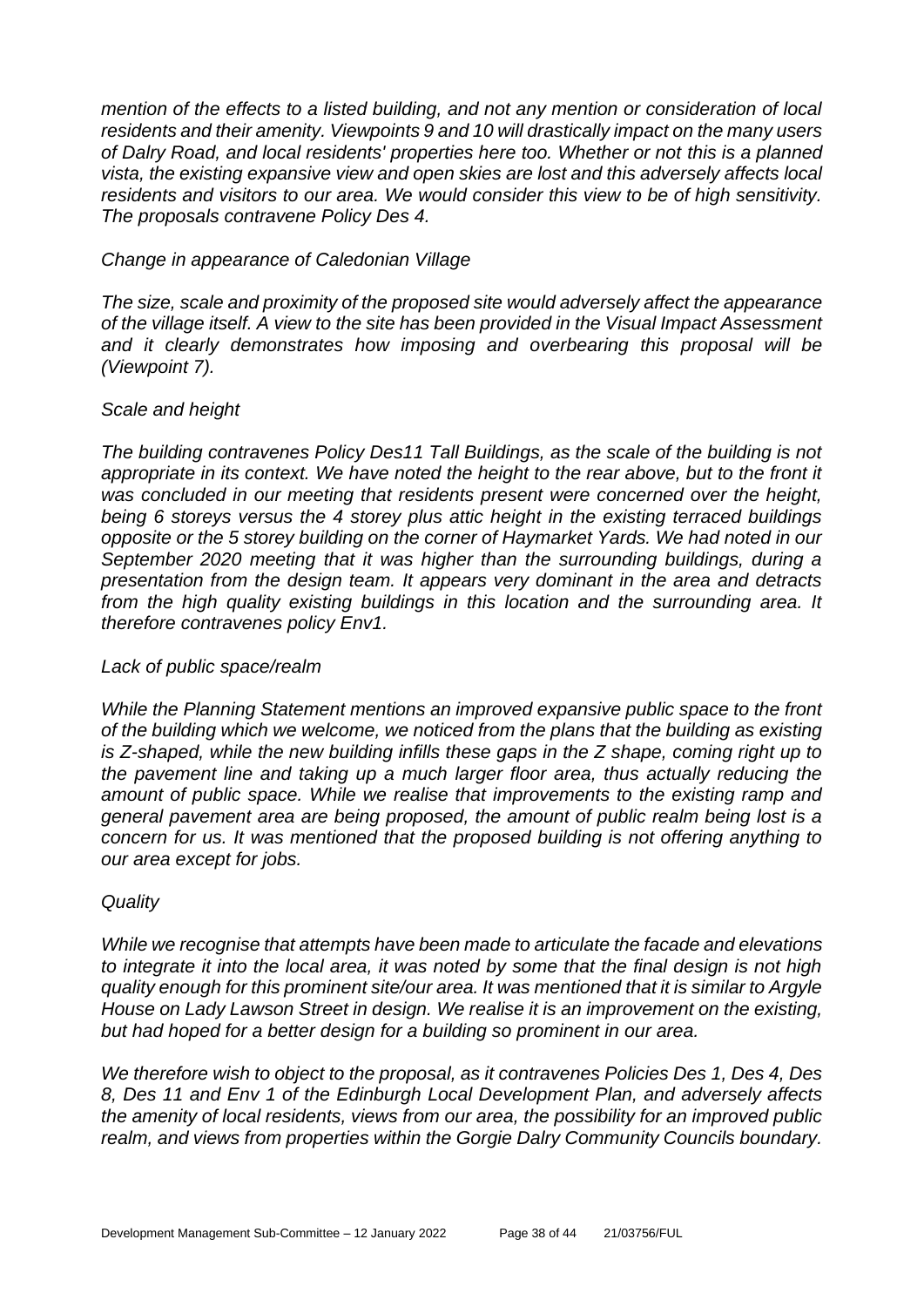#### **Archaeology response**

*As discussed during pre-application meetings last year, this late 20th century office block is constructed on part the original 1840's Haymarket Station latter used as a major cattle yard and market during the Victorian period. Prior to this the area formed part of the lands associated with the medieval settlement of Coates. Evidence for the cattle market was recovered during the construction of the Edinburgh Trams in 2008/9 in the form of lifesize carved stone bull/cattle heads. These originated from the cattlemarket which stood on the site and now form part of the City's Archaeological collections.*

*As such the site has been identified as within an area of archaeological potential. Accordingly, this application must be considered under terms Scottish Government's Our Place in Time (OPIT), Scottish Planning Policy (SPP) and Historic Environment Scotland Policy Statement (HESPS) 2016 and CEC's Edinburgh Local Development Plan (2016) Policies DES 3, ENV8 & ENV9. The aim should be to preserve archaeological remains in situ as a first option, but alternatively where this is not possible, archaeological excavation or an appropriate level of recording may be an acceptable alternative.*

*Although the construction of the current office building has had a significant impact upon any surviving remains, out with its footprint there is the potential for archaeological survival. Accordingly, it is recommended that a programme of archaeological mitigation is undertaken prior to demolition/development to excavate, record and analysis of any surviving archaeological remains that may be affected.*

*In addition, given the local importance of the former cattle-yards & market and public interest at the time of the discovery of the four life-size, stone, cattle architectural head sculptures opportunities to interpret this heritage within the final scheme is encouraged.*

*In consented it is essential therefore that a condition be applied to any consent if granted to secure this programme of archaeological works based upon the following CEC condition;*

*'No demolition, development shall take place on the site until the applicant has secured the implementation of a programme of archaeological work (excavation, analysis, reporting, interpretation) in accordance with a written scheme of investigation which has been submitted by the applicant and approved by the Planning Authority.'* 

*The work must be carried out by a professional archaeological organisation, either working to a brief prepared by CECAS or through a written scheme of investigation submitted to and agreed by CECAS for the site. Responsibility for the execution and resourcing of the programme of archaeological works and for the archiving and appropriate level of publication of the results lies with the applicant.*

#### **Historic Environment Scotland response**

You should also seek advice from your archaeology and conservation service for matters including unscheduled archaeology and category B and C-listed buildings.

Our Advice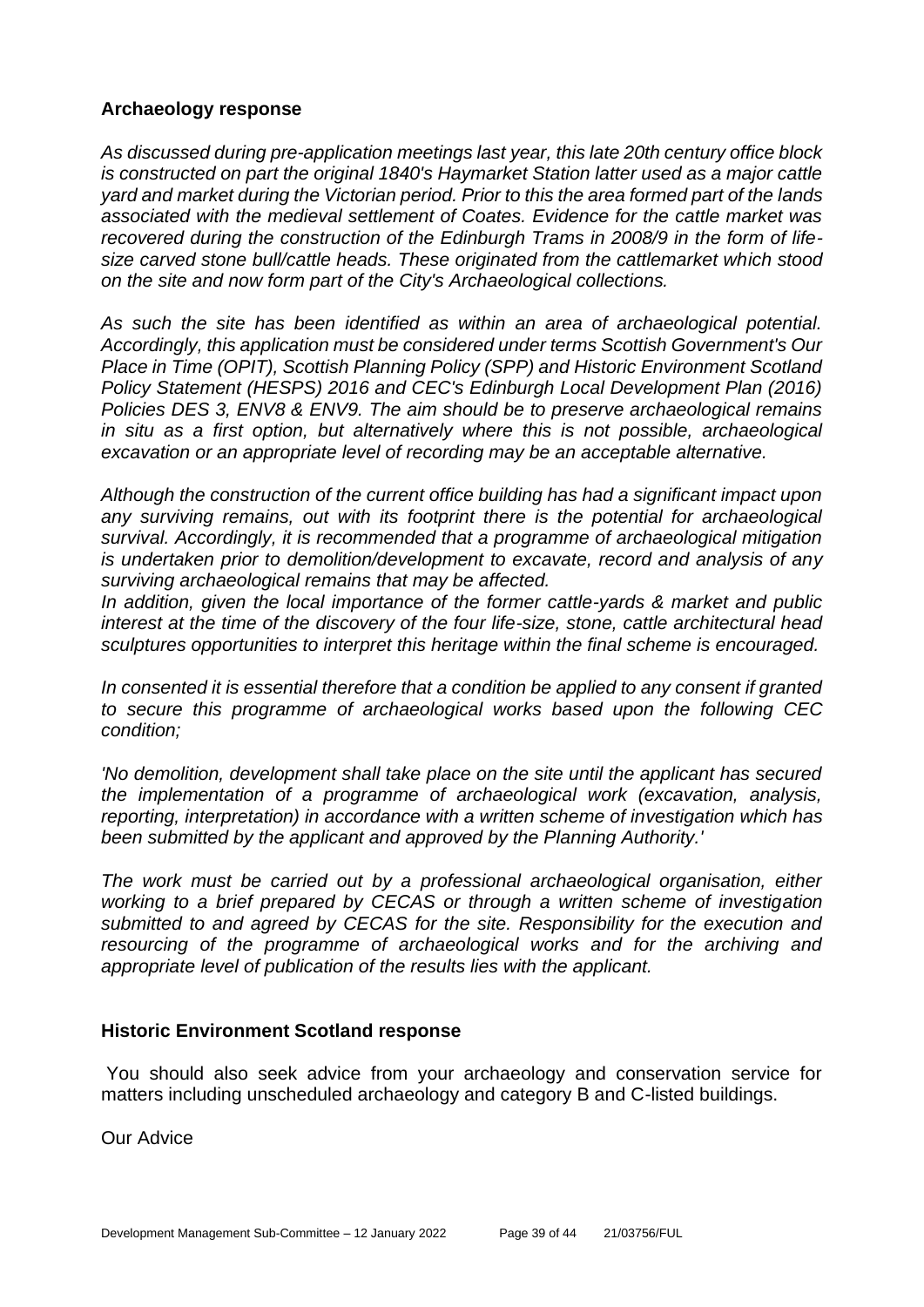This application proposes the demolition of the four-storey Rosebery House (No. 9 Haymarket Terrace) and its replacement with a substantially taller building.

Rosebery House is a post-war office block, designed by Michael Laird & Partners in 1977, on land once partly associated with the railway and thereafter other uses. As the building is not listed, nor within a conservation area, we have no role in considering the demolition of the existing building.

We have been consulted due to the likely impacts of a taller building on the setting of Haymarket Station (A listed) and on the Outstanding Universal Value (OUV) of the Old and New Towns of Edinburgh World Heritage Site.

We provided pre-application advice to your Council on 9 June and 30 June 2020. In our second letter - as the scope of redevelopment was becoming clearer - we noted the scale of the proposed building on Haymarket Terrace (compared to other historic and more recent development) and advised a reduction in height due to likely adverse impacts on the historic environment.

The supporting information for this application includes a series of visualisations (more comprehensive than we have previously seen). While these illustrate that the proposed building would have adverse - and in places negative - impacts on the historic environment, we do not consider the setting of Haymarket Station or the OUV of the World Heritage Site would be significantly diminished, such that we would object.

Looking at these two designations in more detail:

#### Haymarket Station

The main station building is an important early classical railway building designed by John Miller and David Bell in 1840-1842. The immediate setting to the west of the original building has been altered by the recent major extension of the station. The station's classical frontage terminates views from West Maitland Street - this is the most significant view of the station.

Looking at the visualisations (Part 5 of the Design & Access Statement) we are pleased to note that the proposed new building would not be viewed directly behind the station frontage when viewed straight-on. Viewpoint 1 is taken from the junction of Morrison Street and Viewpoint 2 (the formal frontage of the station) is taken from Clifton Street, which is evidence that the proposed building would not be seen directly behind the station in that significant view from the west.

Viewpoint 11 illustrates the proposed building would be visible above the corner of the station (although the station's frontage is partly hidden by Ryrie's Bar) from the top of Dalry Road. However, would the upper storeys of the proposed building continue to be visible as pedestrians' approach the station? Any further visual impacts on closer views of the station's frontage are likely to be more damaging. We would recommend further assessment is undertaken to understand the likely impacts of the proposed building on these closer views of the station. We would be happy to provide further advice if this would be helpful.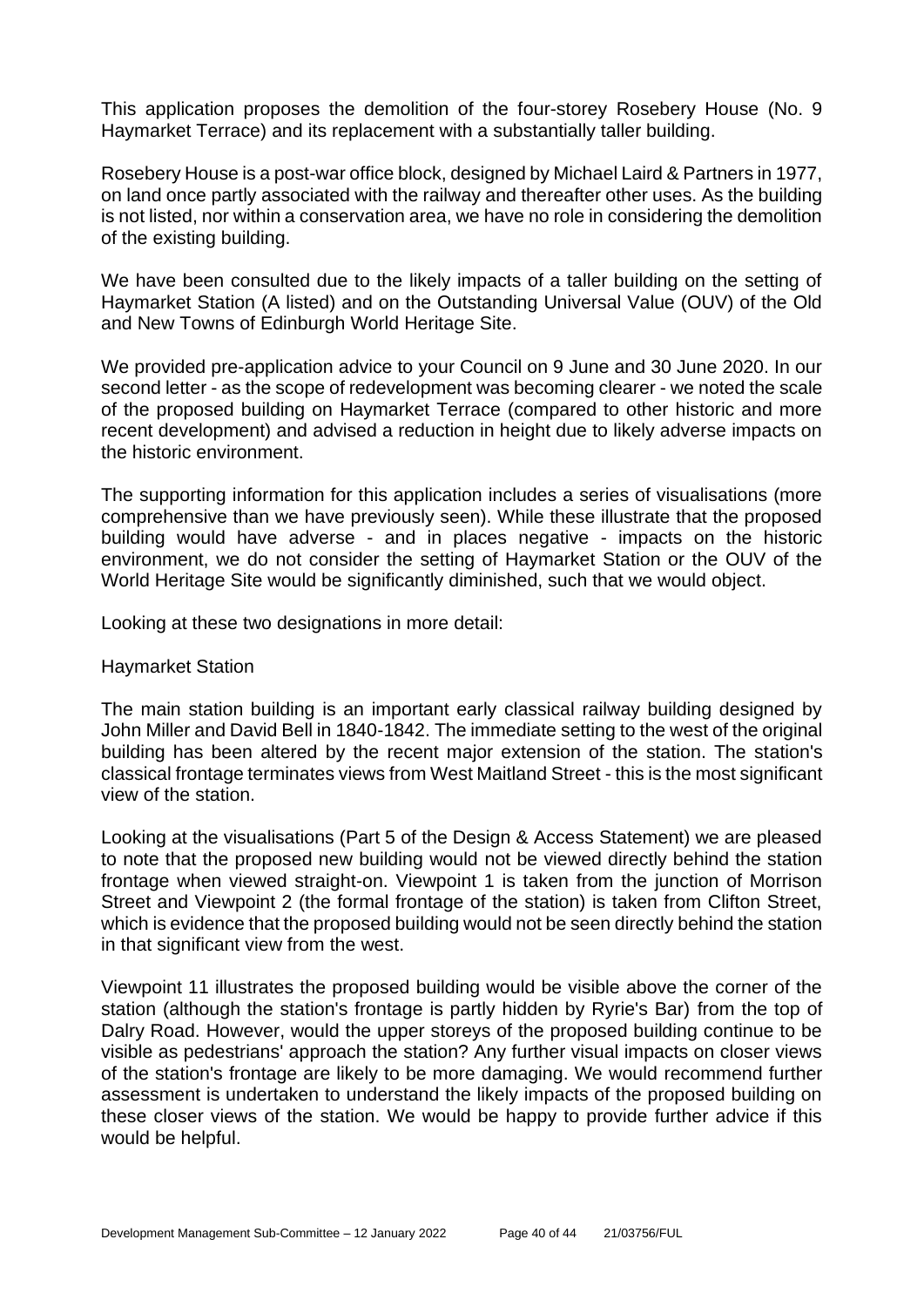In Viewpoint 10 on Dalry Road, the proposed new building would be seen directly behind the station's frontage (we understand that a new route to the station is to be created at this location from the Haymarket development). While this is a secondary view of the station, having a tall building behind the listed station building would nevertheless have a negative impact on views and its setting.

#### OUV of the Old and New Towns of Edinburgh World Heritage Site

The site is directly south of the World Heritage site boundary within a built-up area of townscape (largely redevelopment following industrial and railway uses). As Rosebery House is set-back from the building line on a street of tall buildings, we do not consider the scale and height of the proposed replacement building would have any major impacts on the approach to the World Heritage site. While the proposed building would be visible in certain views from the World Heritage site, such as impacting on views down Rosebery Crescent, the information presented does not suggest there would be major impacts on more significant views.

#### Conclusion

In summary, we do not consider the replacement building raises significant enough historic environment issues for us to object to the application. However, as mentioned above, we do see a series of adverse and negative impacts as a consequence of this proposed new building, mainly its height on the setting of the A listed station. (Further information and assessment would be useful). As suggested in the pre-app, reducing the height of the proposed building to better reflect its existing location on Haymarket Terrace, is likely to reduce these impacts.

Planning authorities are expected to treat our comments as a material consideration, and this advice should be taken into account in your decision making. Our view is that the proposals do not raise historic environment issues of national significance and therefore we do not object. However, our decision not to object should not be taken as our support for the proposals.

This application should be determined in accordance with national and local policy on development affecting the historic environment, together with related policy guidance.

## **West End Community Council response**

*Residents in the West End Community Council area appreciate the consideration given to their comments at the pre-application consultation stage. However, there remain some concerns that require an objection to be submitted.*

*1 Proximity to Conservation Area and World Heritage Site*

*Given that there is no designated buffer zone to protect the WHS, it is important that nearby developments give adequate consideration to respecting the OUVs of the inscription.This is particularly relevant now, as there is a need to avoid the danger of EWH being placed on the endangered listing.*

*Refs: Applicant's Design & Access Statement p.11; ELDP Env 1; Env 3; Des 1*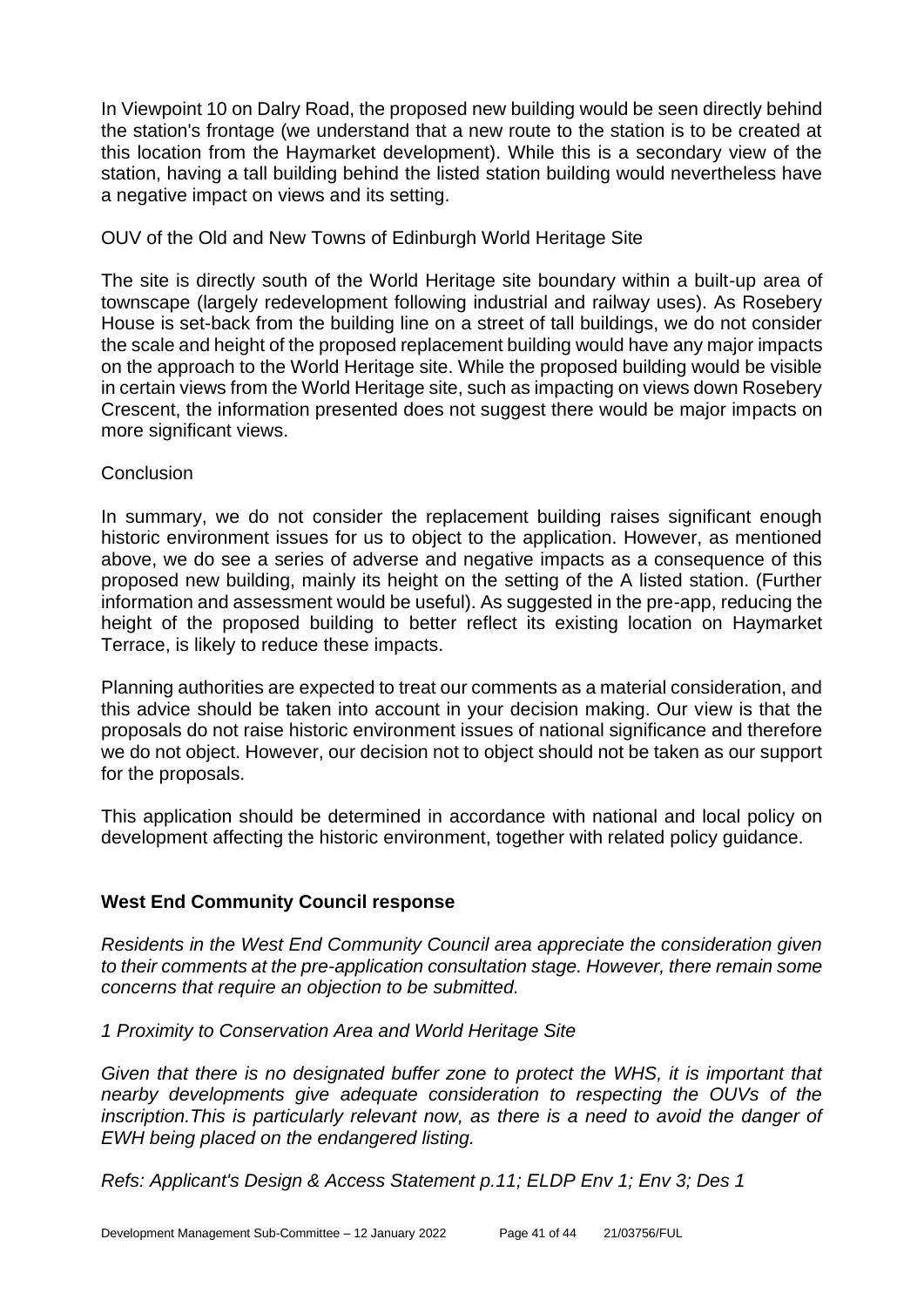*2 Height and Mass*

In spite of the stepping-back treatment to the upper storeys, the proposed height is still *seen as dwarfing the residential tenements of Haymarket Terrace.*

*There is little enhancement of the setting of the important, characterful listed buildings around the Haymarket Junction, particularly the original Haymarket Station.* 

*Ref: ELDP Env 3; Des 1; Des 4; Des 11*

*3 Materials*

*While the link to the New Town façades and columns is appreciated, it is regretted that traditional materials such as sandstone and cast iron have not been specified.*

*Ref: Design & Access statement 4.11; 4.12; ELDP Des 4d)*

*4 Amenity concerns*

*4.1 Daylight and Sunlight Analysis:*

*WECC notes that 9 windows (out of?) at first floor level on the south facing Haymarket Terrace flats do not meet the target for winter sunlight hours.*

*Ref: Executive Summary 1.2.2; 3.2.4*

*The Report does not give detail of the effect on the public realm, e.g. at the tram and bus stops and footway.*

*Ref: ELDP Des 5a)*

*4.2 Noise and privacy:*

*4.2.1 Plant is usually expected to be incorporated within new building, not located on the roof.* 

*4.2.2 The stepped back area is described as benefitting the occupants, but we note that it creates the potential for nuisance in the evening for residents of the flats opposite.*

*Ref: Design & Access Statement 8.5 External amenity; ELDP Des 5a)*

*4.3 Light emissions from large glazed area:*

*This could be improved by the introduction of time controlled blinds (where appropriate to the tenancy).*

*5 Sustainability*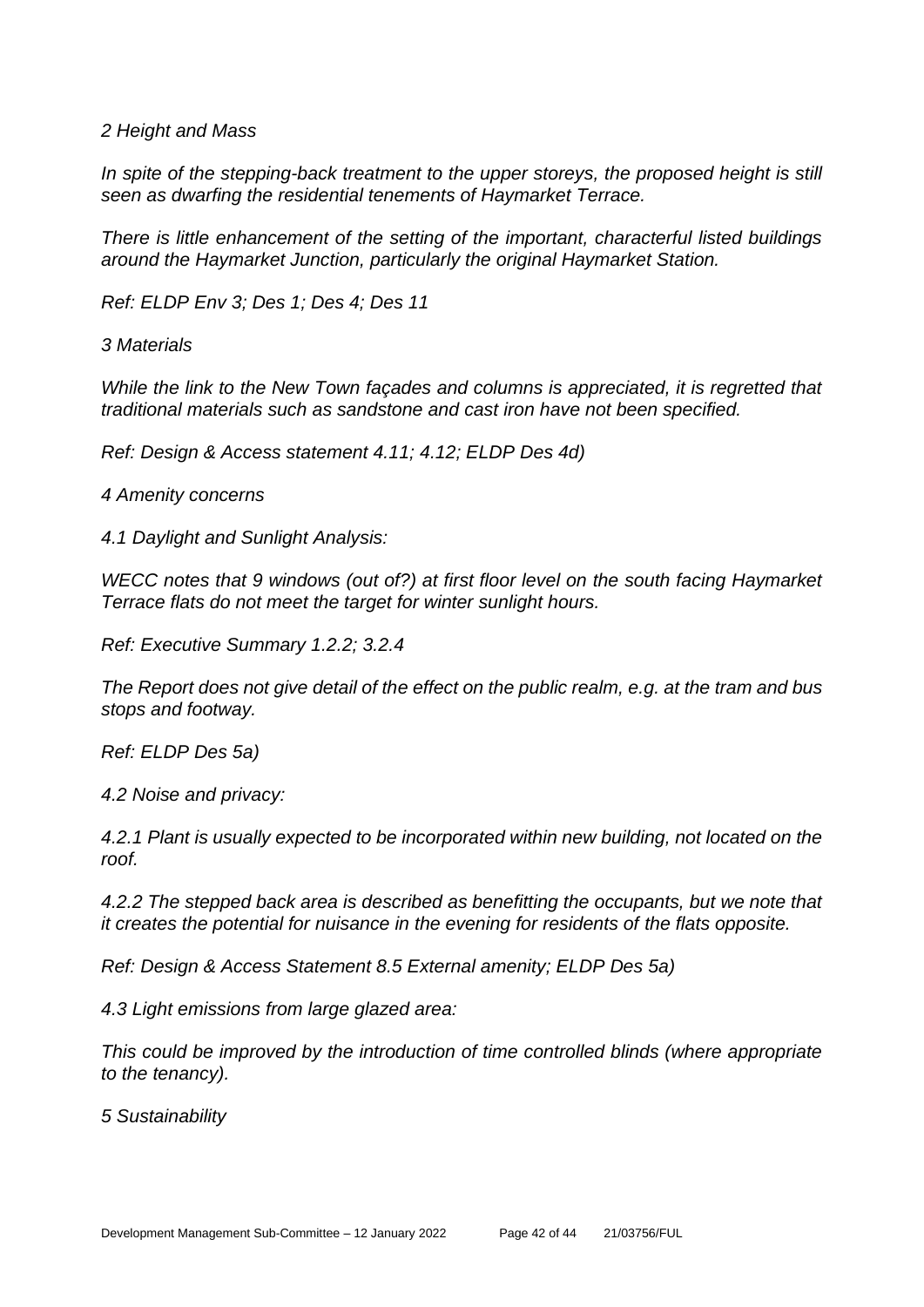*We note the proposal for a photovoltaic array and query whether proximity to the WHS means that permission will be refused. (Residents have been unable to benefit from such installations.)*

*Ref: Design & Access Statement 8.5 Renewables*

*6 Conditions*

*Ref: Planning Statement 2.19; 2.20*

*This scenario is of serious concern in the West End crescents and streets. There is already a traffic management issue, due to the considerable use of residential streets by construction-related and other heavy vehicles which cause vibration, health hazards and safety worries.*

*Enforcement by CEC officers will be essential, if the imposing of Conditions is to be successful.*

*WECC supports the concerns that have been detailed in reports from other consulted bodies.*

#### **Edinburgh World Heritage Trust response**

*The scope and emphasis of our comments reflects our principal remit associated with impact on the Outstanding Universal Value (OUV) of the Old and New Towns of Edinburgh World Heritage Site ('World Heritage Site).* 

#### *EDINBURGH WORLD HERITAGE ADVICE*

*The OUV of the World Heritage Site is well-established in the UNESCO inscription, and will therefore not be repeated here. The principal elements of OUV and associated attributes likely to be impacted by the development are the uniform/limited heights, response of heights to topography/natural features and historic roofscape character associated with Edinburgh's iconic skyline.* 

*The site is located within the immediate setting of the World Heritage Site, and given its location and proposed scale has the potential to impact on both local townscape character and the skyline/longer view elements associated with the OUV of the World Heritage Site outlined above.* 

*The proposals therefore merit careful consideration with respect to their impact on OUV. The visuals provided are not sufficient to assess the impact of the proposals on the OUV of the World Heritage Site.* 

*In order to enable a reasonable assessment of the proposals impact in line with relevant legislation and policies regarding managing change the historic environment, we advise that further information is provided by the applicant to inform consideration of this application.*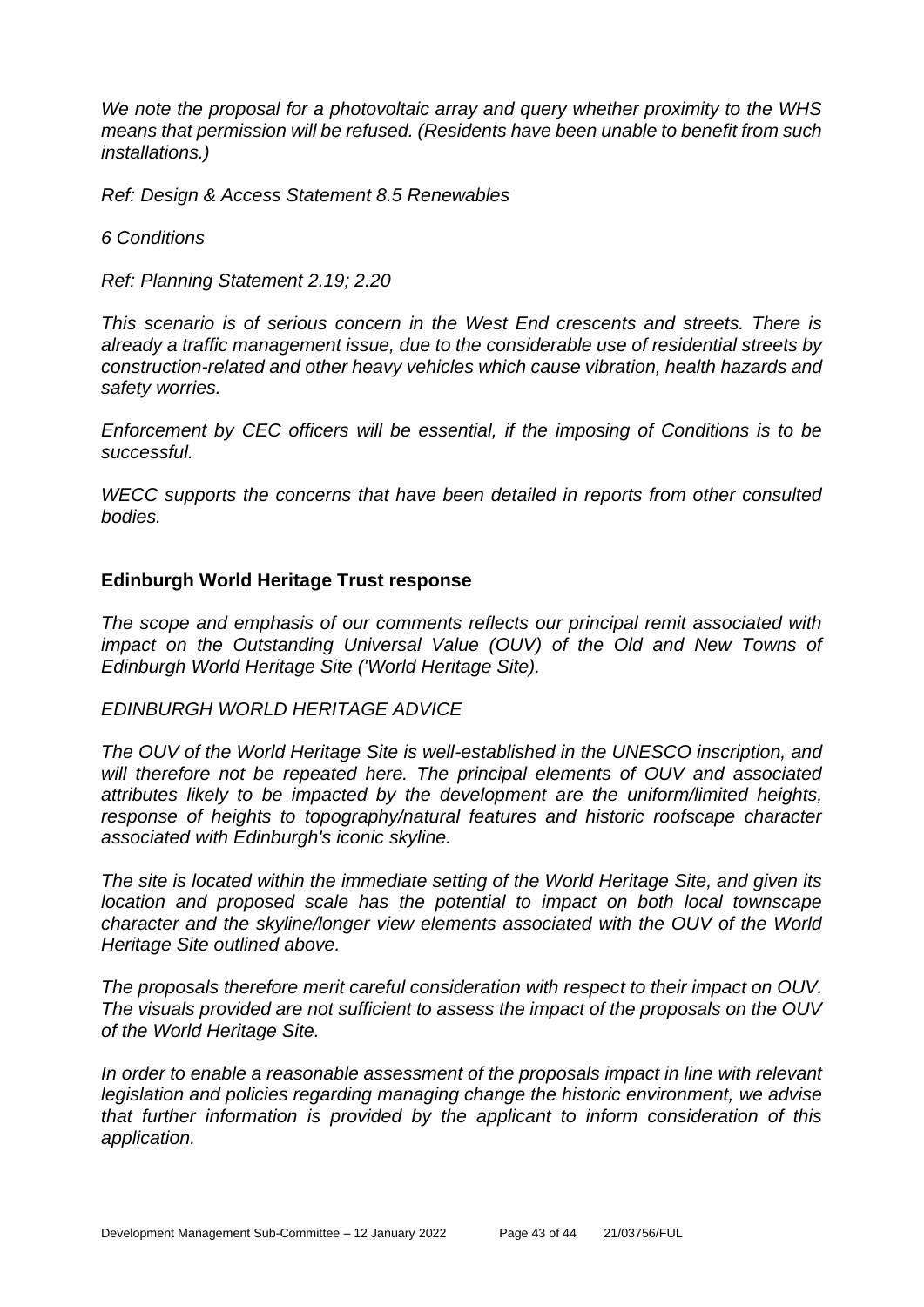*Fully verified views from the relevant points identified in the Edinburgh Design Guidance, alongside those informed by the expertise within the planning development, would be advised.* 

*Given the potential impact of the proposals on the World Heritage Site, we would welcome further engagement at such a time as more detailed visuals are available.*